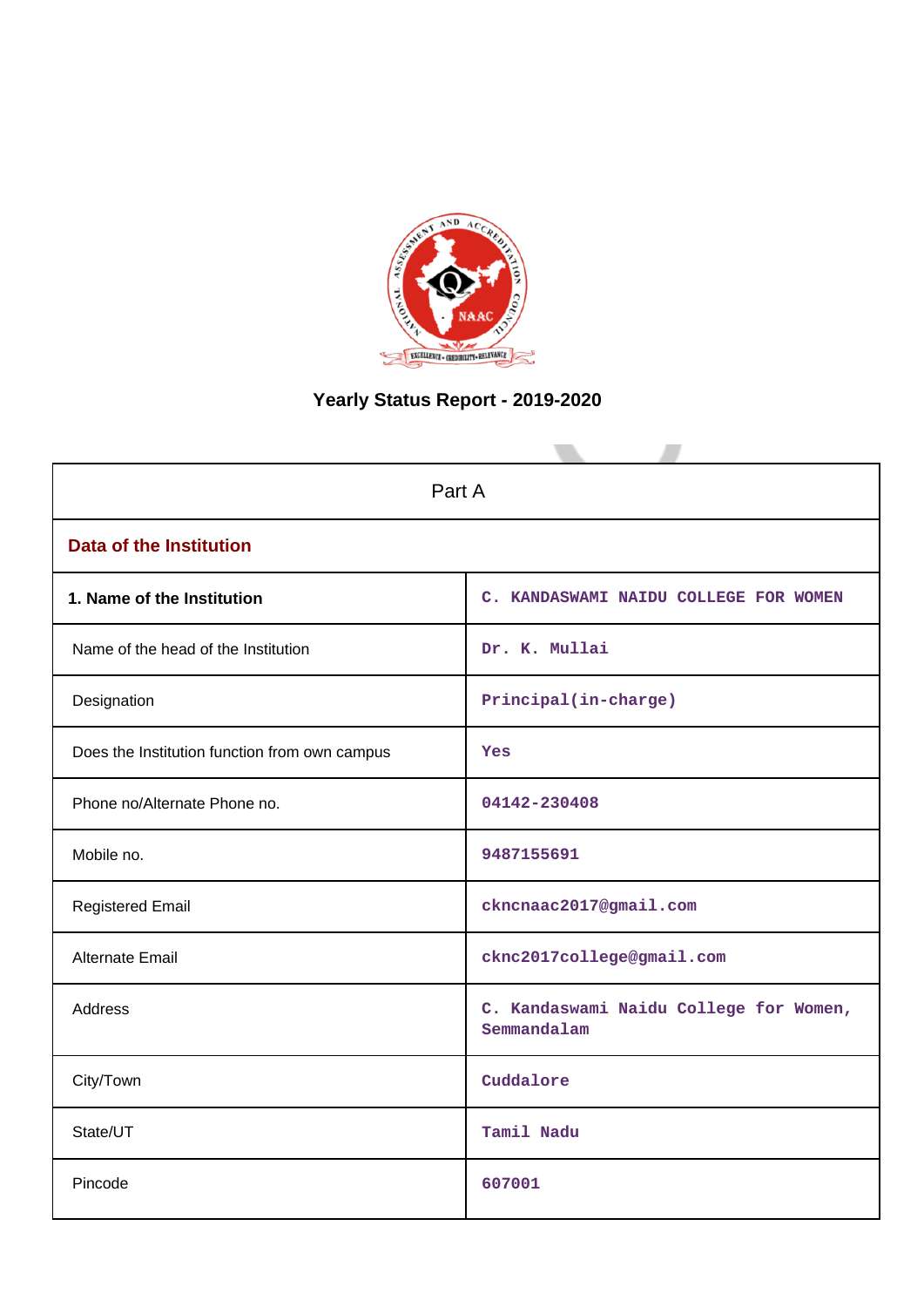| 2. Institutional Status                                                   |                                                |             |                                                          |                                 |                   |
|---------------------------------------------------------------------------|------------------------------------------------|-------------|----------------------------------------------------------|---------------------------------|-------------------|
| Affiliated / Constituent                                                  |                                                | Affiliated  |                                                          |                                 |                   |
| Type of Institution                                                       |                                                |             | Women                                                    |                                 |                   |
| Location                                                                  |                                                |             | Semi-urban                                               |                                 |                   |
| <b>Financial Status</b>                                                   |                                                | state       |                                                          |                                 |                   |
| Name of the IQAC co-ordinator/Director                                    |                                                |             | Dr. S.Jancy Sophia                                       |                                 |                   |
| Phone no/Alternate Phone no.                                              |                                                |             | 04142285053                                              |                                 |                   |
| Mobile no.                                                                |                                                |             | 9994270987                                               |                                 |                   |
| <b>Registered Email</b>                                                   | antoniraj.69@gmail.com                         |             |                                                          |                                 |                   |
| Alternate Email                                                           |                                                |             | ramyagashreya@gmail.com                                  |                                 |                   |
| 3. Website Address                                                        |                                                |             |                                                          |                                 |                   |
|                                                                           | Web-link of the AQAR: (Previous Academic Year) |             | http://www.cknccud.in/AQAR-2018-2019.pd<br>£             |                                 |                   |
| 4. Whether Academic Calendar prepared during<br>the year                  |                                                |             | Yes                                                      |                                 |                   |
| if yes, whether it is uploaded in the institutional website:<br>Weblink:  |                                                |             | calendar-2019-2020.pdf                                   | http://www.cknccud.in/academic- |                   |
| <b>5. Accrediation Details</b>                                            |                                                |             |                                                          |                                 |                   |
| Cycle                                                                     | Grade                                          | <b>CGPA</b> | Year of                                                  | Validity                        |                   |
|                                                                           |                                                |             | Accrediation                                             | Period From                     | Period To         |
| $\mathbf{1}$                                                              | $B+$                                           | 2.66        | 2018                                                     | $16 - Aug - 2018$               | $15 - Aug - 2023$ |
| $15 - Jul - 2015$<br>6. Date of Establishment of IQAC                     |                                                |             |                                                          |                                 |                   |
|                                                                           | 7. Internal Quality Assurance System           |             |                                                          |                                 |                   |
| Quality initiatives by IQAC during the year for promoting quality culture |                                                |             |                                                          |                                 |                   |
| Item /Title of the quality initiative by<br><b>IQAC</b>                   |                                                |             | Date & Duration<br>Number of participants/ beneficiaries |                                 |                   |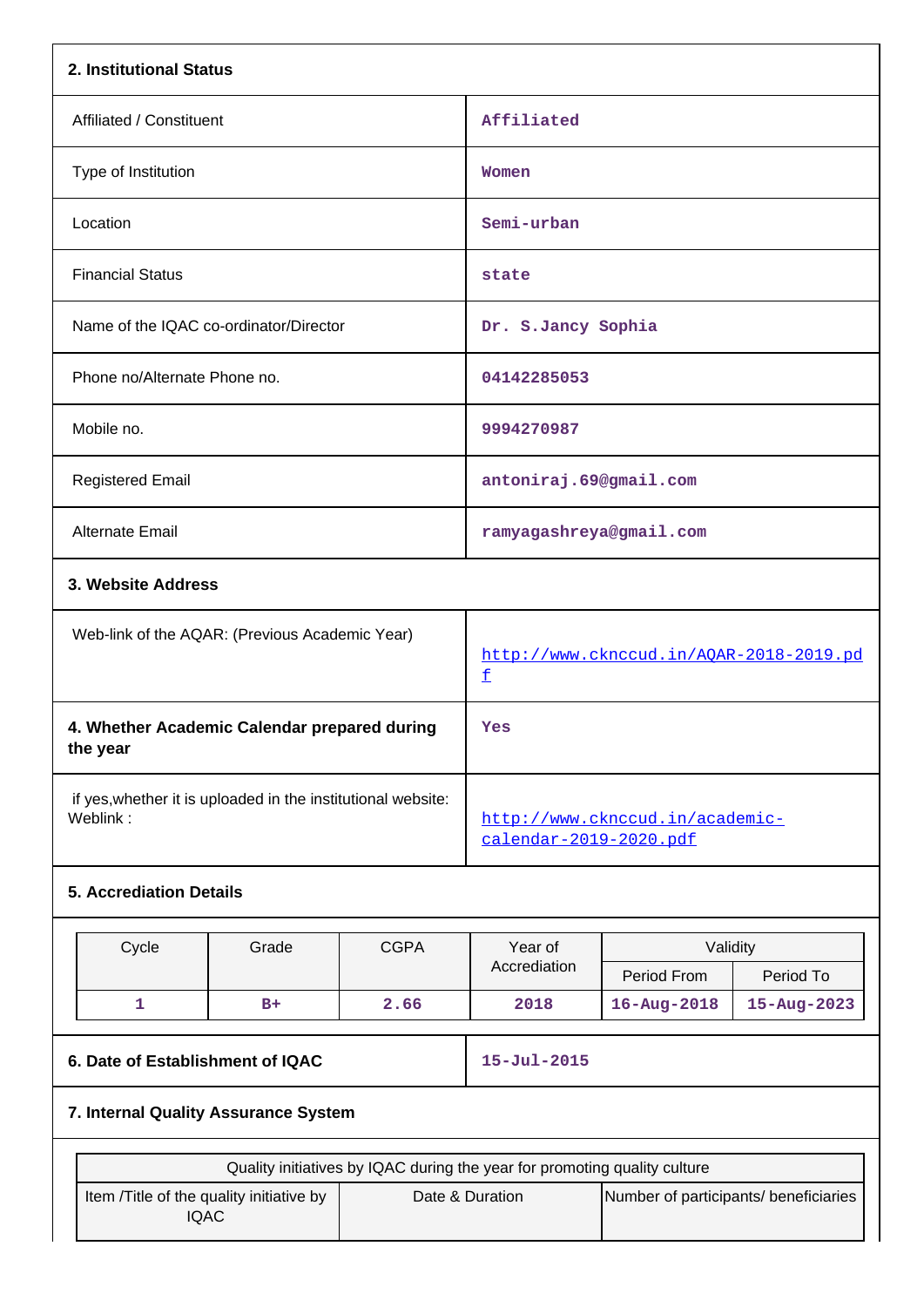| Initiated Alumni Meet by<br>each Department                                                                                                                                                                                     | $27 - \text{Mar} - 2020$<br>1              |      |
|---------------------------------------------------------------------------------------------------------------------------------------------------------------------------------------------------------------------------------|--------------------------------------------|------|
| Student Council Meet-Open<br>Forum                                                                                                                                                                                              | $29 - \text{Jul} - 2020$<br>$\overline{2}$ | 16   |
| Facilitated the<br>Preparation of AA report<br>by each Department                                                                                                                                                               | $02 - \text{Mar} - 2020$<br>19             | 2261 |
| Addressed the locational<br>advantages and<br>disadvantages through a<br>one day seminar in<br>association with<br>Department of Tamil on<br>Education and rural<br>development with<br>reference to Gandhism on<br>30.01.2020. | $30 - Jan - 2020$<br>1                     | 300  |
| Organized programme for<br>Guidance for competitive<br>Examination and Carrier<br>Guidance                                                                                                                                      | $21 - Dec - 2019$<br>4                     | 2261 |
| Facilitated maximum<br>number of Students to get<br>benefit out of National<br>Scholarship Schemes                                                                                                                              | 19-Aug-2019<br>1                           | 91   |
| Conducted a certificate<br>course on soft skill and<br>personality development<br>in association with Next-<br>Gen solutions.                                                                                                   | 12-Dec-2019<br>9                           | 2261 |
| Conducted programme for<br>Carrier Guidance                                                                                                                                                                                     | 11-Dec-2019<br>1.                          | 733  |
| Collected Feedback from<br>students Alumni, Parents<br>and Employers                                                                                                                                                            | $01 - Nov - 2019$<br>30                    | 750  |
| Organized orientation<br>Programme for first year<br>students along with the<br>respective departments                                                                                                                          | $24 - Jun - 2019$<br>5                     | 872  |
|                                                                                                                                                                                                                                 | View File                                  |      |

**8. Provide the list of funds by Central/ State Government- UGC/CSIR/DST/DBT/ICMR/TEQIP/World Bank/CPE of UGC etc.**

| Institution/Departmen<br>t/Faculty | Scheme | <b>Funding Agency</b> | Year of award with<br>duration | Amount |  |
|------------------------------------|--------|-----------------------|--------------------------------|--------|--|
| Nil                                | Nil    | Nil                   | 2020                           |        |  |
| No Files Uploaded !!!              |        |                       |                                |        |  |
|                                    |        |                       |                                |        |  |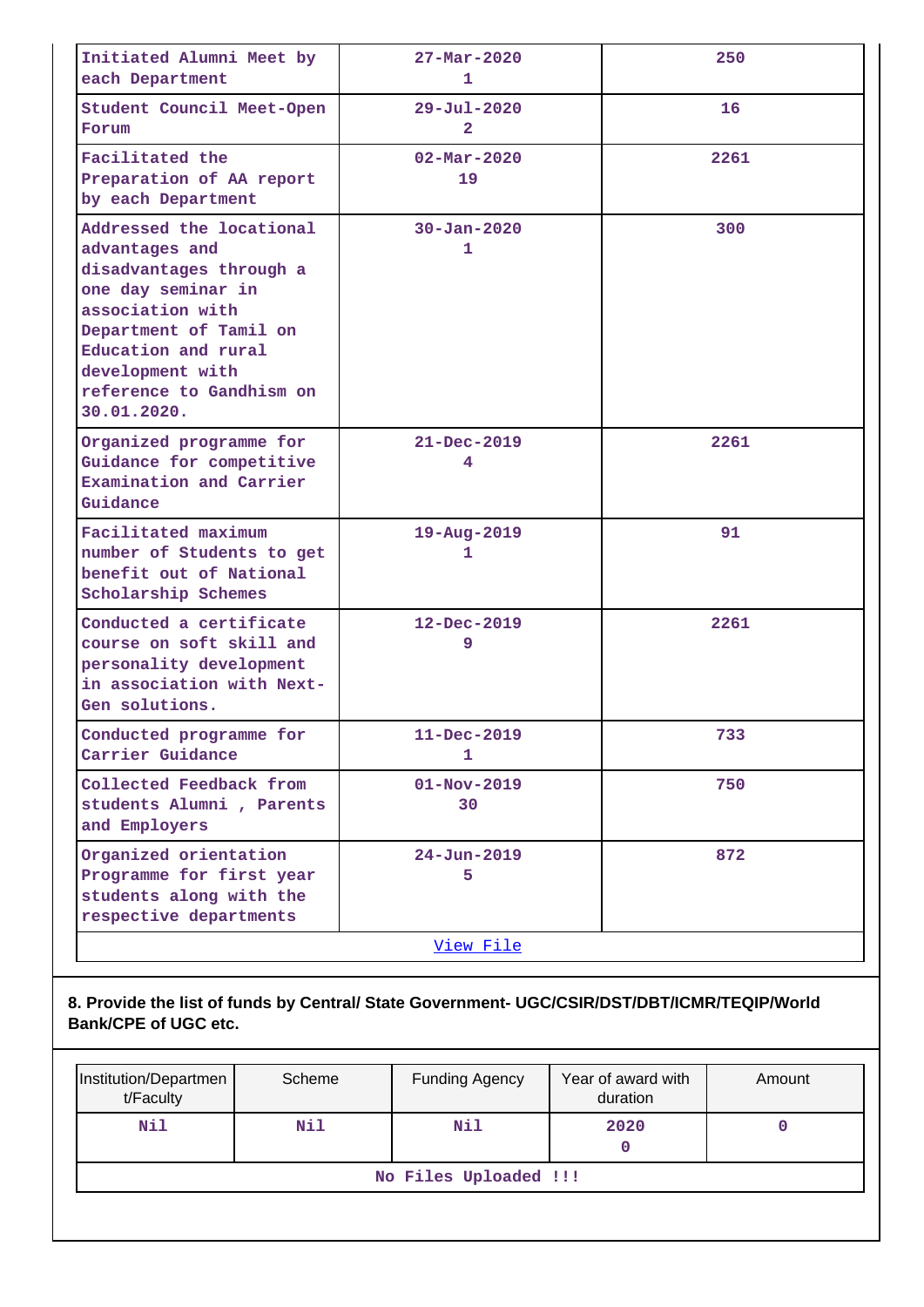| 9. Whether composition of IQAC as per latest<br><b>NAAC</b> guidelines:                                            | Yes              |
|--------------------------------------------------------------------------------------------------------------------|------------------|
| Upload latest notification of formation of IQAC                                                                    | <u>View File</u> |
| 10. Number of IQAC meetings held during the<br>year :                                                              | 3                |
| The minutes of IQAC meeting and compliances to the<br>decisions have been uploaded on the institutional<br>website | Yes              |
| Upload the minutes of meeting and action taken report                                                              | View File        |
| 11. Whether IQAC received funding from any of<br>the funding agency to support its activities<br>during the year?  | <b>No</b>        |

### **12. Significant contributions made by IQAC during the current year(maximum five bullets)**

**1. Provided the students an all round development of skills and potentials to achieve success in their future endeavours in a society through a certificate course on Soft Skill and Personality Development and a Programme on Career guidance. 2. Promoted Study Webs of ActiveLearning for Young Aspiring Minds (SWAYAM) and Massive Open Online Courses among Staff and Students through Discussions and Circular. 3. Organised an Online Internship Programme on Social Media and Digital Marketing for final year students during the lockdown period to manage and withstand the competitive World. 4. Promoted Quality Culture among Teaching Staff by conducting a FDP on "Quality Assurance and Sustenance in Higher Education Institutions" 5. Initiated and Facilitated the process of Online mode of admission process and it was also the need of the hour during the Pandemic Period.**

#### [View File](https://assessmentonline.naac.gov.in/public/Postacc/Contribution/1671_Contribution.xlsx)

**13. Plan of action chalked out by the IQAC in the beginning of the academic year towards Quality Enhancement and outcome achieved by the end of the academic year**

| Plan of Action                                                                                             | Achivements/Outcomes                                                                                                                                                |  |
|------------------------------------------------------------------------------------------------------------|---------------------------------------------------------------------------------------------------------------------------------------------------------------------|--|
| To organize orientation Programme for<br>first year students by the respective<br>departments              | Orientation programme was conducted for<br>all the first year students from<br>24.06.2019 to 28.06.2019                                                             |  |
| To Facilitate maximum number of<br>Students to get benefit out of national<br>Scholarship schemes          | 91 students availed national<br>scholarship ie.a sum of around Rs.<br>8,60,000 during the academic year<br>$2019 - 20$ .                                            |  |
| To conduct and prepare schedule<br>regarding Guidance for competitive<br>Examination and Carrier Guidance. | Guidance for competitive Examination by<br>eminent Personalities was organized for<br>all the students from 21.12.2019 to<br>24.12.2019. Carrier Guidance Programme |  |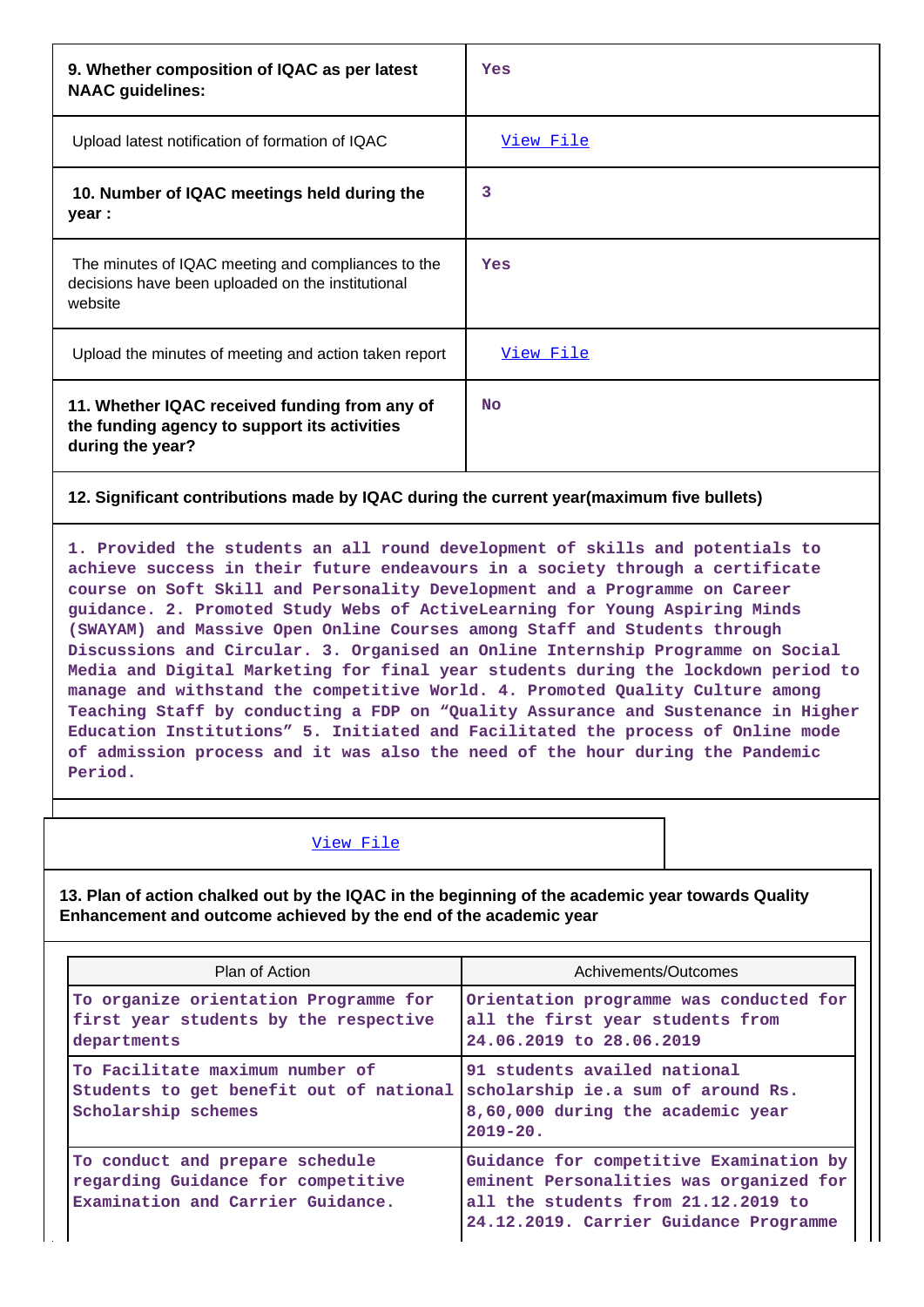|                                                                                                                                                                                   | was conducted for Final year students<br>11.12.2019 in Association with District<br>Employment Office, Cuddalore.                                  |  |  |  |
|-----------------------------------------------------------------------------------------------------------------------------------------------------------------------------------|----------------------------------------------------------------------------------------------------------------------------------------------------|--|--|--|
| To conduct a certificate course on soft<br>skill and personality development in<br>association with placement cell for<br>I, II III year and PG students.                         | A certificate course was conducted on<br>soft skill and personality development<br>from 12.12.2019 to 20.12.2019                                   |  |  |  |
| To address locational advantages and<br>disadvantages                                                                                                                             | A one day seminar was organized by<br>Department of Tamil on Education and<br>rural development with reference to<br>Gandhism on 30.01.2020.       |  |  |  |
| To collect Feedback from students,<br>Alumni, Parents and Employers                                                                                                               | Collected from 10.02.2020 to 29.02.2020<br>and analysis have been made and<br>uploaded in the institution website.                                 |  |  |  |
| Academic Audit (AA) (Preparation and<br>submission of AA report)                                                                                                                  | All the departments have prepared their<br>AA report and submitted to IQAC on<br>20.03.2020.                                                       |  |  |  |
| To initiate Alumni Meet by each<br>Department                                                                                                                                     | Alumni Meet was conducted by each<br>Department on 29.02.2020                                                                                      |  |  |  |
| To conduct a FDP on "Quality Assurance<br>and Sustenance in Higher Education<br>Institutions" among the teaching staff<br>of C.Kandaswami Naidu College for<br>Women, Cuddalore-1 | A Online FDP was conducted on Quality<br>Assurance and Sustenance in Higher<br>Education Institutions" on 07.04.2020<br>and 08.04.2020.            |  |  |  |
| To organize online internship for final<br>year students                                                                                                                          | An online internship programme on<br>social media and digital marketing was<br>organized for final year students from<br>07.05.2020 to 21.05.2020. |  |  |  |
|                                                                                                                                                                                   | View File                                                                                                                                          |  |  |  |
| 14. Whether AQAR was placed before statutory<br>body?                                                                                                                             | Yes                                                                                                                                                |  |  |  |
| Name of Statutory Body                                                                                                                                                            | <b>Meeting Date</b>                                                                                                                                |  |  |  |
| College Counsel                                                                                                                                                                   | 16-Dec-2021                                                                                                                                        |  |  |  |
| 15. Whether NAAC/or any other accredited<br>body(s) visited IQAC or interacted with it to<br>assess the functioning?                                                              | Yes                                                                                                                                                |  |  |  |
| Date of Visit                                                                                                                                                                     | $22 - Aug - 2019$                                                                                                                                  |  |  |  |
| 16. Whether institutional data submitted to<br><b>AISHE:</b>                                                                                                                      | Yes                                                                                                                                                |  |  |  |
| Year of Submission                                                                                                                                                                | 2019                                                                                                                                               |  |  |  |
| Date of Submission                                                                                                                                                                | $04 - Nov - 2019$                                                                                                                                  |  |  |  |
|                                                                                                                                                                                   |                                                                                                                                                    |  |  |  |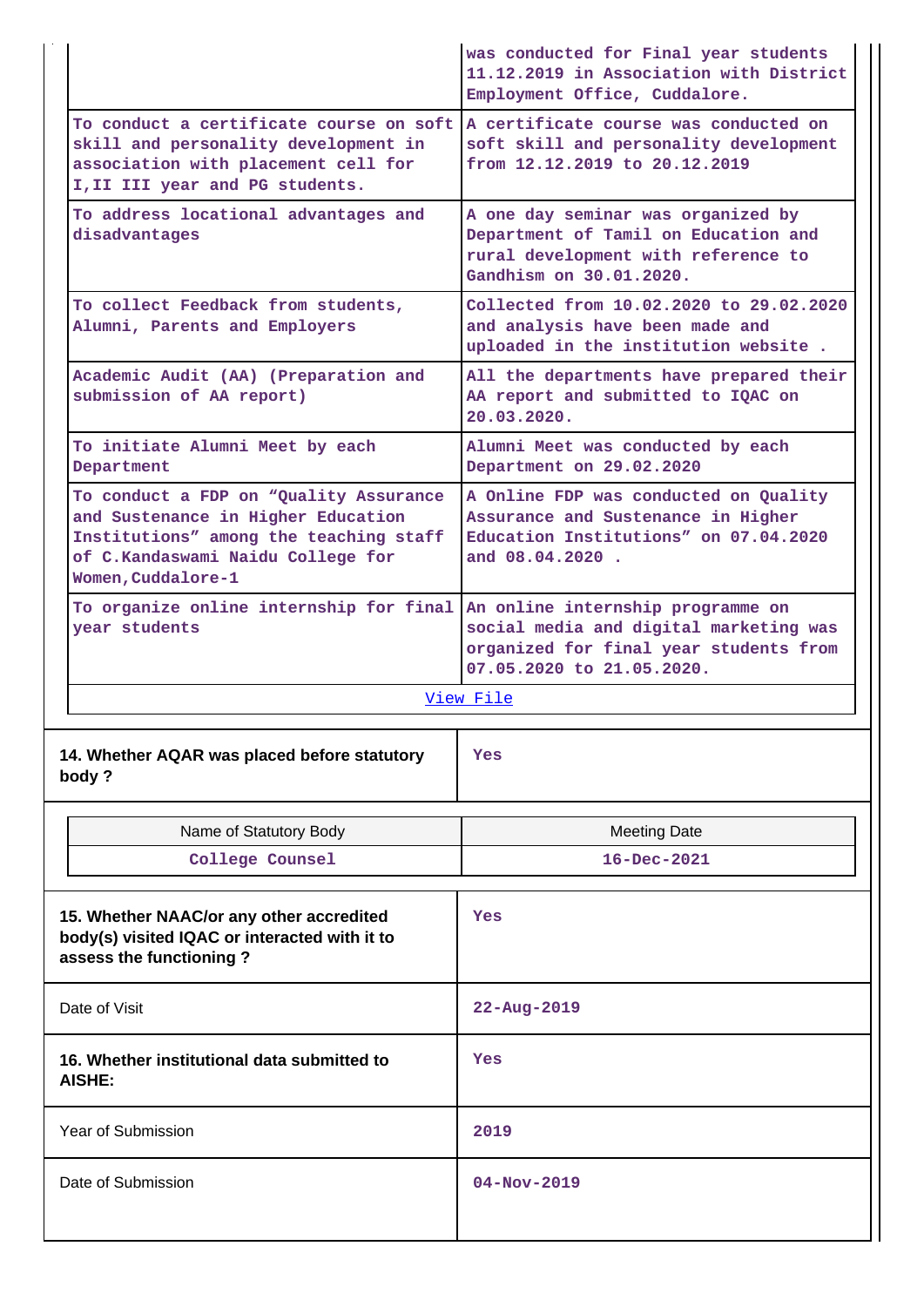**No**

**Part B** 

# **CRITERION I – CURRICULAR ASPECTS**

### **1.1 – Curriculum Planning and Implementation**

 1.1.1 – Institution has the mechanism for well planned curriculum delivery and documentation. Explain in 500 words

 **Thiruvalluvar University ,Vellore to which our college is affiliated, adopts the Life Outcome based framed Syllabus. To inculcate knowledge, facilitate resources and to enhance the skills of the students, the requirements of students are focused in framing curriculum. The same need based curriculum is adopted by our institution and it is delivered through a well planned scheme. In the beginning of every semester each department convenes a meeting with its staff and discussions regarding the syllabus, teaching – learning plans and co – curricular activities to be executed by the staff along with the students for their progressive learning. As per the syllabus table released from the University, work and hour allotment is discussed and assigned to each staff. The Heads of the Departments prepare the work module and comprehensive time – table and provide them to the members of the staff to meet out the requirements of the students.The interesting teaching – learning process is carried out through the teachings held in Class- rooms , laboratories and through library hours well monitered by the college administration. The Library subscribes a good number of journals – Arts, Sciences and Commerce. Inflibnets (e-books and e-journals) is available for both the teachers and students. Based on the needs of various subjects, different teaching methods are used. To name of few, a) Chalk and Talk method b) ICT enabled Teaching – Learning method c) Use of Software d) Models and Charts are shown to aid effective lecturing e) Distribution of notes prepared by the teachers f) Group Discussions among students g) Micro – Teaching and Seminars by students. Practical Classes h) Paper – Presentation by students i)proper instrumentation facilities for students' practical classes, j) Need based survey Programs , Field Works and Educational Excursions k) Project Works etc….. l) Seminars and Special Talks by Experts at regular intervals. Apart from these, as per the guidelines of IQAC regular Class tests, Internal Exams, Assessment Practical classes and Seminars are carried out to keep track of improvement of the Students. Quizzes' are conducted. Remedial and tutorial classes are held based on the requirement. Every department maintains the detailed records of Assessments, Projects , Seminars and Other Reports. College Administration keeps a vigilant eye on the results, Departmental Proceedings and Student needs. All Records pertaining to Student Oriented Activities like Teaching – Learning development and improvement of different methods of effective delivery of Curriculum are maintained systematically by the Institution.**

| 1.1.2 – Certificate/ Diploma Courses introduced during the academic year |                 |                          |          |                                                 |                                                                                     |  |
|--------------------------------------------------------------------------|-----------------|--------------------------|----------|-------------------------------------------------|-------------------------------------------------------------------------------------|--|
| Certificate                                                              | Diploma Courses | Dates of<br>Introduction | Duration | Focus on employ<br>ability/entreprene<br>urship | Skill<br>Development                                                                |  |
| Soft Skill<br>and<br>Personality<br>development                          | Nil             | 12/12/2019               | 8        | Employabil<br>ity                               | Communicat<br>ion, Problem<br>Solving,<br>Creativity,<br>Adaptability<br>Work ethic |  |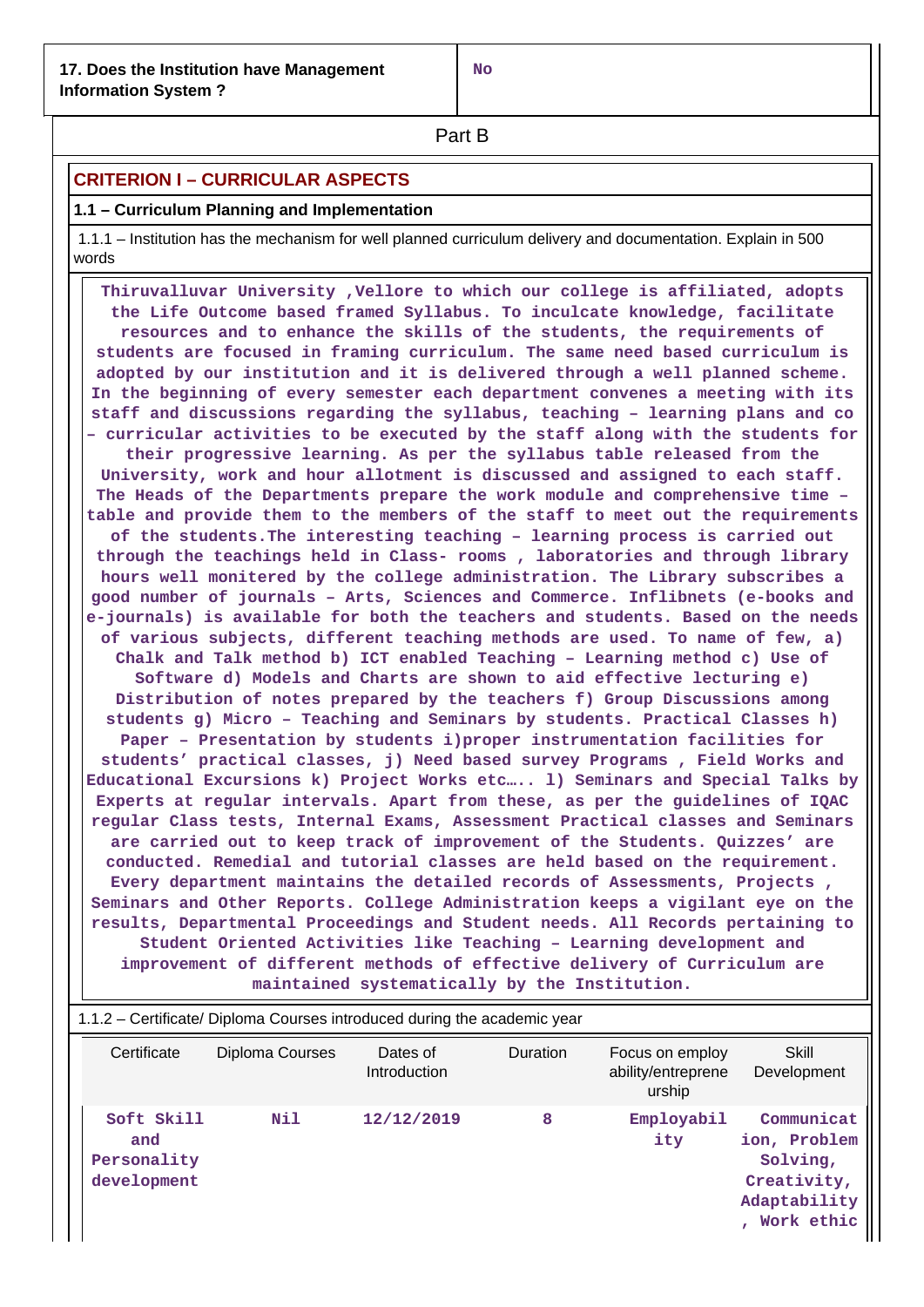# **1.2 – Academic Flexibility**

1.2.1 – New programmes/courses introduced during the academic year

| Programme/Course  | Programme Specialization | Dates of Introduction |  |  |
|-------------------|--------------------------|-----------------------|--|--|
| Nill              | Nil                      | Nill                  |  |  |
| No file uploaded. |                          |                       |  |  |

 1.2.2 – Programmes in which Choice Based Credit System (CBCS)/Elective course system implemented at the affiliated Colleges (if applicable) during the academic year.

| Name of programmes adopting<br><b>CBCS</b> | Programme Specialization                                                                   | Date of implementation of<br><b>CBCS/Elective Course System</b> |  |
|--------------------------------------------|--------------------------------------------------------------------------------------------|-----------------------------------------------------------------|--|
| <b>BSC</b>                                 | Botany                                                                                     | 18/06/2012                                                      |  |
| <b>BSC</b>                                 | Chemistry                                                                                  | 18/06/2012                                                      |  |
| <b>BSC</b>                                 | Computer Science                                                                           | 18/06/2012                                                      |  |
| <b>BSC</b>                                 | Mathematics                                                                                | 18/06/2012                                                      |  |
| <b>BSC</b>                                 | Zoology                                                                                    | 18/06/2012                                                      |  |
| <b>BA</b>                                  | Economics                                                                                  | 18/06/2012                                                      |  |
| <b>BA</b>                                  | English                                                                                    | 18/06/2012                                                      |  |
| BA                                         | Tamil                                                                                      | 18/06/2012                                                      |  |
| <b>BA</b>                                  | History                                                                                    | 18/06/2012                                                      |  |
| <b>BCom</b>                                | Commerce                                                                                   | 18/06/2012                                                      |  |
| <b>MCom</b>                                | Commerce                                                                                   | 18/06/2012                                                      |  |
| <b>BBA</b>                                 | <b>Business Administration</b>                                                             | 16/06/2014                                                      |  |
| <b>MA</b>                                  | English                                                                                    | 16/06/2014                                                      |  |
| <b>MA</b>                                  | Tamil                                                                                      | 16/06/2014                                                      |  |
| MSC                                        | Mathematics                                                                                | 18/06/2012                                                      |  |
| <b>MA</b>                                  | History                                                                                    | 18/06/2012                                                      |  |
|                                            | 1.2.3 - Students enrolled in Certificate/ Diploma Courses introduced during the year       |                                                                 |  |
|                                            | Certificate                                                                                | Diploma Course                                                  |  |
| <b>Number of Students</b>                  | 2261                                                                                       | Nil                                                             |  |
| 1.3 - Curriculum Enrichment                |                                                                                            |                                                                 |  |
|                                            | 1.3.1 - Value-added courses imparting transferable and life skills offered during the year |                                                                 |  |
| Value Added Courses                        | Date of Introduction                                                                       | Number of Students Enrolled                                     |  |
| Spoken English                             | 20/06/2019                                                                                 | 130                                                             |  |
| Yoga and Meditation                        | 20/06/2019                                                                                 | 355                                                             |  |
| <b>Event Management</b>                    | 20/06/2019                                                                                 | 267                                                             |  |
| Campus recruitment                         | 20/06/2019                                                                                 | 551                                                             |  |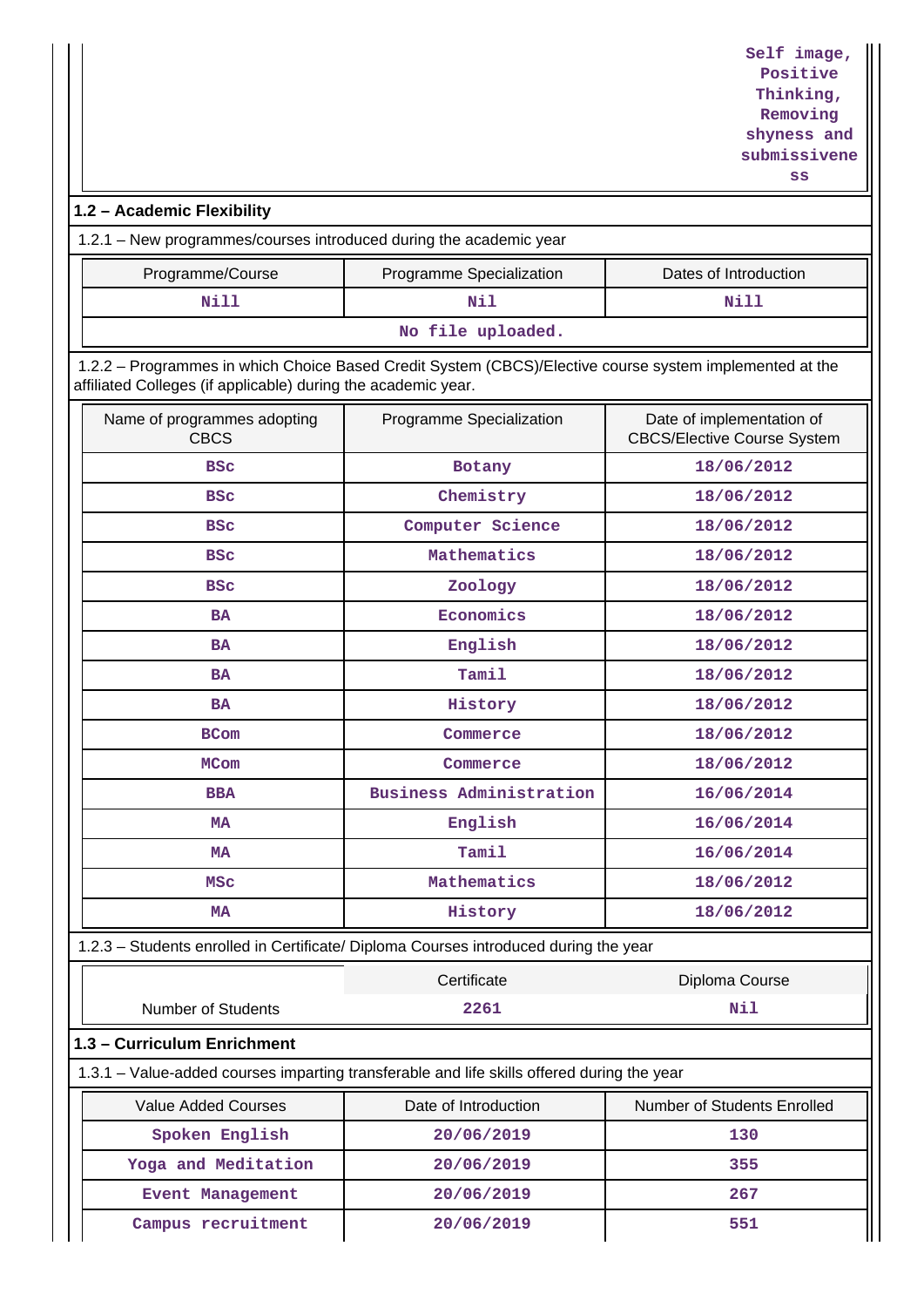| Training                                                                |                          |             |                                                              |  |  |
|-------------------------------------------------------------------------|--------------------------|-------------|--------------------------------------------------------------|--|--|
| Disaster Management                                                     |                          | 20/06/2019  | 208                                                          |  |  |
| Pandemics and Out<br>breaks                                             |                          | 20/06/2019  | 101                                                          |  |  |
| Spirulina Cultivation                                                   |                          | 20/06/2019  | 107                                                          |  |  |
| Tamil Journalism                                                        |                          | 20/06/2019  | 184                                                          |  |  |
| Rural Health Care                                                       |                          | 20/06/2019  | 147                                                          |  |  |
| Tourism and Hospitality                                                 |                          | 20/06/2019  | 260                                                          |  |  |
|                                                                         | View File                |             |                                                              |  |  |
| 1.3.2 - Field Projects / Internships under taken during the year        |                          |             |                                                              |  |  |
| Project/Programme Title                                                 | Programme Specialization |             | No. of students enrolled for Field<br>Projects / Internships |  |  |
| <b>BA</b>                                                               |                          | English     | 52                                                           |  |  |
| <b>MSC</b>                                                              |                          | Mathematics | 20                                                           |  |  |
| <b>BSC</b>                                                              |                          | Chemistry   | 15                                                           |  |  |
|                                                                         |                          | View File   |                                                              |  |  |
| 1.4 - Feedback System                                                   |                          |             |                                                              |  |  |
| 1.4.1 - Whether structured feedback received from all the stakeholders. |                          |             |                                                              |  |  |
| <b>Students</b>                                                         |                          |             | Yes                                                          |  |  |
| <b>Teachers</b>                                                         |                          |             | Yes                                                          |  |  |
| Employers                                                               |                          |             | Yes                                                          |  |  |
| Alumni                                                                  |                          |             | Yes                                                          |  |  |
| Parents                                                                 |                          | Yes         |                                                              |  |  |

 1.4.2 – How the feedback obtained is being analyzed and utilized for overall development of the institution? (maximum 500 words)

Feedback Obtained

**Feedback is taken from students, alumni, employer and parents. Apart from course exit survey, the institution has designed a special feedback form on overall development. Students are asked to give their feedback on faculty performance and to offer a subject review.Every year the students are also asked to give their feedback on teachers, infrastructure, facilities like library, laboratories, canteen etc. Suggestion boxes encourage students to drop in their suggestion and grievances and the staff take necessary action. The format of students' feedback on faculty has these parameters-subject knowledge, expression, clarity , teaching aids, methodology etc. Heads of departments give suggestions as corrective measures. The Alumni and Exit feedbacks help to ensure the implementation of the right kind of teaching learning method. A crucial role is played by Alumni and parents' feedback. This helps in strengthening administrative measures for improvement and development. Effective steps are taken to improve the infrastructure and potential of teachers. The PTA, alumni and tutorial system help the faculty to understand the problem of their wards and to take the proper measures of redressal. Especially the Alumni feedback acts as a morale booster to the faculty and to motivate the staff to better themselves. The feedback also helps in better grooming of students.**

# **CRITERION II – TEACHING- LEARNING AND EVALUATION**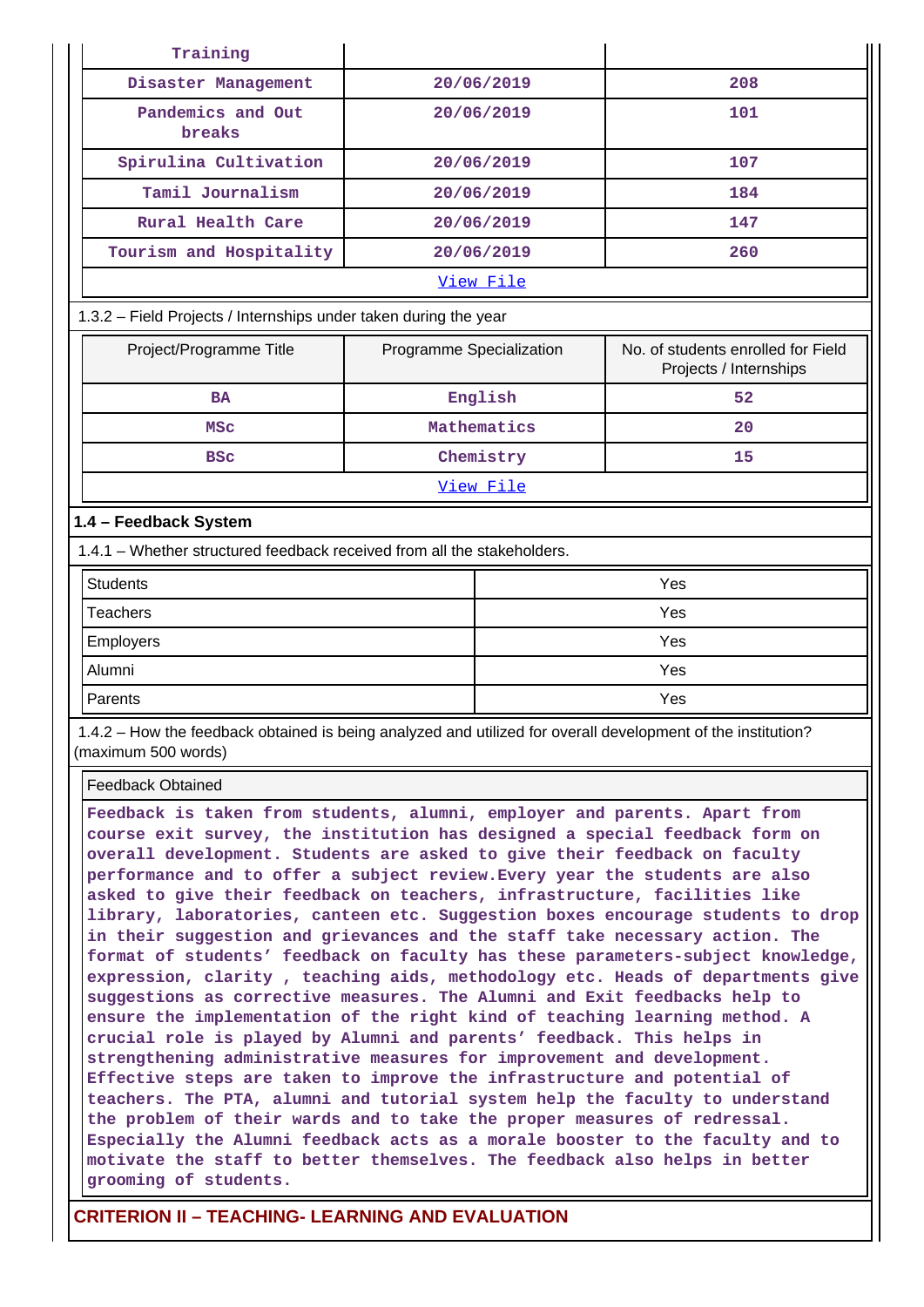|                                                                                                                                                                                                                                                                                                                                                                                                                                                                                                                                                                                                                                                                                                                                                                                                 | 2.1 - Student Enrolment and Profile                                                                                                                       |                                                              |                                                                                                  |  |                                                                                                  |                                                             |
|-------------------------------------------------------------------------------------------------------------------------------------------------------------------------------------------------------------------------------------------------------------------------------------------------------------------------------------------------------------------------------------------------------------------------------------------------------------------------------------------------------------------------------------------------------------------------------------------------------------------------------------------------------------------------------------------------------------------------------------------------------------------------------------------------|-----------------------------------------------------------------------------------------------------------------------------------------------------------|--------------------------------------------------------------|--------------------------------------------------------------------------------------------------|--|--------------------------------------------------------------------------------------------------|-------------------------------------------------------------|
|                                                                                                                                                                                                                                                                                                                                                                                                                                                                                                                                                                                                                                                                                                                                                                                                 | 2.1.1 - Demand Ratio during the year                                                                                                                      |                                                              |                                                                                                  |  |                                                                                                  |                                                             |
| Name of the<br>Programme                                                                                                                                                                                                                                                                                                                                                                                                                                                                                                                                                                                                                                                                                                                                                                        | Programme<br>Specialization                                                                                                                               |                                                              | Number of seats<br>available                                                                     |  | Number of<br>Application received                                                                | <b>Students Enrolled</b>                                    |
| <b>BA</b>                                                                                                                                                                                                                                                                                                                                                                                                                                                                                                                                                                                                                                                                                                                                                                                       | English                                                                                                                                                   |                                                              | 60                                                                                               |  | 148                                                                                              | 60                                                          |
| <b>BA</b>                                                                                                                                                                                                                                                                                                                                                                                                                                                                                                                                                                                                                                                                                                                                                                                       | Economics                                                                                                                                                 |                                                              | 70                                                                                               |  | 180                                                                                              | 69                                                          |
| <b>BSC</b>                                                                                                                                                                                                                                                                                                                                                                                                                                                                                                                                                                                                                                                                                                                                                                                      | Mathematics                                                                                                                                               |                                                              | 70                                                                                               |  | 155                                                                                              | 69                                                          |
| <b>MSC</b>                                                                                                                                                                                                                                                                                                                                                                                                                                                                                                                                                                                                                                                                                                                                                                                      | Mathematics                                                                                                                                               |                                                              | 40                                                                                               |  | 58                                                                                               | 40                                                          |
| <b>BA</b>                                                                                                                                                                                                                                                                                                                                                                                                                                                                                                                                                                                                                                                                                                                                                                                       | History                                                                                                                                                   |                                                              | 70                                                                                               |  | 148                                                                                              | 70                                                          |
| <b>MA</b>                                                                                                                                                                                                                                                                                                                                                                                                                                                                                                                                                                                                                                                                                                                                                                                       | History                                                                                                                                                   |                                                              | 40                                                                                               |  | 25                                                                                               | 15                                                          |
| <b>BSC</b>                                                                                                                                                                                                                                                                                                                                                                                                                                                                                                                                                                                                                                                                                                                                                                                      | Botany                                                                                                                                                    |                                                              | 38                                                                                               |  | 331                                                                                              | 38                                                          |
| <b>BSC</b>                                                                                                                                                                                                                                                                                                                                                                                                                                                                                                                                                                                                                                                                                                                                                                                      | Zoology                                                                                                                                                   |                                                              | 38                                                                                               |  | 264                                                                                              | 38                                                          |
| <b>BSC</b>                                                                                                                                                                                                                                                                                                                                                                                                                                                                                                                                                                                                                                                                                                                                                                                      | Chemistry                                                                                                                                                 |                                                              | 50                                                                                               |  | 465                                                                                              | 50                                                          |
| <b>BA</b>                                                                                                                                                                                                                                                                                                                                                                                                                                                                                                                                                                                                                                                                                                                                                                                       | Tamil                                                                                                                                                     |                                                              | 70                                                                                               |  | 399                                                                                              | 70                                                          |
|                                                                                                                                                                                                                                                                                                                                                                                                                                                                                                                                                                                                                                                                                                                                                                                                 |                                                                                                                                                           |                                                              | View File                                                                                        |  |                                                                                                  |                                                             |
| 2.2 - Catering to Student Diversity                                                                                                                                                                                                                                                                                                                                                                                                                                                                                                                                                                                                                                                                                                                                                             |                                                                                                                                                           |                                                              |                                                                                                  |  |                                                                                                  |                                                             |
|                                                                                                                                                                                                                                                                                                                                                                                                                                                                                                                                                                                                                                                                                                                                                                                                 | 2.2.1 - Student - Full time teacher ratio (current year data)                                                                                             |                                                              |                                                                                                  |  |                                                                                                  |                                                             |
| Year                                                                                                                                                                                                                                                                                                                                                                                                                                                                                                                                                                                                                                                                                                                                                                                            | Number of<br>students enrolled<br>in the institution<br>(UG)                                                                                              | Number of<br>students enrolled<br>in the institution<br>(PG) | Number of<br>fulltime teachers<br>available in the<br>institution<br>teaching only UG<br>courses |  | Number of<br>fulltime teachers<br>available in the<br>institution<br>teaching only PG<br>courses | Number of<br>teachers<br>teaching both UG<br>and PG courses |
| 2019                                                                                                                                                                                                                                                                                                                                                                                                                                                                                                                                                                                                                                                                                                                                                                                            | 2062                                                                                                                                                      | 199                                                          | 54                                                                                               |  | Nill                                                                                             | 44                                                          |
| 2.3 - Teaching - Learning Process                                                                                                                                                                                                                                                                                                                                                                                                                                                                                                                                                                                                                                                                                                                                                               |                                                                                                                                                           |                                                              |                                                                                                  |  |                                                                                                  |                                                             |
|                                                                                                                                                                                                                                                                                                                                                                                                                                                                                                                                                                                                                                                                                                                                                                                                 | 2.3.1 - Percentage of teachers using ICT for effective teaching with Learning Management Systems (LMS), E-<br>learning resources etc. (current year data) |                                                              |                                                                                                  |  |                                                                                                  |                                                             |
| Number of<br><b>Teachers on Roll</b>                                                                                                                                                                                                                                                                                                                                                                                                                                                                                                                                                                                                                                                                                                                                                            | Number of<br>teachers using<br>ICT (LMS, e-<br>Resources)                                                                                                 | <b>ICT Tools and</b><br>resources<br>available               | Number of ICT<br>enabled<br>Classrooms                                                           |  | Numberof smart<br>classrooms                                                                     | E-resources and<br>techniques used                          |
| 98                                                                                                                                                                                                                                                                                                                                                                                                                                                                                                                                                                                                                                                                                                                                                                                              | 98                                                                                                                                                        | 6                                                            | 8                                                                                                |  | 8                                                                                                | 8                                                           |
|                                                                                                                                                                                                                                                                                                                                                                                                                                                                                                                                                                                                                                                                                                                                                                                                 |                                                                                                                                                           | View File of ICT Tools and resources                         |                                                                                                  |  |                                                                                                  |                                                             |
|                                                                                                                                                                                                                                                                                                                                                                                                                                                                                                                                                                                                                                                                                                                                                                                                 |                                                                                                                                                           | View File of E-resources and techniques used                 |                                                                                                  |  |                                                                                                  |                                                             |
|                                                                                                                                                                                                                                                                                                                                                                                                                                                                                                                                                                                                                                                                                                                                                                                                 | 2.3.2 - Students mentoring system available in the institution? Give details. (maximum 500 words)                                                         |                                                              |                                                                                                  |  |                                                                                                  |                                                             |
| Mentoring system is effectively implemented and scrupulously monitored. Students and the respective mentors<br>share a friendly and meaningful relationship in our institution. Whenever any student has a problem she is<br>encouraged to approach her mentor. Those in need are given counselling and all essential support to overcome<br>psychological issues so that mentees emerge stronger and capable to face life's challenges. Those who are in<br>need are given educational support and are made aware of available online and certificate courses related to<br>their subjects. Areas of improvement and pointers for acquiring more skills are discussed with the wards.<br>Academic mentoring along with counselling at times of need ensure that the mentees achieve their goal |                                                                                                                                                           |                                                              |                                                                                                  |  |                                                                                                  |                                                             |
|                                                                                                                                                                                                                                                                                                                                                                                                                                                                                                                                                                                                                                                                                                                                                                                                 | Number of students enrolled in the<br>institution                                                                                                         |                                                              | Number of fulltime teachers                                                                      |  |                                                                                                  | Mentor: Mentee Ratio                                        |
|                                                                                                                                                                                                                                                                                                                                                                                                                                                                                                                                                                                                                                                                                                                                                                                                 | 2261<br>98<br>1:23                                                                                                                                        |                                                              |                                                                                                  |  |                                                                                                  |                                                             |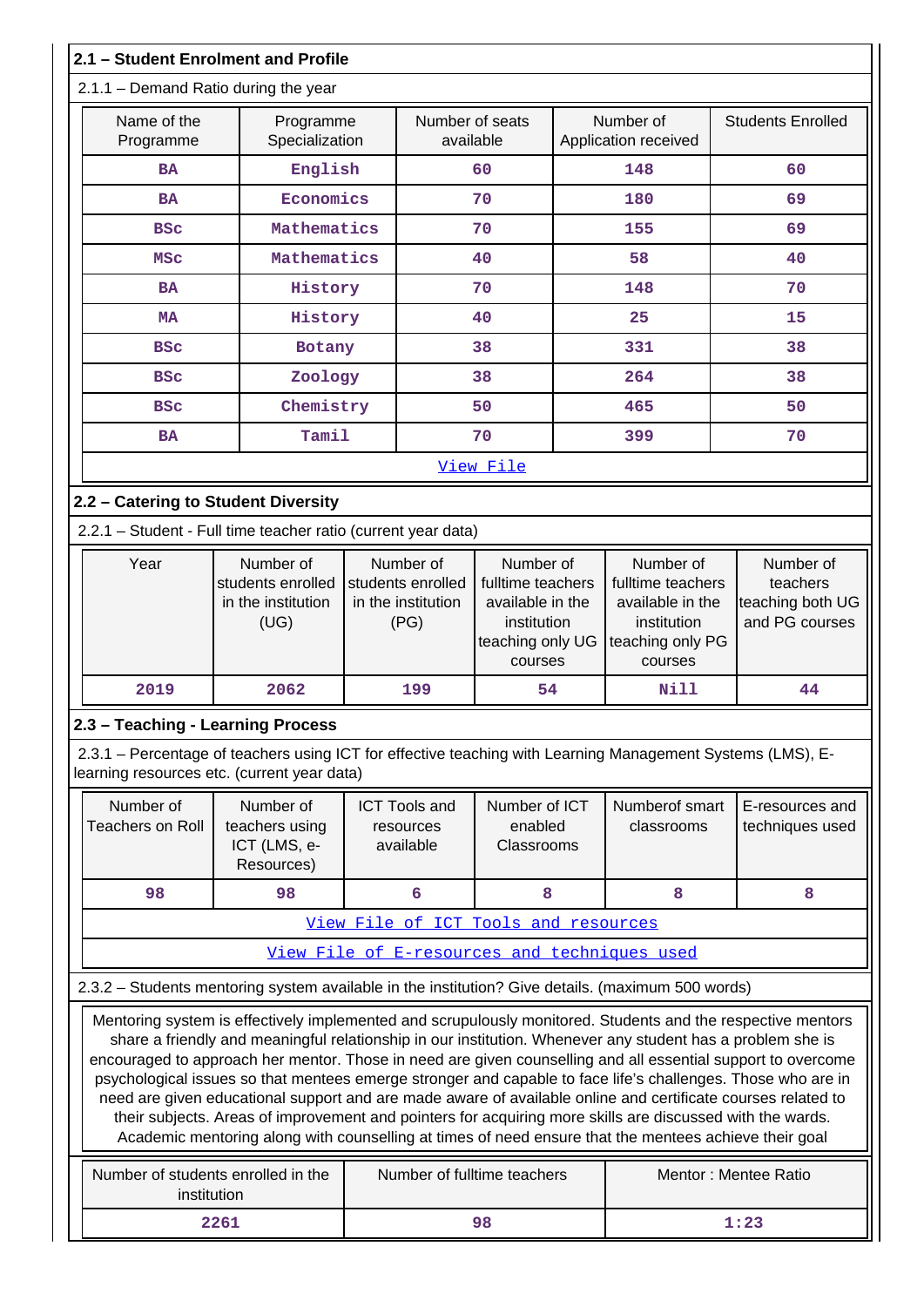| 2.4 - Teacher Profile and Quality                                                                                                                                                              |                                  |                                                                                                                           |                        |                                             |                                                                                                                                                                                              |                                                                                       |  |  |  |
|------------------------------------------------------------------------------------------------------------------------------------------------------------------------------------------------|----------------------------------|---------------------------------------------------------------------------------------------------------------------------|------------------------|---------------------------------------------|----------------------------------------------------------------------------------------------------------------------------------------------------------------------------------------------|---------------------------------------------------------------------------------------|--|--|--|
| 2.4.1 – Number of full time teachers appointed during the year                                                                                                                                 |                                  |                                                                                                                           |                        |                                             |                                                                                                                                                                                              |                                                                                       |  |  |  |
| No. of sanctioned<br>positions                                                                                                                                                                 | No. of filled positions          | Vacant positions                                                                                                          |                        | Positions filled during<br>the current year |                                                                                                                                                                                              | No. of faculty with<br>Ph.D                                                           |  |  |  |
| 98                                                                                                                                                                                             | 98                               |                                                                                                                           | <b>Nill</b>            | 13                                          |                                                                                                                                                                                              | 52                                                                                    |  |  |  |
| 2.4.2 - Honours and recognition received by teachers (received awards, recognition, fellowships at State, National,<br>International level from Government, recognised bodies during the year) |                                  |                                                                                                                           |                        |                                             |                                                                                                                                                                                              |                                                                                       |  |  |  |
| Year of Award                                                                                                                                                                                  |                                  | Name of full time teachers<br>Designation<br>receiving awards from<br>state level, national level,<br>international level |                        |                                             |                                                                                                                                                                                              | Name of the award,<br>fellowship, received from<br>Government or recognized<br>bodies |  |  |  |
| 2019                                                                                                                                                                                           | Miss.K.Anbarasi                  |                                                                                                                           |                        | Assistant<br>Professor                      |                                                                                                                                                                                              | PERASIRIA MAMANI<br>Award                                                             |  |  |  |
| 2019                                                                                                                                                                                           | Dr. S. Jancy<br>Sophia           |                                                                                                                           | Assistant<br>Professor |                                             | Best Poster<br>Award, Department<br>of Microbiology,<br>Pondicherry<br>Univeristy,<br>Puducherry 14 and<br>National Academy of<br>Biological<br>Sciences, Chennai<br>96, Tamilnadu,<br>India |                                                                                       |  |  |  |
| 2019                                                                                                                                                                                           | Dr. (Mrs).M. Gomathi             |                                                                                                                           |                        | Associate<br>Professor                      |                                                                                                                                                                                              | PERASIRIA MAMANI<br>Award                                                             |  |  |  |
| 2019                                                                                                                                                                                           | Dr. (Mrs).M. Gomathi             |                                                                                                                           |                        | Associate<br>Professor                      |                                                                                                                                                                                              | Tholkappiyar<br>Virudhu                                                               |  |  |  |
| 2019                                                                                                                                                                                           | Dr. (Mrs).M. Gomathi             |                                                                                                                           |                        | Associate<br>Professor                      |                                                                                                                                                                                              | <b>PERASIRIYA</b><br>KALAIMANI Award                                                  |  |  |  |
| 2019                                                                                                                                                                                           | Dr. (Mrs). P.R. Thil<br>agavathi |                                                                                                                           |                        | Associate<br>Professor                      |                                                                                                                                                                                              | <b>PERASIRIA MAMANI</b><br>Award                                                      |  |  |  |
| 2019                                                                                                                                                                                           | Dr. (Mrs). P.R. Thil<br>agavathi |                                                                                                                           |                        | Associate<br>Professor                      |                                                                                                                                                                                              | <b>THAMIZISAI</b><br><b>ARIGNAR VIBULANTHA</b><br>ADIGAL Award                        |  |  |  |
| 2019                                                                                                                                                                                           | Dr. (Mrs). M.<br>Mahalakshmi     |                                                                                                                           |                        | Assistant<br>Professor                      |                                                                                                                                                                                              | PERASIRIA MAMANI<br>Award                                                             |  |  |  |
| 2019                                                                                                                                                                                           | Dr. (Mrs). S. Vijaya<br>lakshmi  |                                                                                                                           | Assistant<br>Professor |                                             |                                                                                                                                                                                              | Dr.RADHA KRISHNAN<br><b>BEST TEACHER STATEE</b><br>Award                              |  |  |  |
| 2019                                                                                                                                                                                           | Dr. (Mrs). S. Vijaya<br>lakshmi  |                                                                                                                           | Assistant<br>Professor |                                             |                                                                                                                                                                                              | <b>PERASIRIA</b><br><b>PERUNTHAGAI</b>                                                |  |  |  |
| 2019                                                                                                                                                                                           | Dr. (Mrs). G. Jayach<br>itra     |                                                                                                                           | Assistant<br>Professor |                                             |                                                                                                                                                                                              | PERASIRIA MAMANI<br>Award                                                             |  |  |  |
| 2019                                                                                                                                                                                           | Dr. (Mrs). G. Jayach<br>itra     |                                                                                                                           |                        | Assistant<br>Professor                      |                                                                                                                                                                                              | <b>ARUNTHAZH ARASI</b><br>Award                                                       |  |  |  |
| 2019                                                                                                                                                                                           |                                  | Dr. (Mrs).R. Palani<br>amma1                                                                                              |                        | Assistant<br>Professor                      |                                                                                                                                                                                              | <b>PERASIRIA MAMANI</b><br>Award                                                      |  |  |  |
| 2019                                                                                                                                                                                           | Dr. (Mrs). V. Suyamt             |                                                                                                                           | Assistant              |                                             |                                                                                                                                                                                              | PERASIRIA MAMANI                                                                      |  |  |  |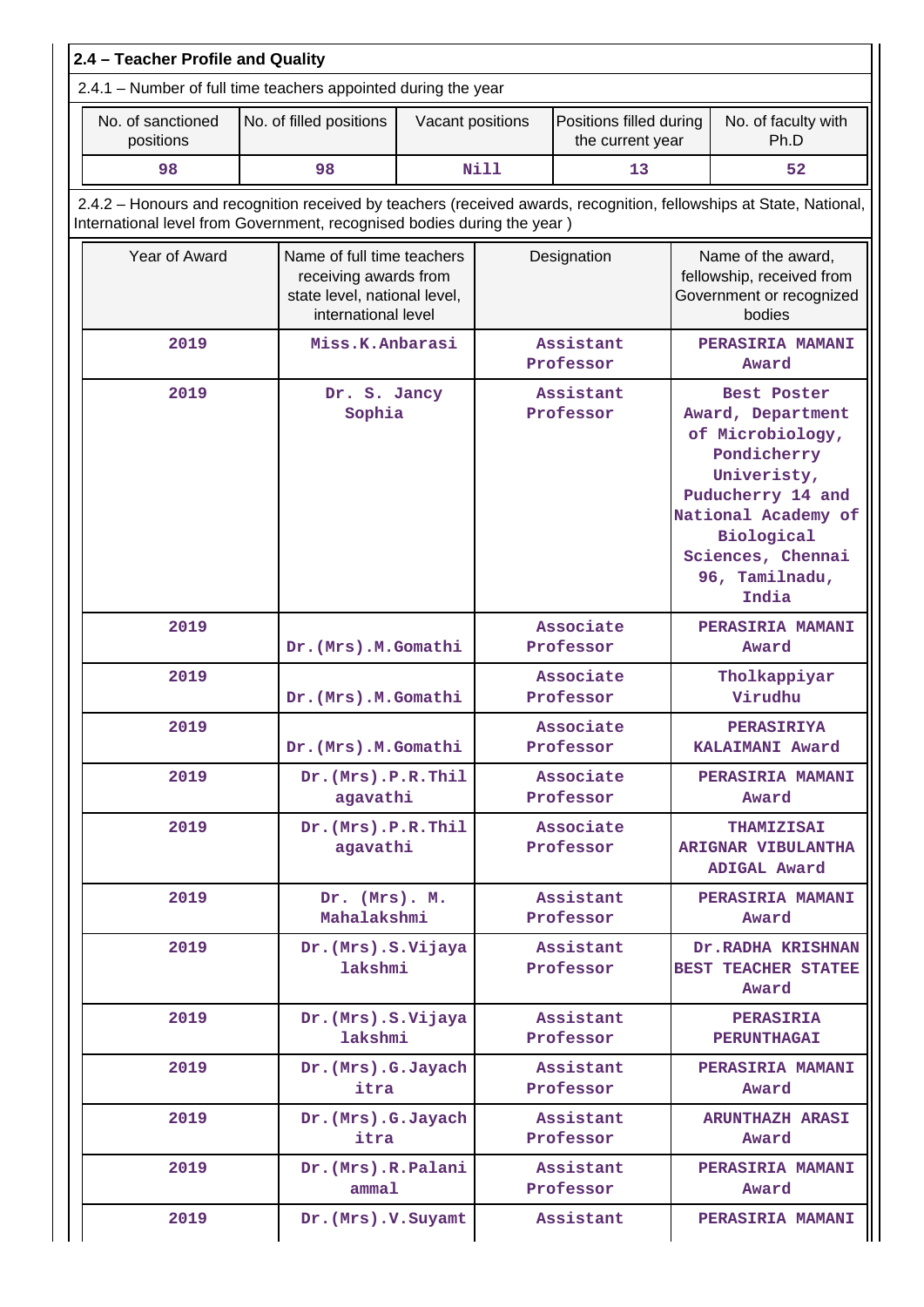|                                                                                                                              | hangam                         | Professor              | Award             |  |  |  |  |  |
|------------------------------------------------------------------------------------------------------------------------------|--------------------------------|------------------------|-------------------|--|--|--|--|--|
| 2019                                                                                                                         | Dr. (Mrs). V. Suyamt<br>hangam | Assistant<br>Professor | THOLKAPPIAR Award |  |  |  |  |  |
| View File                                                                                                                    |                                |                        |                   |  |  |  |  |  |
| 2.5 – Evaluation Process and Reforms                                                                                         |                                |                        |                   |  |  |  |  |  |
| 2.5.1 – Number of days from the date of semester-end/year-end examination till the declaration of results during<br>the year |                                |                        |                   |  |  |  |  |  |

| Programme Name | Programme Code   | Semester/year     | Last date of the last<br>semester-end/year-<br>end examination | Date of declaration of<br>results of semester-<br>end/ year- end<br>examination |  |  |  |  |  |
|----------------|------------------|-------------------|----------------------------------------------------------------|---------------------------------------------------------------------------------|--|--|--|--|--|
| <b>BSC</b>     | U17              | II, IV, VI<br>Sem | 24/03/2020                                                     | 04/08/2020                                                                      |  |  |  |  |  |
| <b>BSC</b>     | U17              | I, III, V Sem     | 31/10/2019                                                     | 03/01/2020                                                                      |  |  |  |  |  |
| <b>BA</b>      | U06              | II, IV, VI<br>Sem | 24/03/2020                                                     | 04/08/2020                                                                      |  |  |  |  |  |
| <b>BA</b>      | U06              | I, III, V Sem     | 31/10/2019                                                     | 03/01/2020                                                                      |  |  |  |  |  |
| <b>BA</b>      | U <sub>0.3</sub> | II, IV, VI<br>Sem | 24/03/2020                                                     | 04/08/2020                                                                      |  |  |  |  |  |
| <b>BA</b>      | U <sub>0</sub> 3 | I, III, V Sem     | 31/10/2019                                                     | 03/01/2020                                                                      |  |  |  |  |  |
| <b>BA</b>      | U <sub>04</sub>  | II, IV, VI<br>Sem | 24/03/2020                                                     | 04/08/2020                                                                      |  |  |  |  |  |
| <b>BA</b>      | U <sub>04</sub>  | I, III, V Sem     | 31/10/2019                                                     | 03/01/2020                                                                      |  |  |  |  |  |
| <b>BA</b>      | <b>U07</b>       | II, IV, VI<br>Sem | 24/03/2020                                                     | 04/08/2020                                                                      |  |  |  |  |  |
| <b>BA</b>      | U <sub>0</sub> 7 | I, III, V Sem     | 31/10/2019                                                     | 03/01/2020                                                                      |  |  |  |  |  |
|                | <u>View File</u> |                   |                                                                |                                                                                 |  |  |  |  |  |

2.5.2 – Reforms initiated on Continuous Internal Evaluation(CIE) system at the institutional level (250 words)

 **Our institution is affiliated to Thiruvalluvar University, Vellore. The evaluation structure of the University is followed in the college and hence there is limited scope to modify the evaluation system. The University has implemented semester system for all UG PG courses. Three internal tests are conducted and total marks awarded is 25. The students appear for external examinations conducted by the University for 75 Marks. The following are the modalities followed for awarding internal marks at Undergraduate and Postgraduate levels: The following are the distribution of marks for external and internal for University (external) examination and continuous internal assessment and passing minimum marks for theory and practical papers of UG programmes. Uni.Exam (Total) ESE: 75 Passing Minimum For Uni.Exam: 30 CIA Total: 25 Passing Minimum For CIA: 0 Total Marks Allotted: 100 Passing Minimum (Uni. Exam CIA): 40 The following are the distribution of marks for external and internal for University (external) examination and continuous internal assessment and passing minimum marks for theory practical papers for PG programmes Uni.Exam (Total) ESE: 75 Passing Minimum For Uni.Exam: 38 CIA Total: 25 Passing Minimum For CIA: 0 Total Marks Allotted: 100 Passing Minimum (Uni. Exam CIA): 50 Continuous assessment of students is most essential for monitoring their progress. Hence the institution implements the following measures. Time table of internal examinations is in unison with the academic calendar of the University. An examination committee implements and monitors**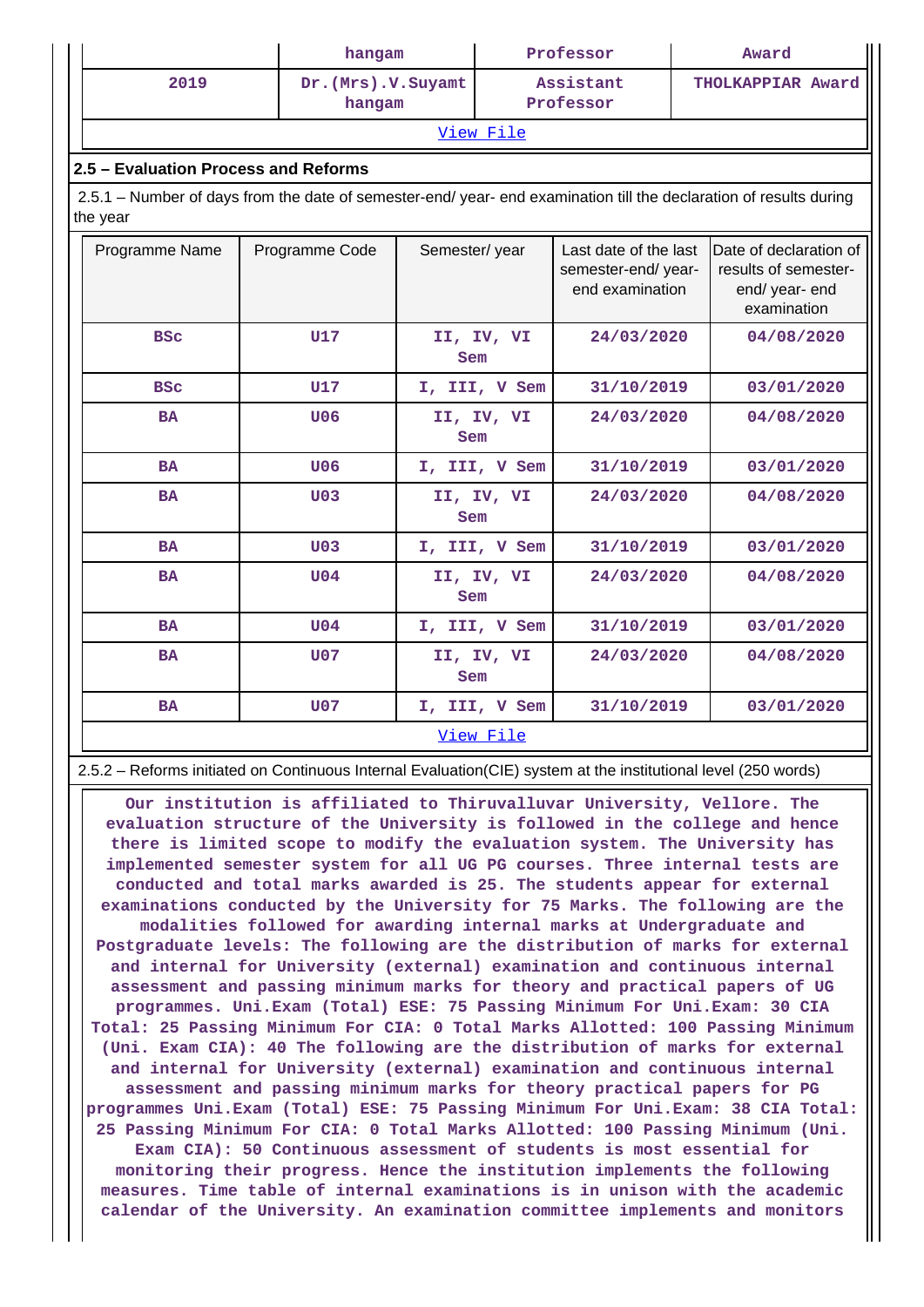**all activities related to internal and external examinations and assessment. This method of evaluation ensures that remedial measures could be implemented for the students who need special attention. Term wise assessment is carried out to aid the intellectual and skill based development of students. Questions papers are set giving appropriate weightage to all units of the syllabus. Assignments, seminars and quizzes are allotted to the students. The marks obtained along with attendance are taken into account while awarding internal marks. For students of science, practical exams and maintaining observation note for the practical sessions are taken into consideration for the internal evaluation score. Results of internal evaluations are declared within a week so that students' grievances could be resolved before the final submission of marks to the university.**

 2.5.3 – Academic calendar prepared and adhered for conduct of Examination and other related matters (250 words)

 **? Students are apprised of academic calendar in the beginning of each academic session. The staff and students are encouraged to follow the stipulated time modules. For easy reference the staff and students are given handouts and the same is uploaded in college website. The calendar is also displayed on notice boards. ? In case of any unforeseen circumstances only the Head of the Institution, that is Principal can incorporate necessary minor changes in the academic calendar. ? The Schedule of all examinations and major events are duly given in academic calendar. ? The completion of syllabus and internal assessments are based on the dates in academic calendar. The time module to be followed for the submission of internal marks to the university is stipulated in the academic calendar and it is strictly followeD.**

#### **2.6 – Student Performance and Learning Outcomes**

 2.6.1 – Program outcomes, program specific outcomes and course outcomes for all programs offered by the institution are stated and displayed in website of the institution (to provide the weblink)

<http://www.cknccud.in/cos-19-20.pdf>

| 2.6.2 - Pass percentage of students |                                                  |                                           |                                                                       |                                                              |                 |  |  |  |
|-------------------------------------|--------------------------------------------------|-------------------------------------------|-----------------------------------------------------------------------|--------------------------------------------------------------|-----------------|--|--|--|
| Programme<br>Code                   | Programme<br>Programme<br>Name<br>Specialization |                                           | Number of<br>students<br>appeared in the<br>final year<br>examination | Number of<br>students passed<br>in final year<br>examination | Pass Percentage |  |  |  |
| <b>P09</b>                          | <b>MCom</b>                                      | Commerce                                  | 13                                                                    | 13                                                           | 100             |  |  |  |
| P <sub>0</sub> 2                    | <b>MA</b>                                        | English                                   | 13                                                                    | 13                                                           | 100             |  |  |  |
| <b>P06</b>                          | <b>MA</b>                                        | Tamil                                     | 9                                                                     | 9                                                            | 100             |  |  |  |
| P <sub>03</sub>                     | <b>MA</b>                                        | History                                   | 18                                                                    | 18                                                           | 100             |  |  |  |
| <b>P20</b>                          | <b>MSC</b>                                       | Mathematics                               | 25                                                                    | 25                                                           | 100             |  |  |  |
| <b>U08</b>                          | <b>BBA</b>                                       | Business a<br>dministratio<br>$\mathbf n$ | 55                                                                    | 55                                                           | 100             |  |  |  |
| <b>U10</b>                          | <b>BCom</b>                                      | Commerce                                  | 101                                                                   | 101                                                          | 100             |  |  |  |
| U <sub>25</sub>                     | <b>BSC</b><br>Mathematics<br>(Shift II)          |                                           | 25                                                                    | 25                                                           | 100             |  |  |  |
| <b>U18</b>                          | <b>BSC</b>                                       | Computer<br>Science                       | 46                                                                    | 46                                                           | 100             |  |  |  |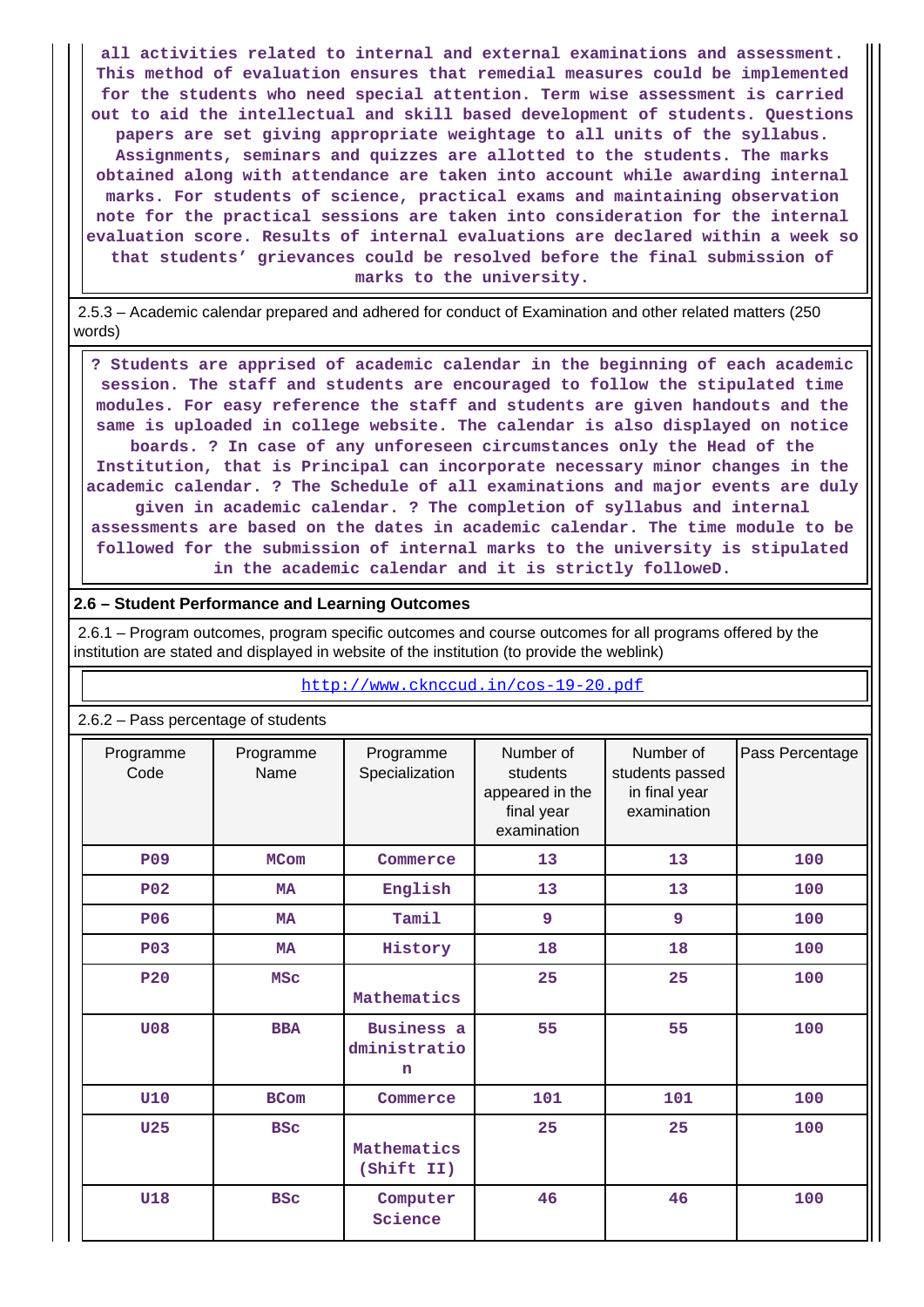| <b>U34</b>         | <b>BSC</b> | Botany                            | 35 | 35  | 100 |  |  |
|--------------------|------------|-----------------------------------|----|-----|-----|--|--|
| <b>U33</b>         | <b>BSC</b> | Zoology                           | 28 | 28  | 100 |  |  |
| U <sub>25</sub>    | <b>BSC</b> | Mathematics<br>$(\text{Shift I})$ | 54 | 53  | 98  |  |  |
| U17                | <b>BSC</b> | Chemistry                         | 48 | 48  | 100 |  |  |
| <b>U06</b>         | <b>BA</b>  | History                           | 58 | 58  | 100 |  |  |
| U <sub>0</sub> 3   | <b>BA</b>  | Economics                         | 54 | 54  | 100 |  |  |
| U04                | <b>BA</b>  | English                           | 52 | 36  | 100 |  |  |
| Tamil<br>U07<br>BA |            | 56                                | 56 | 100 |     |  |  |
| View File          |            |                                   |    |     |     |  |  |

# **2.7 – Student Satisfaction Survey**

 2.7.1 – Student Satisfaction Survey (SSS) on overall institutional performance (Institution may design the questionnaire) (results and details be provided as weblink)

<http://www.cknccud.in/feedback-2019-2020.pdf>

# **CRITERION III – RESEARCH, INNOVATIONS AND EXTENSION**

# **3.1 – Resource Mobilization for Research**

3.1.1 – Research funds sanctioned and received from various agencies, industry and other organisations

| Nature of the Project                                                                      | Duration | Name of the funding<br>agency                                                                                                                                                          | Total grant<br>sanctioned | Amount received<br>during the year |  |  |
|--------------------------------------------------------------------------------------------|----------|----------------------------------------------------------------------------------------------------------------------------------------------------------------------------------------|---------------------------|------------------------------------|--|--|
| <b>Students</b><br>Research<br>Projects (Other<br>than compulsory<br>by the<br>University) | 180      | Evergreens<br>Services, Water<br>Purification<br>systems,<br>$118/3A-1$<br>Vandippalayam<br>Main Road, Thir<br>upathirippuliyu<br>r, Near<br>Rangroop Mahal,<br>Cuddalore - 607<br>005 | 0.1                       | 0.1                                |  |  |
| <u>View File</u>                                                                           |          |                                                                                                                                                                                        |                           |                                    |  |  |

### **3.2 – Innovation Ecosystem**

 3.2.1 – Workshops/Seminars Conducted on Intellectual Property Rights (IPR) and Industry-Academia Innovative practices during the year

| Title of workshop/seminar | Name of the Dept. | Date: |
|---------------------------|-------------------|-------|
| NT-                       |                   |       |

# 3.2.2 – Awards for Innovation won by Institution/Teachers/Research scholars/Students during the year

| Title of the innovation              | Name of Awardee         | Awarding Agency                                                                              | Date of award | Category |
|--------------------------------------|-------------------------|----------------------------------------------------------------------------------------------|---------------|----------|
| Best Poster<br>presentation<br>award | Dr. S. Jancy<br>Sophia, | Department Of<br>Microbiology,<br>Pondicherry<br>University,<br>Puucherry-14<br>and National | 27/09/2019    | Research |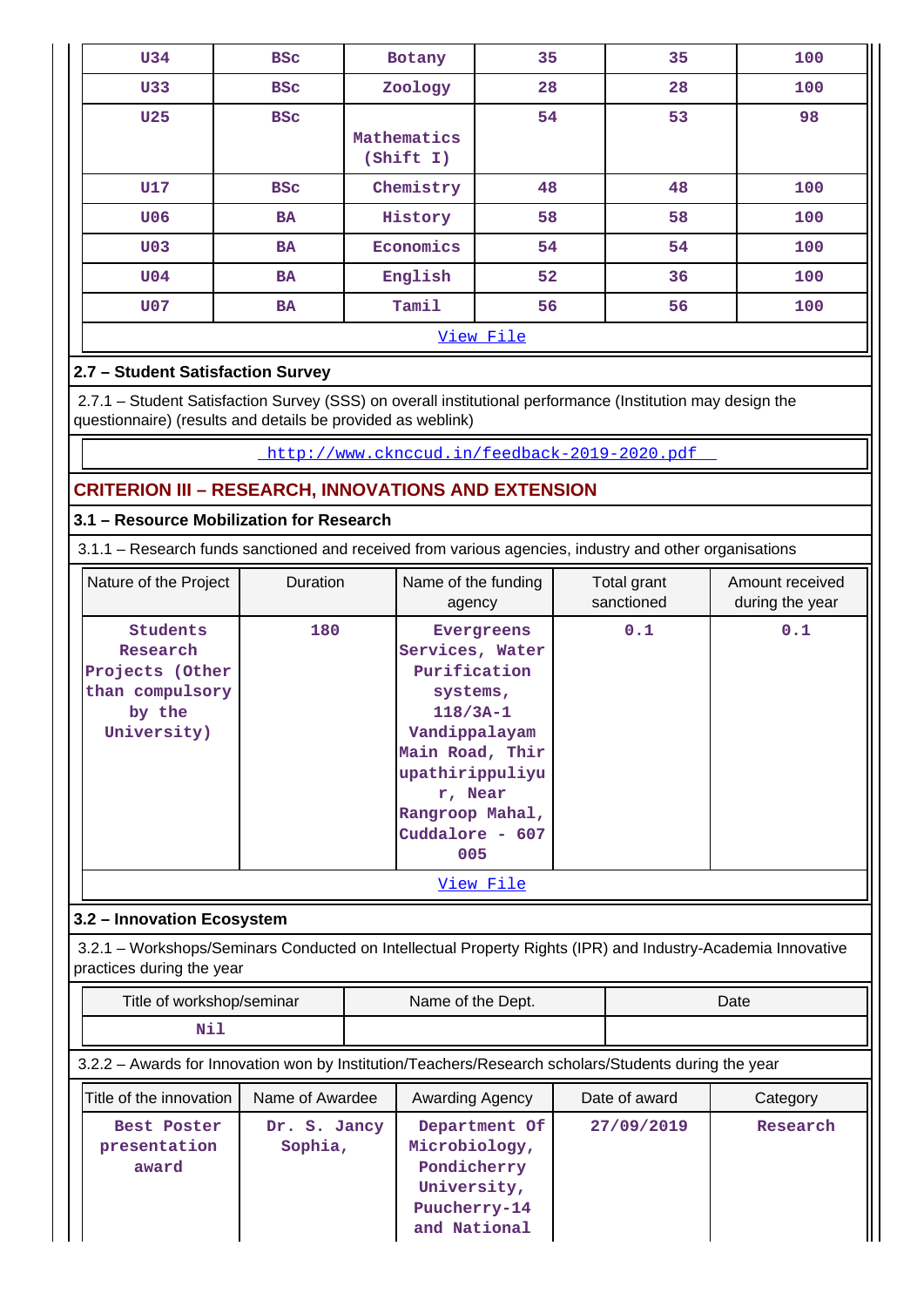| <b>Best</b><br>Appreciation<br>award                                                                                                                                    |                        | K. Pavithra,<br>III B.Sc.<br>Chemistry      |                  | Academy of<br>Biological<br>Sciences, Chenn<br>$ai-96, Tami1$<br>Nadu, India.<br>College<br>Science, Arts<br>and Management<br>for Women, | Krishnaswamy                        |                       |                                                                 | 24/02/2020                        |            | Research                |
|-------------------------------------------------------------------------------------------------------------------------------------------------------------------------|------------------------|---------------------------------------------|------------------|-------------------------------------------------------------------------------------------------------------------------------------------|-------------------------------------|-----------------------|-----------------------------------------------------------------|-----------------------------------|------------|-------------------------|
|                                                                                                                                                                         |                        |                                             |                  | Cuddalore                                                                                                                                 |                                     |                       |                                                                 |                                   |            |                         |
|                                                                                                                                                                         |                        |                                             |                  |                                                                                                                                           | View File                           |                       |                                                                 |                                   |            |                         |
| 3.2.3 - No. of Incubation centre created, start-ups incubated on campus during the year<br>Incubation<br>Center                                                         |                        | Name                                        | Sponsered By     |                                                                                                                                           |                                     | Name of the           |                                                                 | Nature of Start-                  |            | Date of<br>Commencement |
| $KNC-$<br>Incubation<br>centre                                                                                                                                          |                        | Entreprene<br>urship<br>development<br>cell |                  | <b>CKNC</b>                                                                                                                               | Start-up<br>up<br>Aggregate<br>Agro |                       | To promote<br>farm fresh<br>products of<br>students'<br>family. |                                   | 03/10/2019 |                         |
|                                                                                                                                                                         |                        |                                             |                  |                                                                                                                                           | View File                           |                       |                                                                 |                                   |            |                         |
| 3.3 - Research Publications and Awards                                                                                                                                  |                        |                                             |                  |                                                                                                                                           |                                     |                       |                                                                 |                                   |            |                         |
| 3.3.1 - Incentive to the teachers who receive recognition/awards                                                                                                        |                        |                                             |                  |                                                                                                                                           |                                     |                       |                                                                 |                                   |            |                         |
|                                                                                                                                                                         | <b>State</b>           |                                             |                  | National                                                                                                                                  | International                       |                       |                                                                 |                                   |            |                         |
|                                                                                                                                                                         | $\mathbf 0$            |                                             |                  |                                                                                                                                           | 0<br>$\mathbf 0$                    |                       |                                                                 |                                   |            |                         |
| 3.3.2 - Ph. Ds awarded during the year (applicable for PG College, Research Center)                                                                                     |                        |                                             |                  |                                                                                                                                           |                                     |                       |                                                                 |                                   |            |                         |
|                                                                                                                                                                         | Name of the Department |                                             |                  |                                                                                                                                           |                                     |                       |                                                                 | Number of PhD's Awarded           |            |                         |
|                                                                                                                                                                         |                        | Economics                                   |                  |                                                                                                                                           |                                     |                       |                                                                 | 1                                 |            |                         |
| 3.3.3 - Research Publications in the Journals notified on UGC website during the year                                                                                   |                        |                                             |                  |                                                                                                                                           |                                     |                       |                                                                 |                                   |            |                         |
| <b>Type</b>                                                                                                                                                             |                        |                                             | Department       | Number of Publication                                                                                                                     |                                     |                       |                                                                 | Average Impact Factor (if<br>any) |            |                         |
| International                                                                                                                                                           |                        |                                             | English          |                                                                                                                                           |                                     | 4                     |                                                                 |                                   |            | 4.09                    |
| International                                                                                                                                                           |                        |                                             | Mathematics      |                                                                                                                                           |                                     | $\mathbf{2}$          |                                                                 |                                   |            | 5.85                    |
| International                                                                                                                                                           |                        |                                             | Chemistry        |                                                                                                                                           |                                     | 1                     |                                                                 |                                   |            | 3.07                    |
| View File<br>3.3.4 - Books and Chapters in edited Volumes / Books published, and papers in National/International Conference<br>Proceedings per Teacher during the year |                        |                                             |                  |                                                                                                                                           |                                     |                       |                                                                 |                                   |            |                         |
|                                                                                                                                                                         |                        | Department                                  |                  |                                                                                                                                           |                                     |                       |                                                                 | Number of Publication             |            |                         |
|                                                                                                                                                                         | English                |                                             |                  |                                                                                                                                           |                                     |                       |                                                                 | з                                 |            |                         |
|                                                                                                                                                                         |                        | Tamil                                       |                  |                                                                                                                                           |                                     |                       |                                                                 | 20                                |            |                         |
|                                                                                                                                                                         |                        |                                             |                  |                                                                                                                                           | View File                           |                       |                                                                 |                                   |            |                         |
| 3.3.5 - Bibliometrics of the publications during the last Academic year based on average citation index in Scopus/<br>Web of Science or PubMed/ Indian Citation Index   |                        |                                             |                  |                                                                                                                                           |                                     |                       |                                                                 |                                   |            |                         |
| Title of the                                                                                                                                                            | Name of                |                                             | Title of journal | Year of                                                                                                                                   |                                     | <b>Citation Index</b> |                                                                 | Institutional                     |            | Number of               |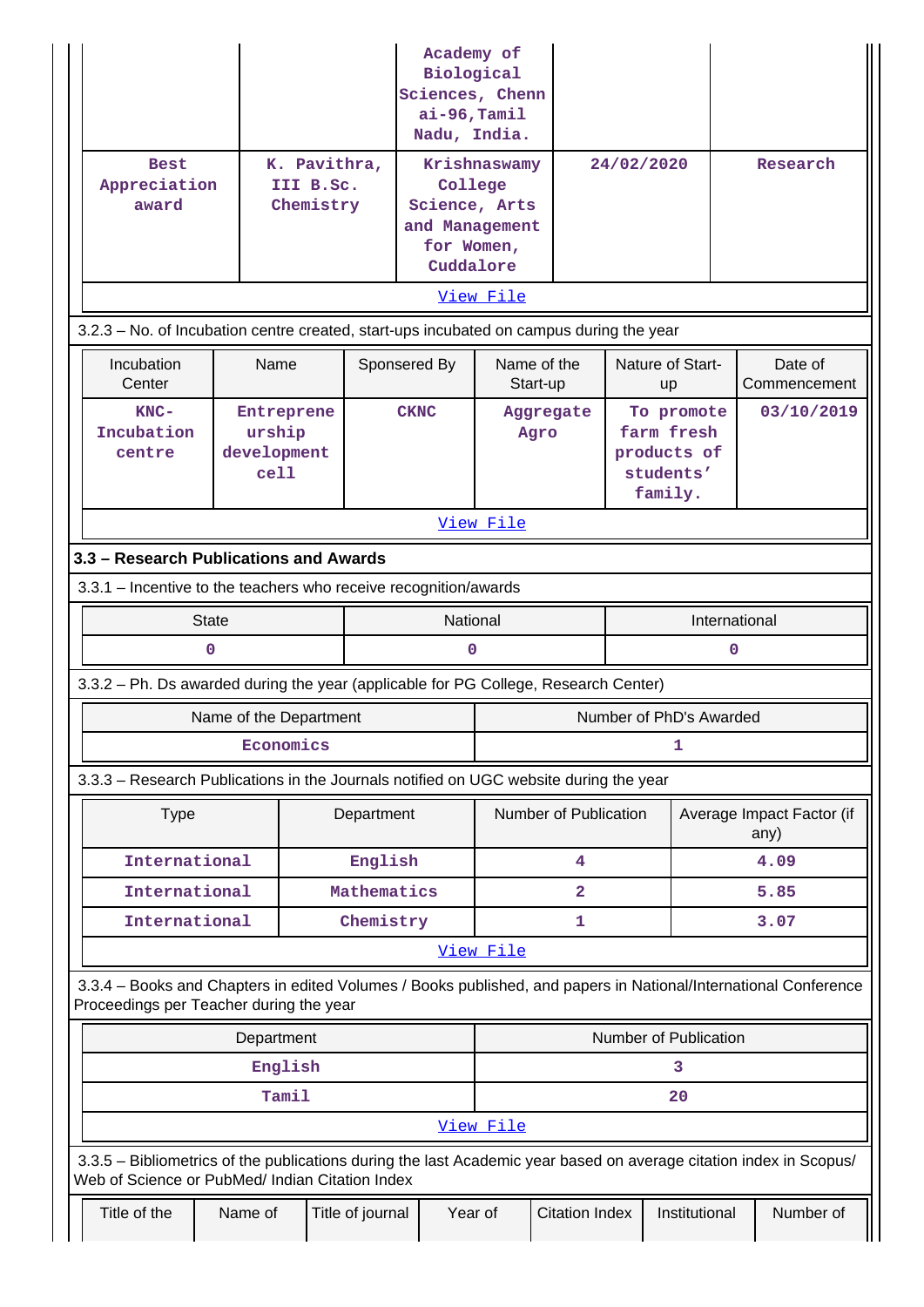| Paper                                                                                                                                                                                                                              | Author                    |                                                | publication            |                         | affiliation as<br>mentioned in<br>the publication                                                                                  | citations<br>excluding self<br>citation                            |
|------------------------------------------------------------------------------------------------------------------------------------------------------------------------------------------------------------------------------------|---------------------------|------------------------------------------------|------------------------|-------------------------|------------------------------------------------------------------------------------------------------------------------------------|--------------------------------------------------------------------|
| High<br>surface<br>graphene<br>nanoflakes<br>as<br>sensitive<br>sensing<br>platform<br>for simult<br>aneous ele<br>ctrochemic<br>a <sub>1</sub><br>detection<br>of metroni<br>dazole and<br>chloramphe<br>nicol                    | Dr. S.<br>Jancy<br>Sophia | Materials<br>Science<br>and Engine<br>ering: C | 2019                   | 35                      | Department<br>of<br>Chemistry,<br>$\mathbf{C}$ .<br>Kandasamy<br>Naidu<br>college<br>for women,<br>Cuddalore,<br>607 001,<br>India | 35                                                                 |
| A<br>computer<br>aided<br>diagnosis<br>system for<br>measuremen<br>t of<br>mandibular<br>cortical<br>thickness<br>on dental<br>panoramic<br>radiograph<br>s in<br>prediction<br>of women<br>with low<br>bone<br>mineral<br>density | Dr. V.<br>Kalpana         | Journal<br>of medical<br>systems               | 2019                   | $\overline{\mathbf{3}}$ | Department<br>of<br>Chemistry,<br>C <sub>1</sub><br>Kandasamy<br>Naidu<br>college<br>for women,<br>Cuddalore,<br>607 001,<br>India | $\overline{3}$                                                     |
|                                                                                                                                                                                                                                    |                           |                                                | View File              |                         |                                                                                                                                    |                                                                    |
| 3.3.6 - h-Index of the Institutional Publications during the year. (based on Scopus/ Web of science)                                                                                                                               |                           |                                                |                        |                         |                                                                                                                                    |                                                                    |
| Title of the<br>Paper                                                                                                                                                                                                              | Name of<br>Author         | Title of journal                               | Year of<br>publication | h-index                 | Number of<br>citations<br>excluding self<br>citation                                                                               | Institutional<br>affiliation as<br>mentioned in<br>the publication |
| Strategic<br>tuning of<br>excited<br>state<br>properties<br>of electro<br>luminescen<br>t                                                                                                                                          | Dr. R.<br>Ramya           | <b>RSC</b><br><b>Advance</b>                   | 2019                   | Nill                    | $\overline{a}$                                                                                                                     | Annamalai<br>University<br>, Chidamba<br>ram                       |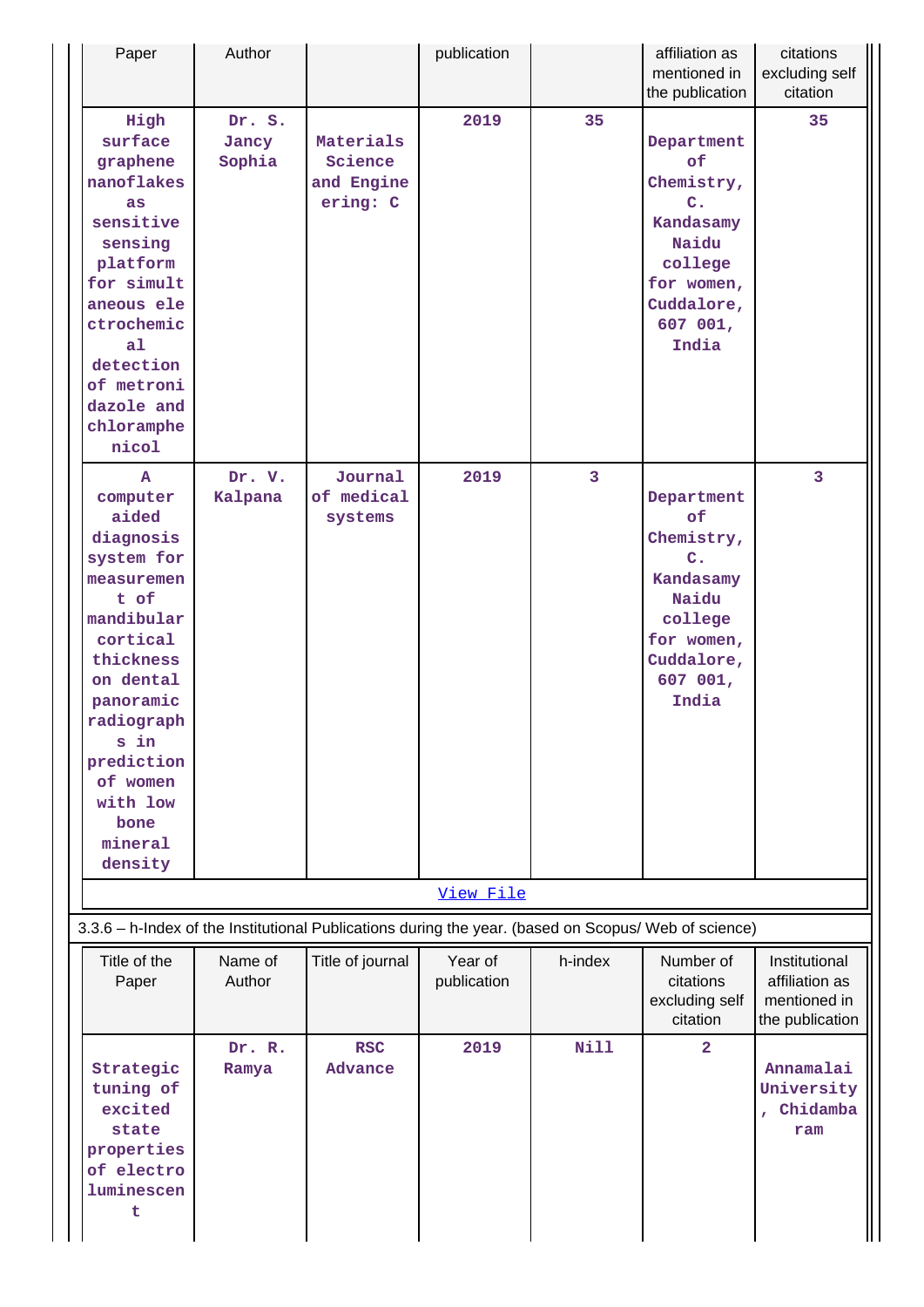| materials<br>with<br>enhanced<br>hot<br>exciton<br>mixing<br>Mathemat<br>$P$ .<br>ical<br>Sinthamani<br>modeling<br>of<br>optimizing<br>television<br>cable<br>network<br>using<br>fuzzy<br>weighted<br>graph      | Malaya<br>Journal of<br>Matematik |                                                 | 2019                    | <b>Nill</b>                                              | <b>Nill</b> |                | Department<br>of Mathema<br>tics, C.<br>Kandaswami<br>Naidu<br>College<br>for Women,<br>Cuddalore-<br>607001,<br>Tamil<br>Nadu, Indi |
|--------------------------------------------------------------------------------------------------------------------------------------------------------------------------------------------------------------------|-----------------------------------|-------------------------------------------------|-------------------------|----------------------------------------------------------|-------------|----------------|--------------------------------------------------------------------------------------------------------------------------------------|
|                                                                                                                                                                                                                    |                                   |                                                 | View File               |                                                          |             |                |                                                                                                                                      |
| 3.3.7 - Faculty participation in Seminars/Conferences and Symposia during the year:                                                                                                                                |                                   |                                                 |                         |                                                          |             |                |                                                                                                                                      |
| Number of Faculty                                                                                                                                                                                                  | International                     | National                                        |                         | <b>State</b>                                             |             |                | Local                                                                                                                                |
| Attended/Semi<br>nars/Workshops                                                                                                                                                                                    | 32                                | 60                                              |                         | 27                                                       |             |                | 5                                                                                                                                    |
| Presented<br>papers                                                                                                                                                                                                | 10                                | 15                                              |                         | 8                                                        |             | $\overline{4}$ |                                                                                                                                      |
| Resource<br>persons                                                                                                                                                                                                | $\overline{\mathbf{2}}$           | <b>Nill</b>                                     |                         | <b>Nill</b>                                              |             |                | $\mathbf{1}$                                                                                                                         |
|                                                                                                                                                                                                                    |                                   |                                                 | No file uploaded.       |                                                          |             |                |                                                                                                                                      |
| 3.4 - Extension Activities                                                                                                                                                                                         |                                   |                                                 |                         |                                                          |             |                |                                                                                                                                      |
| 3.4.1 – Number of extension and outreach programmes conducted in collaboration with industry, community and<br>Non- Government Organisations through NSS/NCC/Red cross/Youth Red Cross (YRC) etc., during the year |                                   |                                                 |                         |                                                          |             |                |                                                                                                                                      |
| Title of the activities                                                                                                                                                                                            |                                   | Organising unit/agency/<br>collaborating agency |                         | Number of teachers<br>participated in such<br>activities |             |                | Number of students<br>participated in such<br>activities                                                                             |
| Tree plantation                                                                                                                                                                                                    | NCC Unit of our<br>College        |                                                 |                         | $\mathbf{1}$                                             |             |                | 40                                                                                                                                   |
| Inauguration of<br><b>NCC</b>                                                                                                                                                                                      | NCC Unit of our<br>College        |                                                 |                         | 1                                                        |             |                | 100                                                                                                                                  |
| Cuddalore DDH and<br>Awareness on<br>Corona Virus and<br>NSS Units<br>Instructions to<br>Prevention                                                                                                                |                                   |                                                 | $\overline{\mathbf{2}}$ |                                                          |             |                | 150                                                                                                                                  |
| District Level<br>Cultural Programme                                                                                                                                                                               | Nehru Yuva Kendra                 |                                                 |                         | $\mathbf{1}$                                             |             |                | 13                                                                                                                                   |
| A Talk on Girl<br>Infanticide                                                                                                                                                                                      | NSS Units of our<br>College       |                                                 |                         | 3                                                        |             |                | 210                                                                                                                                  |
| WALKATHON 2020<br><b>Women Empowerment</b><br>and Harassment                                                                                                                                                       | NSS Units of our<br>College       |                                                 |                         | 3                                                        |             |                | 100                                                                                                                                  |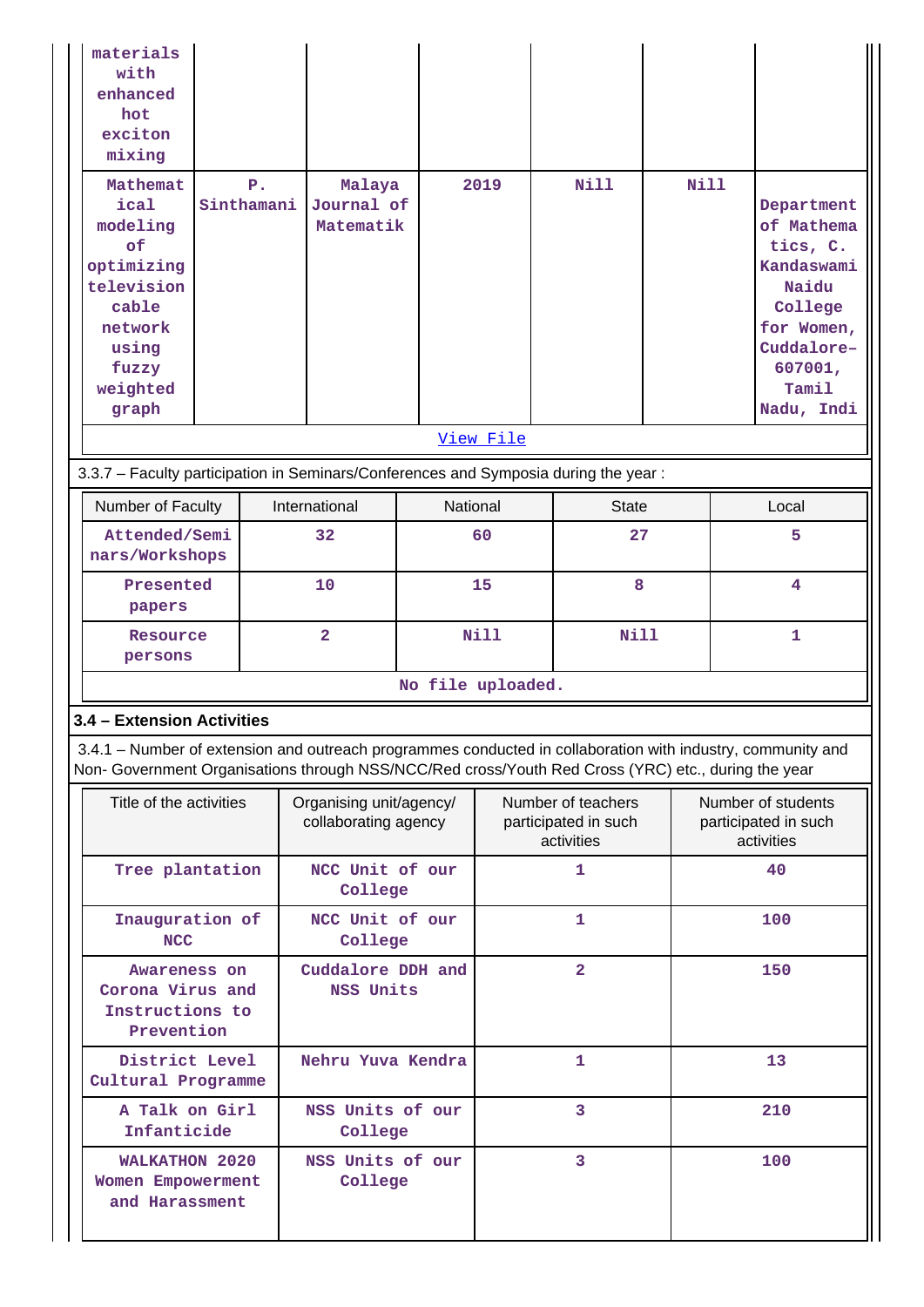| WALKATHON 2020<br>Women Empowerment                                                                                                                                        | DHAN Foundation,<br>Cuddalore.                                         | 2              | 100 |
|----------------------------------------------------------------------------------------------------------------------------------------------------------------------------|------------------------------------------------------------------------|----------------|-----|
| Celebration of<br>Humanity Week<br>Untouchability and<br>Anti-sexual<br>Harassment".                                                                                       | Cuddalore Social<br>Justice and Human<br>Rights Division,<br>Cuddalore |                | 50  |
| SP Office,<br>Awareness on<br>Cuddalore.<br>usage of Kavalan<br>SOS App                                                                                                    |                                                                        | $\mathbf{z}$   | 505 |
| Tamilnadu<br>Awareness on<br>Electricity Savings<br>Electricity<br>Production and<br>and Protecting<br>Distribution<br>measures for fire<br>accident<br>Centre, Cuddalore. |                                                                        | $\overline{2}$ | 225 |

[View File](https://assessmentonline.naac.gov.in/public/Postacc/Extension/1671_Extension_1640857073.xlsx)

 3.4.2 – Awards and recognition received for extension activities from Government and other recognized bodies during the year

| Name of the activity                               | Award/Recognition          | <b>Awarding Bodies</b>                                    | Number of students<br><b>Benefited</b> |
|----------------------------------------------------|----------------------------|-----------------------------------------------------------|----------------------------------------|
| District level<br>Competitions on<br>Humanity week | First and Second<br>Prizes | Cuddalore Social<br>Justice and Human<br>Rights Division. | 8                                      |
| District level<br>Speech Competition               | Best Speaker<br>Award      | Dhan Foundation<br>and Indian Bank,<br>Cuddalore.         | 2                                      |
| District Level<br>Culturals                        | Consolation prize          | Nehru Yuva Kendra                                         | 6                                      |
|                                                    |                            | No file uploaded.                                         |                                        |

 3.4.3 – Students participating in extension activities with Government Organisations, Non-Government Organisations and programmes such as Swachh Bharat, Aids Awareness, Gender Issue, etc. during the year

| Name of the scheme | Organising unit/Agen<br>cy/collaborating<br>agency | Name of the activity                                         | Number of teachers<br>participated in such<br>activites | Number of students<br>participated in such<br>activites |
|--------------------|----------------------------------------------------|--------------------------------------------------------------|---------------------------------------------------------|---------------------------------------------------------|
| Swachh Bharat      | NCC of our<br>college                              | Seminar on "<br>What can I do<br>to clean my<br>city"        | 3                                                       | 40                                                      |
| Swachh Bharat      | NSS unit                                           | Water<br>Management                                          | 1                                                       | 182                                                     |
| Swachh Bharat      | NCC of our<br>college                              | Plogging run                                                 | 1                                                       | 40                                                      |
| Gender Issue       | YRC, CKNC                                          | Womens Day<br>Celebration -<br>Talk on female<br>infanticide | $\overline{a}$                                          | 150                                                     |
| Gender Issue       | Women Cell,<br><b>CKNC</b>                         | Talk on Laws<br>for Women<br>Protection                      | $\overline{2}$                                          | 500                                                     |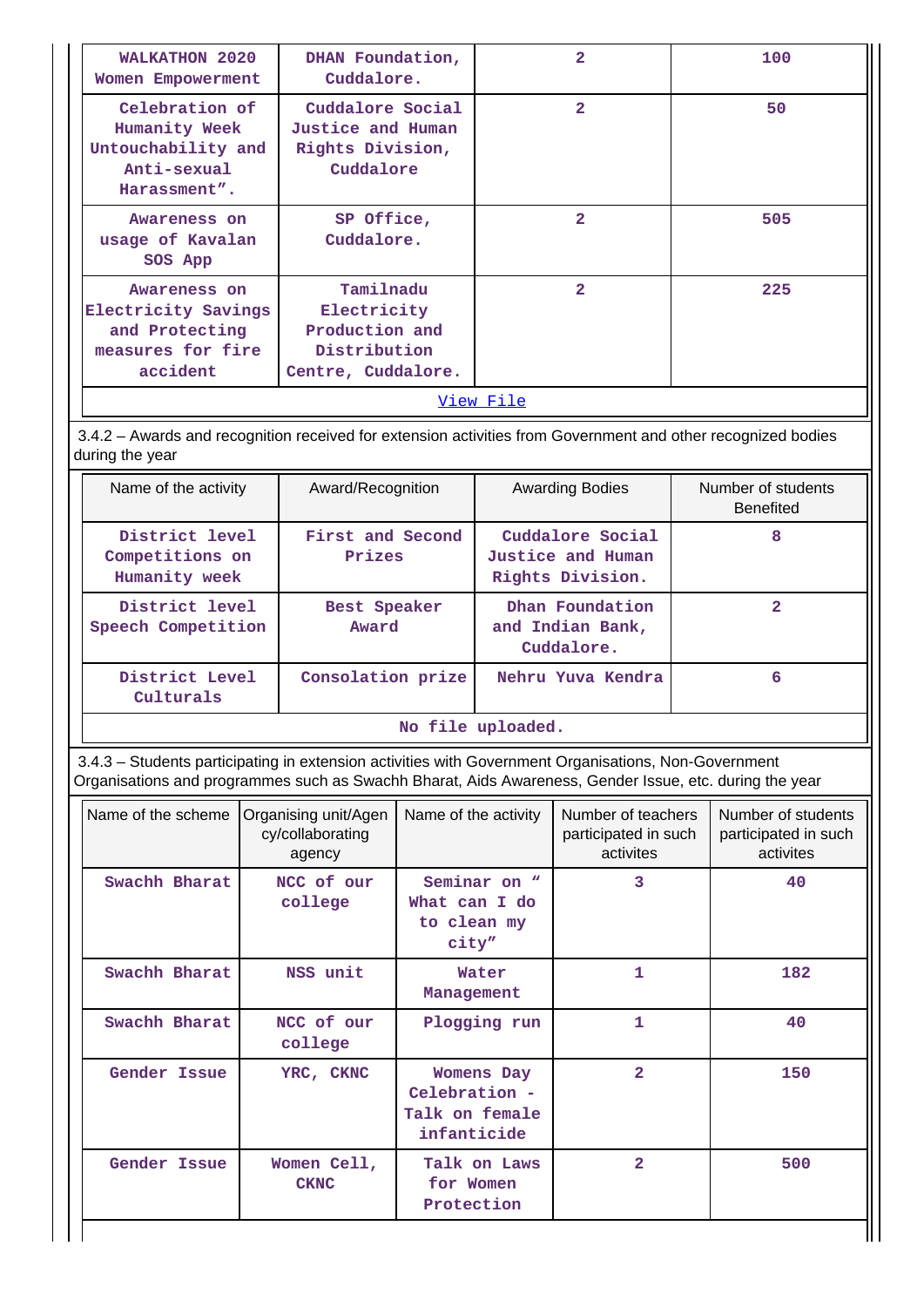|                                                                                                                                                                   |                                                                                                                | View File                   |                 |  |  |  |  |  |
|-------------------------------------------------------------------------------------------------------------------------------------------------------------------|----------------------------------------------------------------------------------------------------------------|-----------------------------|-----------------|--|--|--|--|--|
| 3.5 - Collaborations                                                                                                                                              |                                                                                                                |                             |                 |  |  |  |  |  |
| 3.5.1 – Number of Collaborative activities for research, faculty exchange, student exchange during the year                                                       |                                                                                                                |                             |                 |  |  |  |  |  |
| Nature of activity                                                                                                                                                | Participant                                                                                                    | Source of financial support | <b>Duration</b> |  |  |  |  |  |
| Collaborative<br>activity for<br>research with<br>Bharathidasan<br>University, Trichy<br>and Annamalai<br>University,<br>Chidambaram                              | Dr. S. Shafina<br>banu, Associate<br>Professor & Head,<br>Department of<br>Economics, C. KNC,<br>Cuddalore     | Self                        | 60              |  |  |  |  |  |
| Collaborative<br>activity for<br>research with<br>Annamalai<br>University,<br>Chidambaram,<br>Thiruvalluvar<br>University, Vellore                                | Dr. L. Kulandai<br>Terese Fatima,<br>Associate<br>Professor,<br>Department of<br>English, C. KNC,<br>Cuddalore | Self                        | 60              |  |  |  |  |  |
| Collaborative<br>activity for<br>research with<br>Department of<br>English,<br>Bharathidasan<br>University, Trichy<br>and Annamalai<br>University,<br>Chidambaram | Dr. S.<br>Kalpalatha,<br>Associate Professor<br>& Head, Department<br>of English, C. KNC,<br>Cuddalore         | Self                        | 60              |  |  |  |  |  |
| Faculty exchange<br>with Krishnaswamy<br>College of Science,<br>Arts and Management<br>for Women,<br>Cuddalore                                                    | Dr. Gomathi,<br>Associate Professor<br>& Head, Department<br>of Tamil, C. KNC,<br>Cuddalore                    | Self                        | 60              |  |  |  |  |  |
| Collaborative<br>activity for<br>research with<br>Department of<br>Chemistry, Muttulur<br>College                                                                 | Mrs. K.<br>Kadambary,<br>Assistant Professor<br>& Head, Department<br>of Chemistry, C.<br>KNC, Cuddalore       | Self                        | 60              |  |  |  |  |  |
| Collaborative<br>activity for<br>research with<br>Department of                                                                                                   | Dr. S. Jancy<br>Sophia, Assistant<br>Professor,<br>Department of                                               | Self                        | 15              |  |  |  |  |  |

**Chemistry, University o Madras - Qualitative, Quantitative, Analytical and applied Techniques**

**Chemistry, C. KNC, Cuddalore**

**Research activity** Dr. R. Ramya, Self 15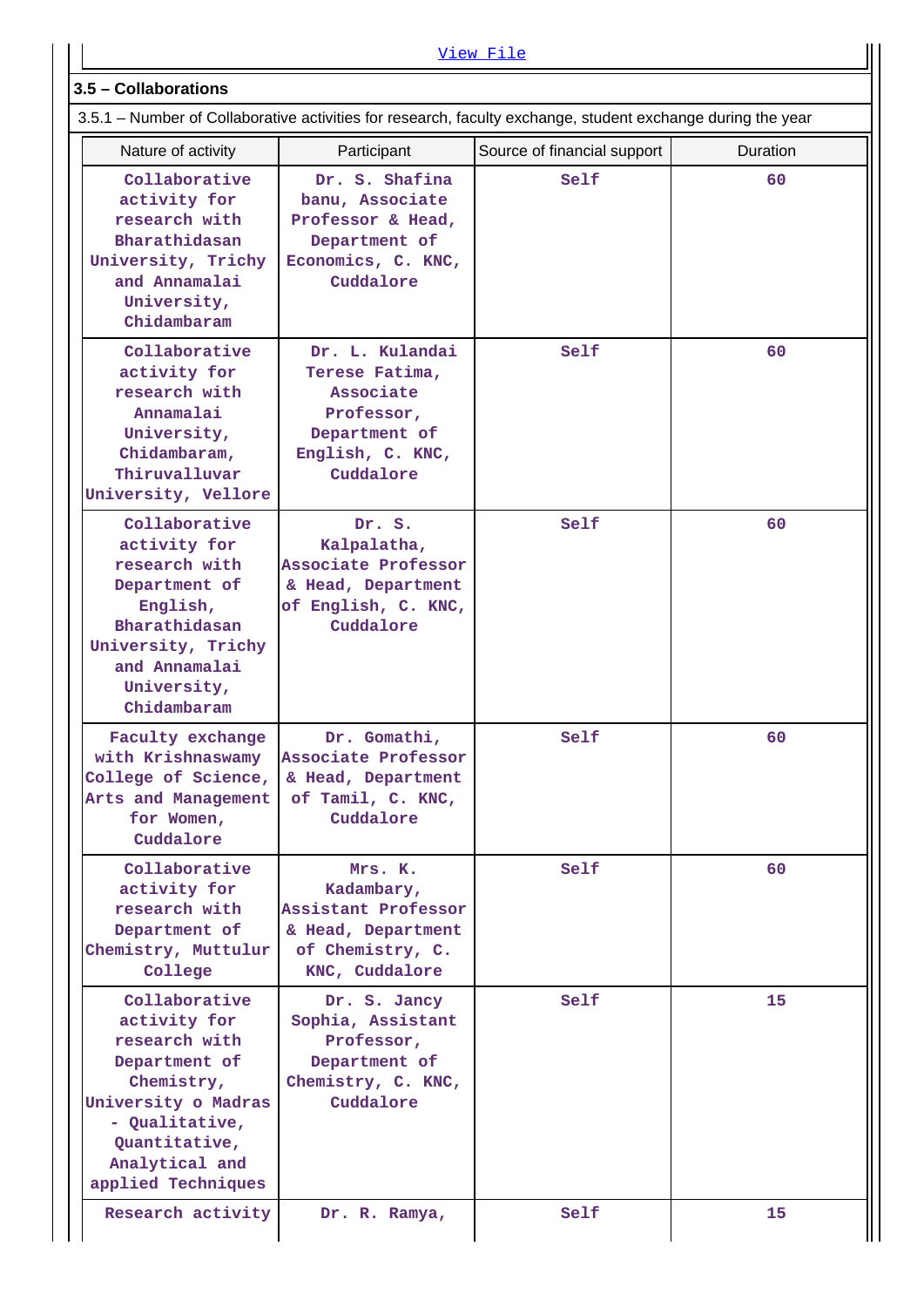| for Qualitative,<br>Quantitative,<br>Analytical and<br>applied Techniques<br>with Annamalai<br>University, Chennai                                       |                         |                                                                                                  | Assistant<br>Professor,<br>Department of<br>Chemistry, C. KNC,<br>Cuddalore                                                                                                                         |                      |             |            |                                                        |
|----------------------------------------------------------------------------------------------------------------------------------------------------------|-------------------------|--------------------------------------------------------------------------------------------------|-----------------------------------------------------------------------------------------------------------------------------------------------------------------------------------------------------|----------------------|-------------|------------|--------------------------------------------------------|
| Collaborative<br>activity for<br>research with<br>Department of<br>Tamil, Annamalai<br>University,<br>Chidambaram                                        |                         | Mrs. D.<br>Maheswari,<br>Assistant<br>Professor,<br>Department of<br>Tamil, C. KNC,<br>Cuddalore |                                                                                                                                                                                                     | Self                 |             |            | 60                                                     |
| Collaborative<br>activity for<br>research with<br>Department of<br>Physics, Periyar<br>Arts College,<br>Cuddalore                                        |                         |                                                                                                  | Mrs. R. Rajini,<br>Assistant<br>Professor,<br>Department of<br>Physics, C. KNC,<br>Cuddalore                                                                                                        | Self                 |             |            | 60                                                     |
| Collaborative<br>activity for<br>research with<br>Annamalai<br>University,<br>Chidambaram                                                                |                         |                                                                                                  | Mrs. S. Saranya,<br>Assistant<br>Professor,<br>Department of<br>English, C. KNC,<br>Cuddalore                                                                                                       | Self                 |             |            | 60                                                     |
|                                                                                                                                                          |                         |                                                                                                  |                                                                                                                                                                                                     | View File            |             |            |                                                        |
| 3.5.2 - Linkages with institutions/industries for internship, on-the- job training, project work, sharing of research<br>facilities etc. during the year |                         |                                                                                                  |                                                                                                                                                                                                     |                      |             |            |                                                        |
| Nature of linkage                                                                                                                                        | Title of the<br>linkage |                                                                                                  | Name of the<br>partnering<br>institution/<br>industry<br>/research lab<br>with contact<br>details                                                                                                   | <b>Duration From</b> | Duration To |            | Participant                                            |
| Sharing of<br>Research<br>Internship<br>Facilities                                                                                                       |                         | Winter                                                                                           | NanoTech<br>Research<br>Laboratory,<br>Anna<br>University,<br>Villupuram,<br>Dr. V.<br>Selvaraj,<br>Associate<br>Professor of<br>Chemistry,<br>Kakuppam,<br>Villupuram,<br>Moblie No.<br>9003509320 | 10/12/2019           |             | 31/12/2019 | <b>15 III</b><br>year (B.Sc.<br>Chemistry<br>students) |
|                                                                                                                                                          |                         |                                                                                                  |                                                                                                                                                                                                     | View File            |             |            |                                                        |
| 3.5.3 – MoUs signed with institutions of national, international importance, other universities, industries, corporate<br>houses etc. during the year    |                         |                                                                                                  |                                                                                                                                                                                                     |                      |             |            |                                                        |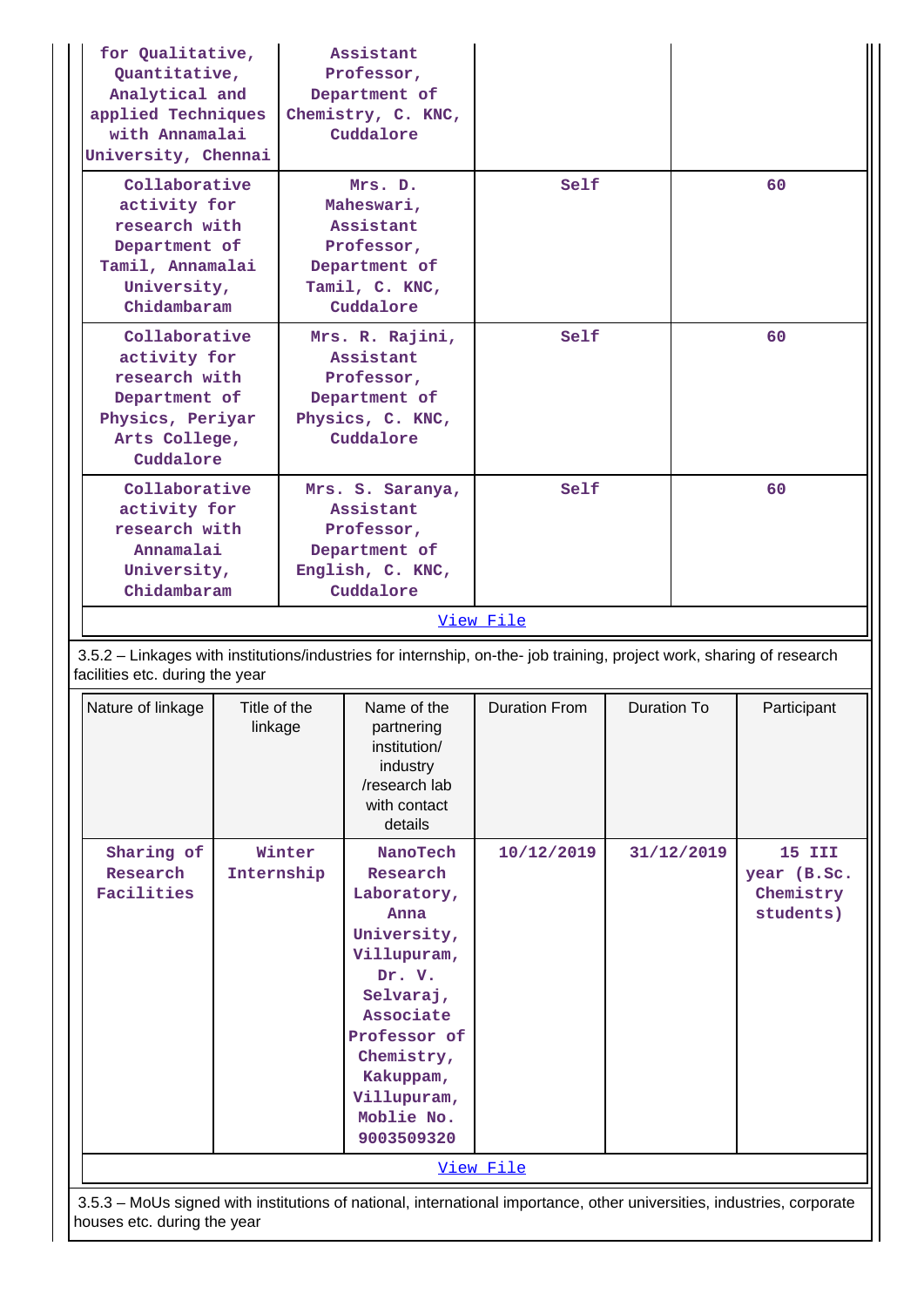| Organisation                                                                                |                   | Date of MoU signed                               |                   |                      | Purpose/Activities                             |                                | Number of<br>students/teachers<br>participated under MoUs |  |  |
|---------------------------------------------------------------------------------------------|-------------------|--------------------------------------------------|-------------------|----------------------|------------------------------------------------|--------------------------------|-----------------------------------------------------------|--|--|
| Nextgen Solution,<br>Cuddalore                                                              |                   | 18/07/2019                                       |                   |                      | Career Guidance<br>and Placement               |                                | 2261                                                      |  |  |
|                                                                                             |                   |                                                  | No file uploaded. |                      |                                                |                                |                                                           |  |  |
| <b>CRITERION IV - INFRASTRUCTURE AND LEARNING RESOURCES</b>                                 |                   |                                                  |                   |                      |                                                |                                |                                                           |  |  |
| 4.1 - Physical Facilities                                                                   |                   |                                                  |                   |                      |                                                |                                |                                                           |  |  |
| 4.1.1 - Budget allocation, excluding salary for infrastructure augmentation during the year |                   |                                                  |                   |                      |                                                |                                |                                                           |  |  |
|                                                                                             |                   | Budget allocated for infrastructure augmentation |                   |                      | Budget utilized for infrastructure development |                                |                                                           |  |  |
|                                                                                             |                   | 550000                                           |                   |                      |                                                | 550000                         |                                                           |  |  |
| 4.1.2 - Details of augmentation in infrastructure facilities during the year                |                   |                                                  |                   |                      |                                                |                                |                                                           |  |  |
|                                                                                             | <b>Facilities</b> |                                                  |                   |                      |                                                | <b>Existing or Newly Added</b> |                                                           |  |  |
|                                                                                             |                   | Classrooms with Wi-Fi OR LAN                     |                   |                      |                                                | Existing                       |                                                           |  |  |
|                                                                                             |                   | Seminar halls with ICT facilities                |                   |                      |                                                | Existing                       |                                                           |  |  |
|                                                                                             |                   | Classrooms with LCD facilities                   |                   |                      |                                                | Existing                       |                                                           |  |  |
|                                                                                             |                   | Seminar Halls                                    |                   |                      |                                                | Existing                       |                                                           |  |  |
|                                                                                             |                   | Laboratories                                     |                   |                      |                                                | Existing                       |                                                           |  |  |
|                                                                                             |                   | Class rooms<br>Campus Area                       |                   | Existing<br>Existing |                                                |                                |                                                           |  |  |
|                                                                                             |                   |                                                  | No file uploaded. |                      |                                                |                                |                                                           |  |  |
| 4.2 - Library as a Learning Resource                                                        |                   |                                                  |                   |                      |                                                |                                |                                                           |  |  |
| 4.2.1 - Library is automated {Integrated Library Management System (ILMS)}                  |                   |                                                  |                   |                      |                                                |                                |                                                           |  |  |
| Name of the ILMS                                                                            |                   | Nature of automation (fully                      |                   |                      | Version                                        |                                | Year of automation                                        |  |  |
| software                                                                                    |                   | or patially)                                     |                   |                      |                                                |                                |                                                           |  |  |
| <b>KOHA</b>                                                                                 |                   | Partially                                        |                   |                      | 16.11.06                                       |                                | 2018                                                      |  |  |
| 4.2.2 - Library Services                                                                    |                   |                                                  |                   |                      |                                                |                                |                                                           |  |  |
| Library<br>Service Type                                                                     |                   | Existing                                         |                   |                      | Newly Added                                    | Total                          |                                                           |  |  |
| Text<br><b>Books</b>                                                                        | 34266             | 2652064                                          |                   | 158                  | 45893                                          | 34424                          | 2697957                                                   |  |  |
| Reference<br><b>Books</b>                                                                   | 6110              |                                                  |                   | 31                   | 19641                                          | 6141                           | 397472                                                    |  |  |
| e-Books                                                                                     | 6159118           | 5900                                             |                   | 500000               | Nill                                           | 6659118                        | 5900                                                      |  |  |
| <b>Journals</b>                                                                             | 17                | 23150                                            |                   | <b>Nill</b>          | Nill                                           | 17                             | 23150                                                     |  |  |
| $e-$<br>Journals                                                                            | 6237              | 5900                                             |                   | 200000               | Nill                                           | 206237                         | 5900                                                      |  |  |
| Digital<br>Database                                                                         | 5155              | 5900                                             |                   | 3000                 | Nill                                           | 8155                           | 5900                                                      |  |  |
| CD &<br>Video                                                                               | 261800            | 850                                              |                   | 272275               | <b>Nill</b>                                    | 534075                         | 850                                                       |  |  |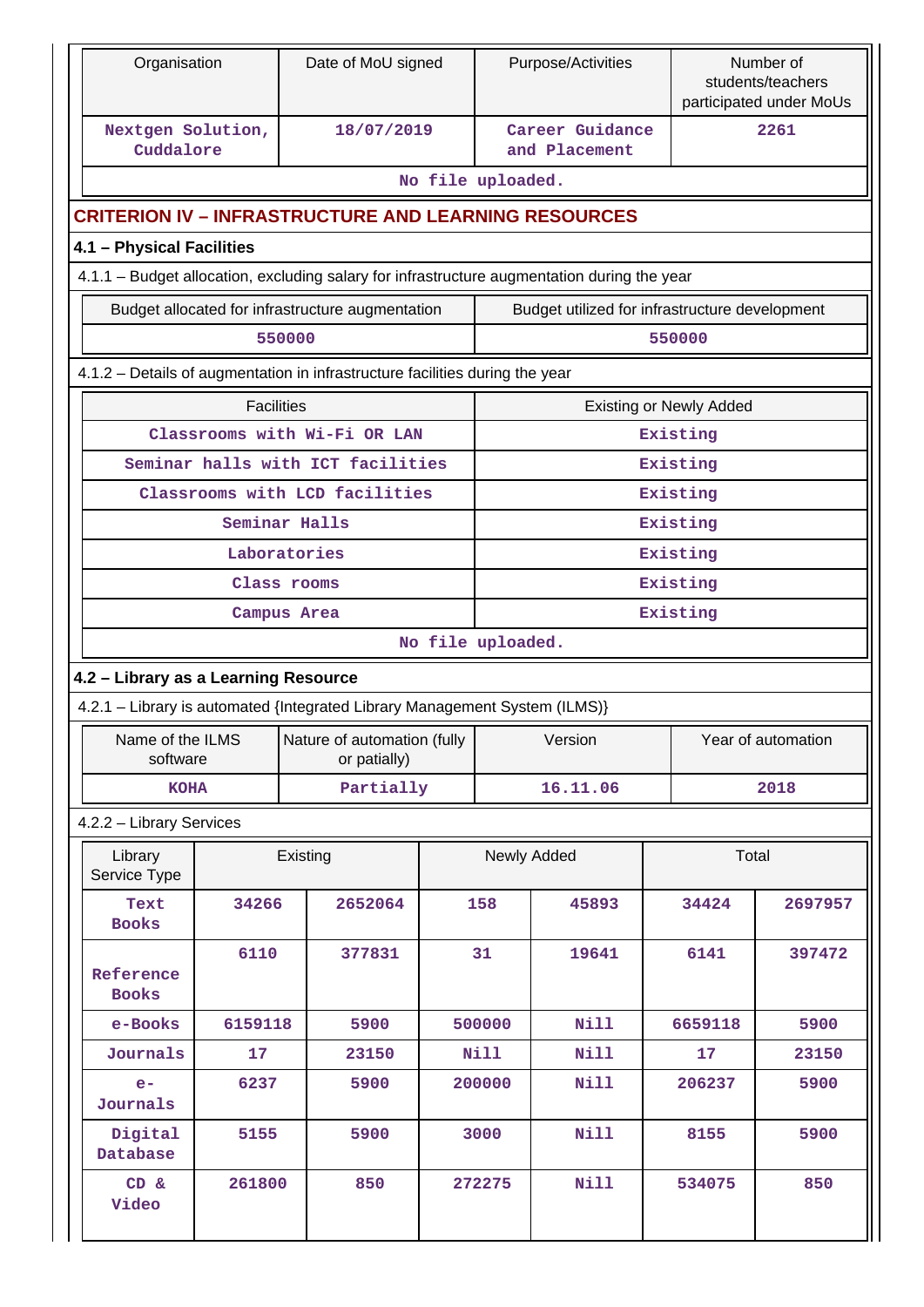| Library<br>Automation                                                                                                                                                                                                                                   |                            | 1               |                                                  | 5000                                               |                            | Nill                | <b>Nill</b>                                                                         |                    | 1                               |                                                   |  | 5000        |
|---------------------------------------------------------------------------------------------------------------------------------------------------------------------------------------------------------------------------------------------------------|----------------------------|-----------------|--------------------------------------------------|----------------------------------------------------|----------------------------|---------------------|-------------------------------------------------------------------------------------|--------------------|---------------------------------|---------------------------------------------------|--|-------------|
| Weeding<br>(hard &<br>soft)                                                                                                                                                                                                                             |                            | 2719            |                                                  | 372406                                             |                            | 46                  | 1082                                                                                |                    | 2765                            |                                                   |  | 373488      |
|                                                                                                                                                                                                                                                         |                            |                 |                                                  |                                                    |                            | View File           |                                                                                     |                    |                                 |                                                   |  |             |
| 4.2.3 - E-content developed by teachers such as: e-PG- Pathshala, CEC (under e-PG- Pathshala CEC (Under<br>Graduate) SWAYAM other MOOCs platform NPTEL/NMEICT/any other Government initiatives & institutional<br>(Learning Management System (LMS) etc |                            |                 |                                                  |                                                    |                            |                     |                                                                                     |                    |                                 |                                                   |  |             |
|                                                                                                                                                                                                                                                         | Name of the Teacher        |                 |                                                  | Name of the Module                                 |                            |                     | Platform on which module<br>is developed                                            |                    | Date of launching e-<br>content |                                                   |  |             |
| Banu                                                                                                                                                                                                                                                    | Dr. S. Shafina             |                 |                                                  | Theories of<br>Taxation                            |                            |                     | e-Video                                                                             |                    |                                 | 01/08/2019                                        |  |             |
|                                                                                                                                                                                                                                                         | Dr. G. Kavitha             |                 |                                                  | Interview Skills<br>and Personality<br>development |                            |                     | LOOM Platform                                                                       |                    |                                 | 03/09/2019                                        |  |             |
|                                                                                                                                                                                                                                                         | Mrs. P. Lavanya            |                 |                                                  | Algebra for<br>Everyone                            |                            |                     | e-Video                                                                             |                    |                                 | 25/08/2019                                        |  |             |
| Mrs. K. Kadambary                                                                                                                                                                                                                                       |                            |                 |                                                  | Monosaccharides<br>and its<br>stereochemistry      |                            |                     | e-Video                                                                             |                    |                                 | 09/02/2020                                        |  |             |
| Dr. S. Jancy<br>Sophia                                                                                                                                                                                                                                  |                            |                 | All about n-type<br>and p-type<br>semiconductors |                                                    |                            | LOOM Platform       |                                                                                     | 31/08/2019         |                                 |                                                   |  |             |
|                                                                                                                                                                                                                                                         | Dr. V. Kalpana             |                 |                                                  | Electrophilic<br>Substitution<br>Reactions         |                            | LOOM Platform       |                                                                                     |                    | 25/03/2020                      |                                                   |  |             |
| Dr. R. Ramya                                                                                                                                                                                                                                            |                            |                 |                                                  | Iodometry and<br>Iodimetry Titration               |                            | LOOM Platform       |                                                                                     |                    | 09/09/2019                      |                                                   |  |             |
|                                                                                                                                                                                                                                                         |                            |                 |                                                  |                                                    |                            | View File           |                                                                                     |                    |                                 |                                                   |  |             |
| 4.3 - IT Infrastructure                                                                                                                                                                                                                                 |                            |                 |                                                  |                                                    |                            |                     |                                                                                     |                    |                                 |                                                   |  |             |
| 4.3.1 - Technology Upgradation (overall)                                                                                                                                                                                                                |                            |                 |                                                  |                                                    |                            |                     |                                                                                     |                    |                                 |                                                   |  |             |
| <b>Type</b>                                                                                                                                                                                                                                             | <b>Total Co</b><br>mputers | Computer<br>Lab |                                                  | Internet                                           | <b>Browsing</b><br>centers | Computer<br>Centers | Office                                                                              | Departme<br>nts    |                                 | Available<br><b>Bandwidt</b><br>h (MBPS/<br>GBPS) |  | Others      |
| Existin<br>g                                                                                                                                                                                                                                            | 52                         | 1               |                                                  | 14                                                 | $\mathbf 0$                | 0                   | $\mathbf 0$                                                                         | $\mathbf 0$        |                                 | 4                                                 |  | $\mathbf 0$ |
| Added                                                                                                                                                                                                                                                   | $\mathbf 0$                | $\mathbf 0$     |                                                  | $\mathbf 0$                                        | $\mathbf 0$                | 0                   | $\mathbf 0$                                                                         | $\mathbf 0$        |                                 | $\mathbf 0$                                       |  | $\mathbf 0$ |
| Total                                                                                                                                                                                                                                                   | 52                         | 1               |                                                  | 14                                                 | $\mathbf 0$                | $\mathbf 0$         | $\mathbf 0$                                                                         | $\mathbf 0$        |                                 | 4                                                 |  | 0           |
|                                                                                                                                                                                                                                                         |                            |                 |                                                  |                                                    |                            |                     | 4.3.2 - Bandwidth available of internet connection in the Institution (Leased line) |                    |                                 |                                                   |  |             |
|                                                                                                                                                                                                                                                         |                            |                 |                                                  |                                                    |                            | 4 MBPS/ GBPS        |                                                                                     |                    |                                 |                                                   |  |             |
| 4.3.3 - Facility for e-content                                                                                                                                                                                                                          |                            |                 |                                                  |                                                    |                            |                     |                                                                                     |                    |                                 |                                                   |  |             |
|                                                                                                                                                                                                                                                         |                            |                 |                                                  | Name of the e-content development facility         |                            |                     | Provide the link of the videos and media centre and                                 | recording facility |                                 |                                                   |  |             |
| Nil                                                                                                                                                                                                                                                     |                            |                 |                                                  |                                                    |                            |                     |                                                                                     |                    | Nill                            |                                                   |  |             |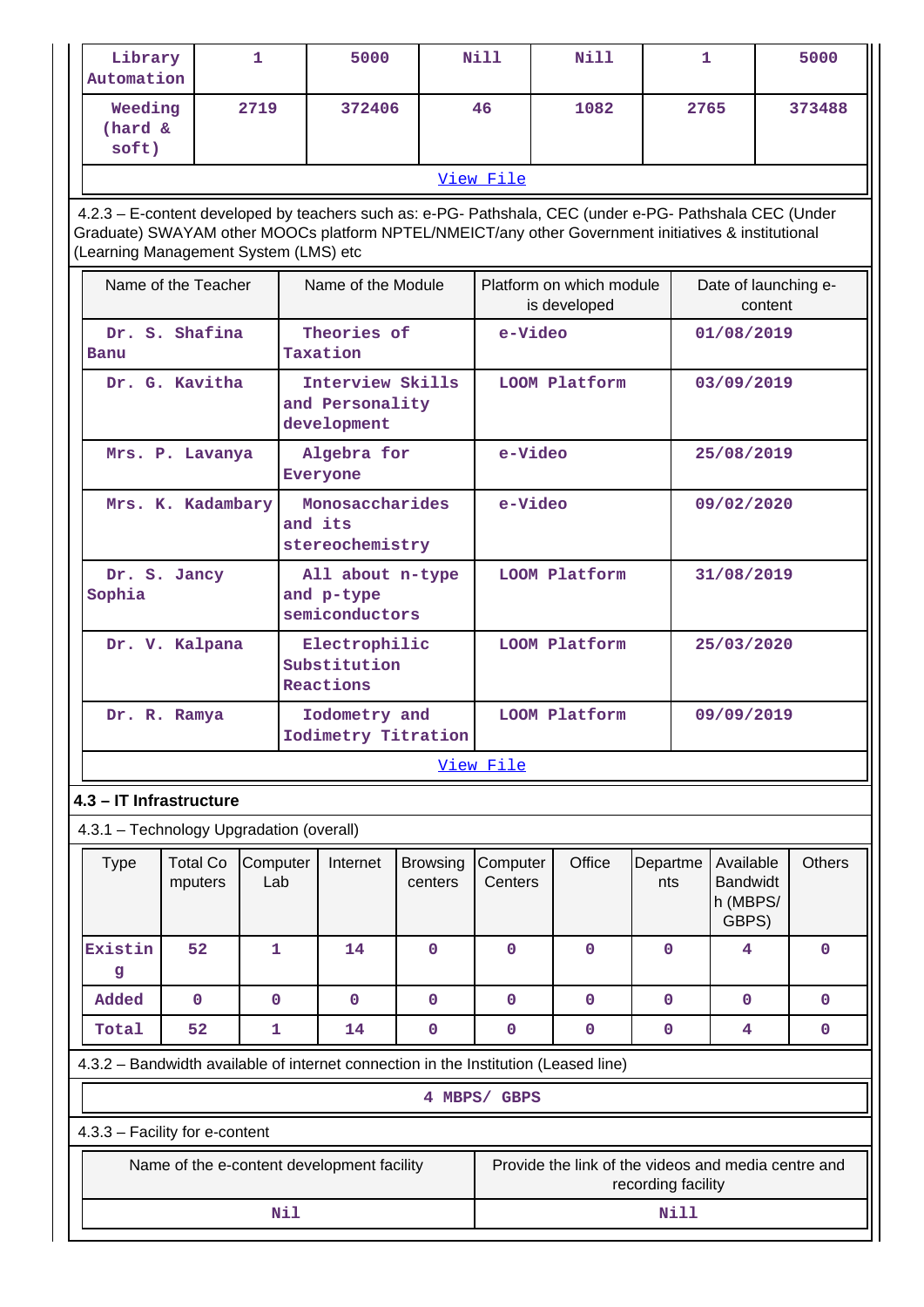# **4.4 – Maintenance of Campus Infrastructure**

 4.4.1 – Expenditure incurred on maintenance of physical facilities and academic support facilities, excluding salary component, during the year

| Assigned Budget on<br>academic facilities | Expenditure incurred on<br>maintenance of academic<br><b>facilities</b> | Assigned budget on<br>physical facilities | Expenditure incurredon<br>maintenance of physical<br>facilites |
|-------------------------------------------|-------------------------------------------------------------------------|-------------------------------------------|----------------------------------------------------------------|
| 175000                                    | 125000                                                                  | 100000                                    | 100000                                                         |

 4.4.2 – Procedures and policies for maintaining and utilizing physical, academic and support facilities - laboratory, library, sports complex, computers, classrooms etc. (maximum 500 words) (information to be available in institutional Website, provide link)

 **The infrastructure established by the management for the conduct of classes for UG and PG courses in the College are sufficient to meet the demands as per norms framed by the department of higher education. The academic activities based on the curricula framed by the University, have been scrupulously carried out with the help of the subject experts at the College level, University (affiliated) level and other Universities level. The faculty are being encouraged / supported by the administration of the College to take part in various academic programmes including participation in the conferences / symposia / seminars and they are being permitted to participate in the Orientation / Refresher Courses at various Universities and other recognized institutions of higher learning. The Laboratories are equipped with the required instruments pertaining to the practical sessions of the UG/PG courses. The grants released by the UGC under various plan till XII Plan has been utilized for the augmentation of laboratory equipments. Similarly, the library has been equipped with the books and journals as prescribed by the Heads of the department considering the requirement of the students. The funds from the UGC and the special fee collection from the students are being put into use for this purpose. The sports / games activities in the college are being carried out by the Department of Physical Education by enabling the students to take part in various tournaments at inter-collegiate, district and other higher levels. The funds from the funding agencies, viz., UGC, Special Fee Collection has been put into this effect. With the help of the management, the computers and accessories, which have been procured with the funds provided by the UGC / Management of Pachaiyappas Trust, are being maintained regularly for the usage of the staff and students.**

<http://www.cknccud.in/procedures-policies-19-20.pdf>

# **CRITERION V – STUDENT SUPPORT AND PROGRESSION**

### **5.1 – Student Support**

5.1.1 – Scholarships and Financial Support

|                                         | Name/Title of the scheme                                                                                | Number of students | <b>Amount in Rupees</b> |
|-----------------------------------------|---------------------------------------------------------------------------------------------------------|--------------------|-------------------------|
| Financial Support<br>from institution   | SC/ST Scholarship<br>and BC/MBC<br>Scholarships                                                         | 1159               | 4563228                 |
| Financial Support<br>from Other Sources |                                                                                                         |                    |                         |
| a) National                             | Central sector<br>scheme of<br>Scholarship for<br>College and<br>University students<br>and Post matric | 92                 | 864000                  |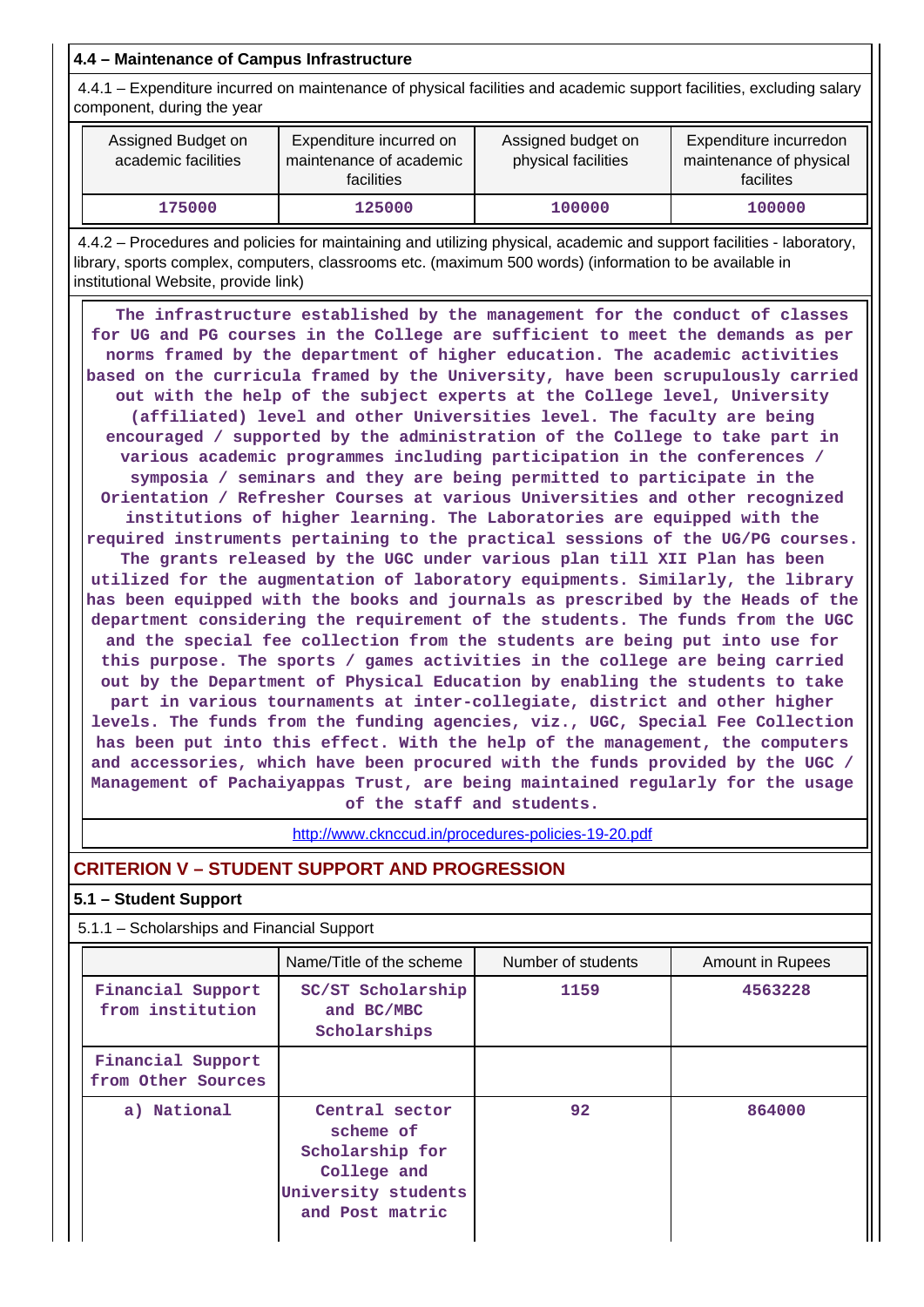|                                                                                                                                                                                                                 |             | scholarship for<br>minorities CS |                                |           |                                                                                                                |  |  |  |
|-----------------------------------------------------------------------------------------------------------------------------------------------------------------------------------------------------------------|-------------|----------------------------------|--------------------------------|-----------|----------------------------------------------------------------------------------------------------------------|--|--|--|
| b) International                                                                                                                                                                                                |             | Nill                             | Nill                           |           | Nill                                                                                                           |  |  |  |
|                                                                                                                                                                                                                 |             |                                  | No file uploaded.              |           |                                                                                                                |  |  |  |
| 5.1.2 - Number of capability enhancement and development schemes such as Soft skill development, Remedial<br>coaching, Language lab, Bridge courses, Yoga, Meditation, Personal Counselling and Mentoring etc., |             |                                  |                                |           |                                                                                                                |  |  |  |
| Name of the capability<br>enhancement scheme                                                                                                                                                                    |             | Date of implemetation            | Number of students<br>enrolled |           | Agencies involved                                                                                              |  |  |  |
| Guidance for<br>competitive<br>examinations                                                                                                                                                                     |             | 21/12/2019                       | 2261                           |           | Career Guidance<br>and Placement Cell,<br>C.KNC, Cuddalore                                                     |  |  |  |
| Career<br>Counselling                                                                                                                                                                                           |             | 11/11/2019                       | 690                            |           | Career Guidance<br>and Placement Cell,<br>C.KNC, Cuddalore                                                     |  |  |  |
| Soft skill and<br>Personality<br>development                                                                                                                                                                    |             | 12/12/2019                       | 2261                           |           | Placement Cell,<br>C.KNC and Nextgen<br><b>Educaion Training</b><br>and Development<br>Institute,<br>Cuddalore |  |  |  |
| Remedial coaching                                                                                                                                                                                               |             | 01/07/2019                       | 383                            |           | All Faculty<br>members, C.KNC,<br>Cuddalore                                                                    |  |  |  |
| Language lab                                                                                                                                                                                                    |             | 24/06/2019                       | 180                            |           | Department of<br>English, C.KNC,<br>Cuddalore                                                                  |  |  |  |
| Personal<br>Counselling and<br>Mentoring                                                                                                                                                                        |             | 24/06/2019                       | 2261                           |           | All Faculty<br>members, C.KNC,<br>Cuddalore                                                                    |  |  |  |
| Tally course                                                                                                                                                                                                    |             | 07/07/2019                       | 148                            |           | Sri Vivekananda<br>Social Foundation<br>And Charitable<br>Trust, Vandavasi                                     |  |  |  |
| MS -Office and MS-<br>Word                                                                                                                                                                                      |             | 07/07/2019                       | 60                             |           | Sri Vivekananda<br>Social Foundation<br>And Charitable<br>Trust, Vandavasi                                     |  |  |  |
| Advanced<br>Techniques for<br>smart Phone service<br>and trouble<br>shooting                                                                                                                                    |             | 17/06/2019                       | 300                            |           | New Technology<br>Mobile service and<br>Training Institute-<br>Coimbatore.                                     |  |  |  |
| Aptitude Training                                                                                                                                                                                               |             | 02/07/2019                       | 80                             |           | NextGen Education<br>Training and<br>Development Institu<br>te, Cuddalore-1                                    |  |  |  |
|                                                                                                                                                                                                                 |             |                                  | View File                      |           |                                                                                                                |  |  |  |
| 5.1.3 – Students benefited by guidance for competitive examinations and career counselling offered by the<br>institution during the year                                                                        |             |                                  |                                |           |                                                                                                                |  |  |  |
| Year                                                                                                                                                                                                            | Name of the | Number of                        | Number of                      | Number of | Number of                                                                                                      |  |  |  |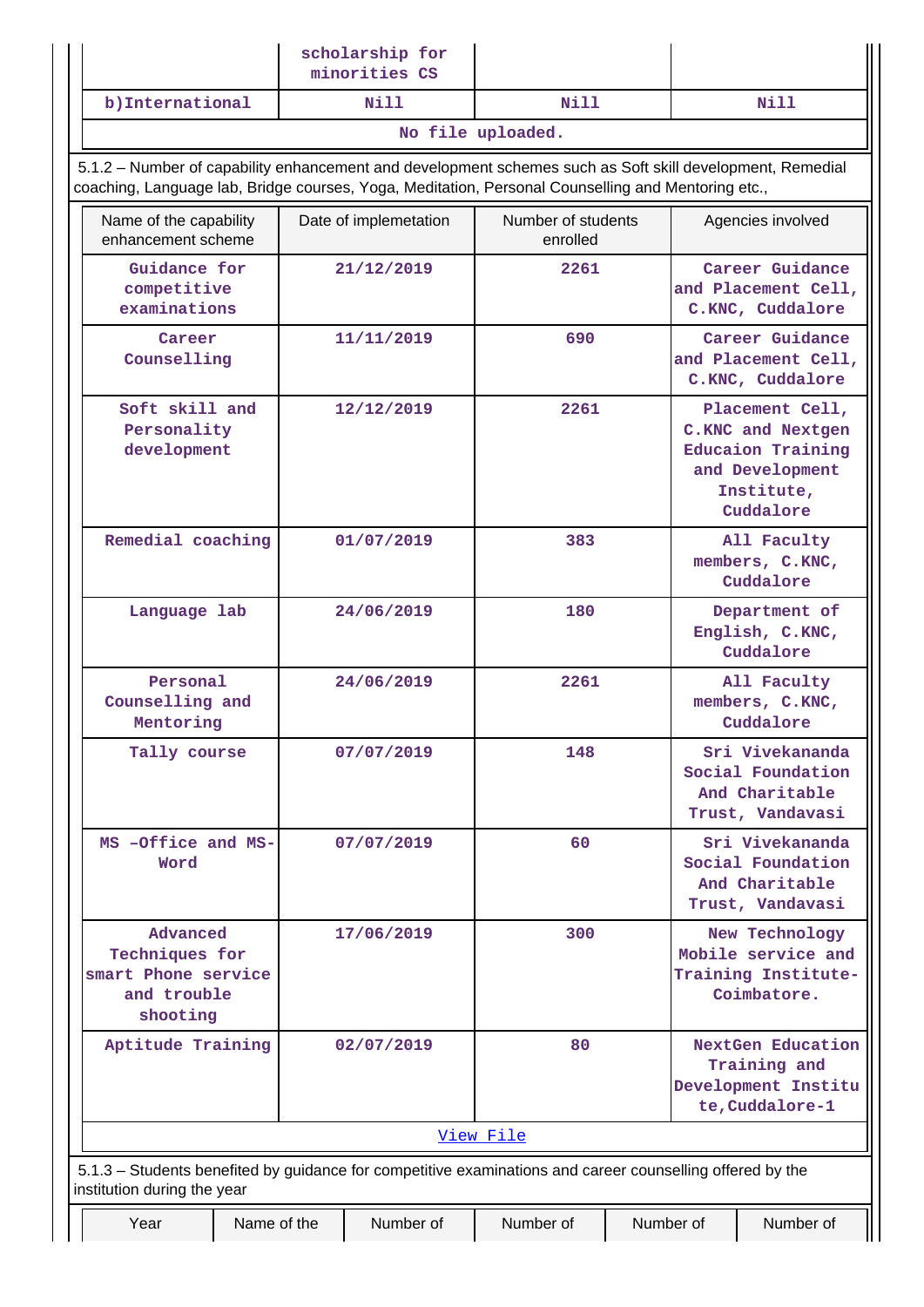|      | scheme                                                                                                                      | benefited<br>students for<br>competitive<br>examination | benefited<br>students by<br>career<br>counseling<br>activities | students who<br>have passedin<br>the comp. exam | studentsp placed |
|------|-----------------------------------------------------------------------------------------------------------------------------|---------------------------------------------------------|----------------------------------------------------------------|-------------------------------------------------|------------------|
| 2020 | Personal<br>Counselling<br>Guidance<br>through<br>mentors                                                                   | 2261                                                    | 2261                                                           | <b>Nill</b>                                     | <b>Nill</b>      |
| 2020 | Soft Skill<br>Training                                                                                                      | <b>Nill</b>                                             | 2261                                                           | <b>Nill</b>                                     | 32               |
| 2020 | Career<br>guidance<br>Programme in<br>association<br>with<br>District<br>Employment<br>office.                              | <b>Nill</b>                                             | 690                                                            | <b>Nill</b>                                     | <b>Nill</b>      |
| 2020 | Inhouse<br>aptitude<br>test in<br>association<br>with next-<br>gen                                                          | 80                                                      | <b>Nill</b>                                                    | <b>Nill</b>                                     | <b>Nill</b>      |
| 2020 | Free<br>coaching for<br><b>TNPSC Group</b><br>II, IV and<br>VAO/TRB/RRB/<br>IBPS by<br>Viruksha IAS<br>Academy              | 690                                                     | Nill                                                           | <b>Nill</b>                                     | <b>Nill</b>      |
| 2020 | Tally<br>course by<br>Sri<br>Vivekananda<br>Social<br>Foundation<br>And<br>Charitable<br>Trust.                             | <b>Nill</b>                                             | 148                                                            | <b>Nill</b>                                     | <b>Nill</b>      |
| 2020 | MS -Office<br>and MS-Word                                                                                                   | <b>Nill</b>                                             | 60                                                             | <b>Nill</b>                                     | <b>Nill</b>      |
| 2020 | Advanced<br>Techniques<br>for smart<br>Phone<br>service and<br>trouble<br>shooting by<br><b>New</b><br>Technology<br>Mobile | Nill                                                    | 300                                                            | <b>Nill</b>                                     | <b>Nill</b>      |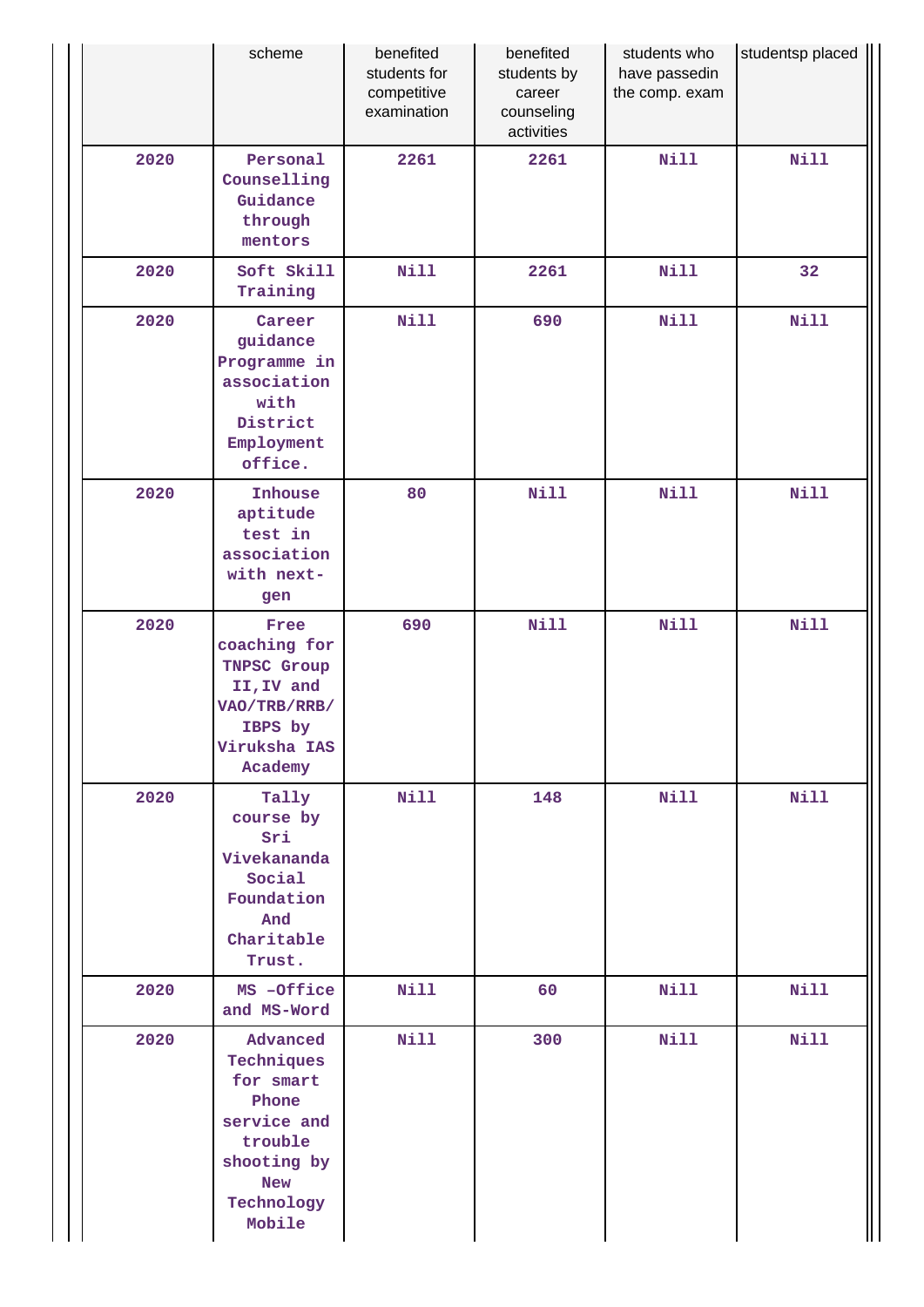|                                                                                                                                                                | service and<br>Training Ins<br>titute-<br>Coimbatore.                                                                                                               |                              |                                                                                                                                      |                                                |                              |  |  |
|----------------------------------------------------------------------------------------------------------------------------------------------------------------|---------------------------------------------------------------------------------------------------------------------------------------------------------------------|------------------------------|--------------------------------------------------------------------------------------------------------------------------------------|------------------------------------------------|------------------------------|--|--|
| 2020                                                                                                                                                           | Free<br>course on<br>Installation<br>and<br>Maintenance<br>of<br>Photocopiers<br>and Printers<br>by Deepam<br>for<br>Education<br>Empowerment<br>and<br>Development | <b>Nill</b>                  | 25                                                                                                                                   | <b>Nill</b>                                    | Nill                         |  |  |
| 2020                                                                                                                                                           | Guidance<br>for<br>competitive<br>examination<br>by IQAC,<br>CKNC,<br>Cuddalore                                                                                     | 2261                         | <b>Nill</b>                                                                                                                          | 1                                              | 1                            |  |  |
|                                                                                                                                                                |                                                                                                                                                                     |                              | View File                                                                                                                            |                                                |                              |  |  |
| 5.1.4 – Institutional mechanism for transparency, timely redressal of student grievances, Prevention of sexual<br>harassment and ragging cases during the year |                                                                                                                                                                     |                              |                                                                                                                                      |                                                |                              |  |  |
|                                                                                                                                                                |                                                                                                                                                                     |                              |                                                                                                                                      |                                                |                              |  |  |
|                                                                                                                                                                | Total grievances received                                                                                                                                           |                              | Number of grievances redressed                                                                                                       | Avg. number of days for grievance<br>redressal |                              |  |  |
|                                                                                                                                                                | 44                                                                                                                                                                  |                              | 40                                                                                                                                   |                                                | 5                            |  |  |
| 5.2 - Student Progression                                                                                                                                      |                                                                                                                                                                     |                              |                                                                                                                                      |                                                |                              |  |  |
|                                                                                                                                                                | 5.2.1 - Details of campus placement during the year                                                                                                                 |                              |                                                                                                                                      |                                                |                              |  |  |
|                                                                                                                                                                | On campus                                                                                                                                                           |                              |                                                                                                                                      | Off campus                                     |                              |  |  |
| Nameof<br>organizations<br>visited                                                                                                                             | Number of<br>students<br>participated                                                                                                                               | Number of<br>stduents placed | Nameof<br>organizations<br>visited                                                                                                   | Number of<br>students<br>participated          | Number of<br>stduents placed |  |  |
| Nil                                                                                                                                                            | Nill                                                                                                                                                                | Nill                         | 1. Nextgen<br>Education<br>Training and<br>Development<br>Institute,<br>Cuddalore 2.<br>Rotary Inter<br>national<br>District<br>2981 | 374                                            | 42                           |  |  |
|                                                                                                                                                                |                                                                                                                                                                     |                              | No file uploaded.                                                                                                                    |                                                |                              |  |  |
|                                                                                                                                                                | 5.2.2 - Student progression to higher education in percentage during the year                                                                                       |                              |                                                                                                                                      |                                                |                              |  |  |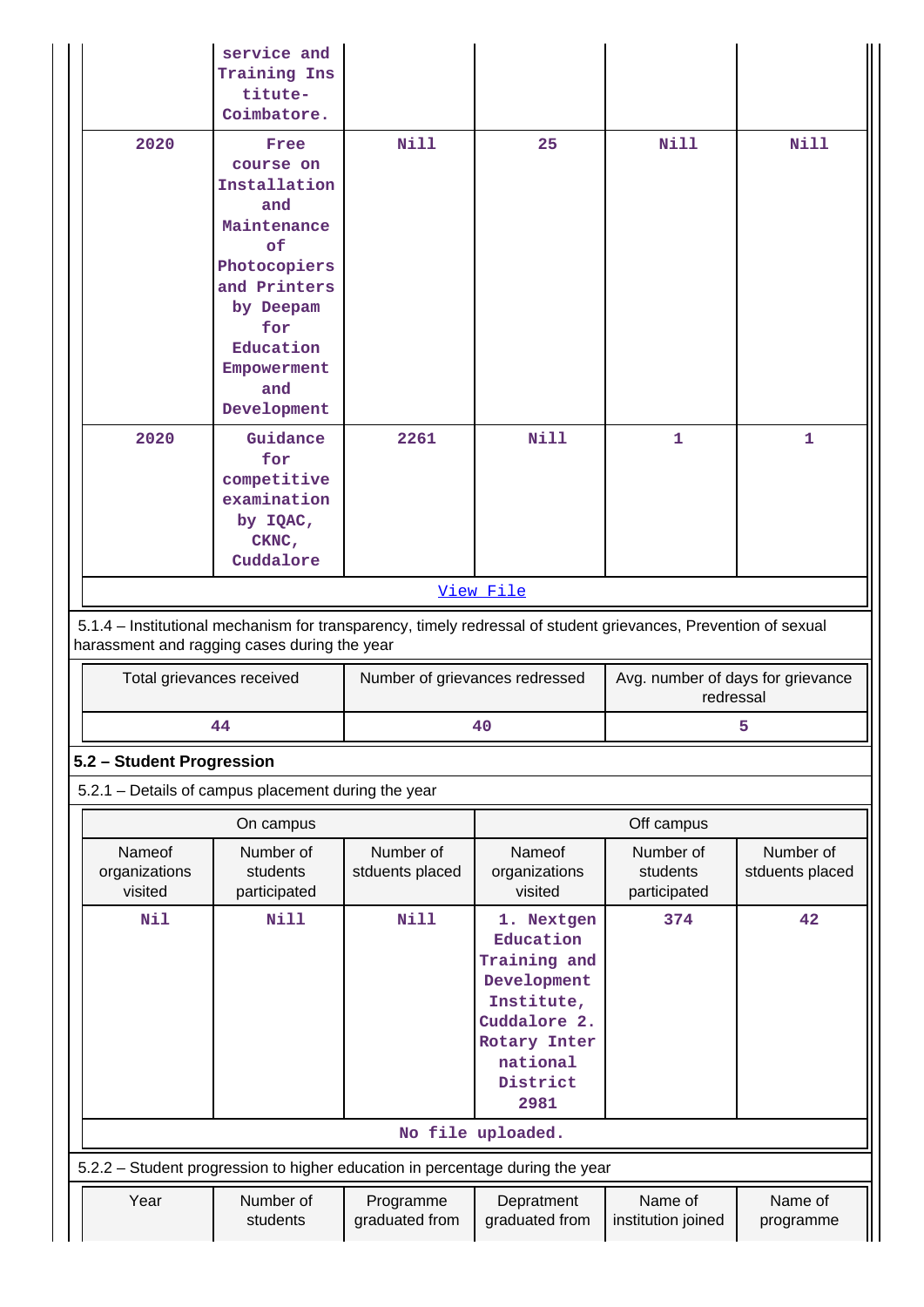|                                                                                                                                                                                        | enrolling into<br>higher education |             |             |                                                                                 | admitted to          |
|----------------------------------------------------------------------------------------------------------------------------------------------------------------------------------------|------------------------------------|-------------|-------------|---------------------------------------------------------------------------------|----------------------|
| 2020                                                                                                                                                                                   | $\mathbf{1}$                       | <b>B.A.</b> | Economics   | Nehru<br>College of<br>Education<br>University,<br>Puducherry                   | B.Ed.                |
| 2020                                                                                                                                                                                   | 11                                 | B.Sc.       | Mathematics | $C_{\bullet}$<br>Kandaswami<br>Naidu<br>College for<br>Women, Cuddal<br>$ore-1$ | M.Sc.<br>Mathematics |
| 2020                                                                                                                                                                                   | $\mathbf{1}$                       | B.A.        | English     | MGR<br>Institute in<br>Chennai,<br>Ravaram                                      | B.Ed.                |
| 2020                                                                                                                                                                                   | $\mathbf{1}$                       | <b>B.A.</b> | English     | C. K.<br>College of<br>Education,<br>Cuddalore                                  | B.Ed.                |
| 2020                                                                                                                                                                                   | $\mathbf{1}$                       | <b>B.A.</b> | English     | Govindhasw<br>ami College<br>in<br>Tindivanam                                   | MA English           |
| 2020                                                                                                                                                                                   | 5                                  | B.A.        | English     | Periyar<br>Arts<br>College,<br>Cuddalore                                        | MA English           |
| 2020                                                                                                                                                                                   | 8                                  | <b>B.A.</b> | English     | C <sub>1</sub><br>Kandhaswami<br>Naidu<br>College for<br>Women                  | MA English           |
| 2020                                                                                                                                                                                   | $\mathbf{1}$                       | B.A.        | English     | <b>ALC</b><br>College of<br>Education,<br>Nellikuppam                           | B.Ed.                |
| 2020                                                                                                                                                                                   | 6                                  | B.A.        | Economics   | Periyar<br>Arts<br>College,<br>Cuddalore                                        | M.A.<br>Economic     |
| 2020                                                                                                                                                                                   | $\mathbf{1}$                       | <b>B.A.</b> | Economics   | Annamali<br>University,<br>Chidambaram                                          | M.A.<br>Economic     |
|                                                                                                                                                                                        |                                    |             | View File   |                                                                                 |                      |
| 5.2.3 - Students qualifying in state/ national/ international level examinations during the year<br>(eg:NET/SET/SLET/GATE/GMAT/CAT/GRE/TOFEL/Civil Services/State Government Services) |                                    |             |             |                                                                                 |                      |
|                                                                                                                                                                                        | Items                              |             |             | Number of students selected/ qualifying                                         |                      |
|                                                                                                                                                                                        | Any Other                          |             |             | $\mathbf{1}$                                                                    |                      |
|                                                                                                                                                                                        |                                    |             | View File   |                                                                                 |                      |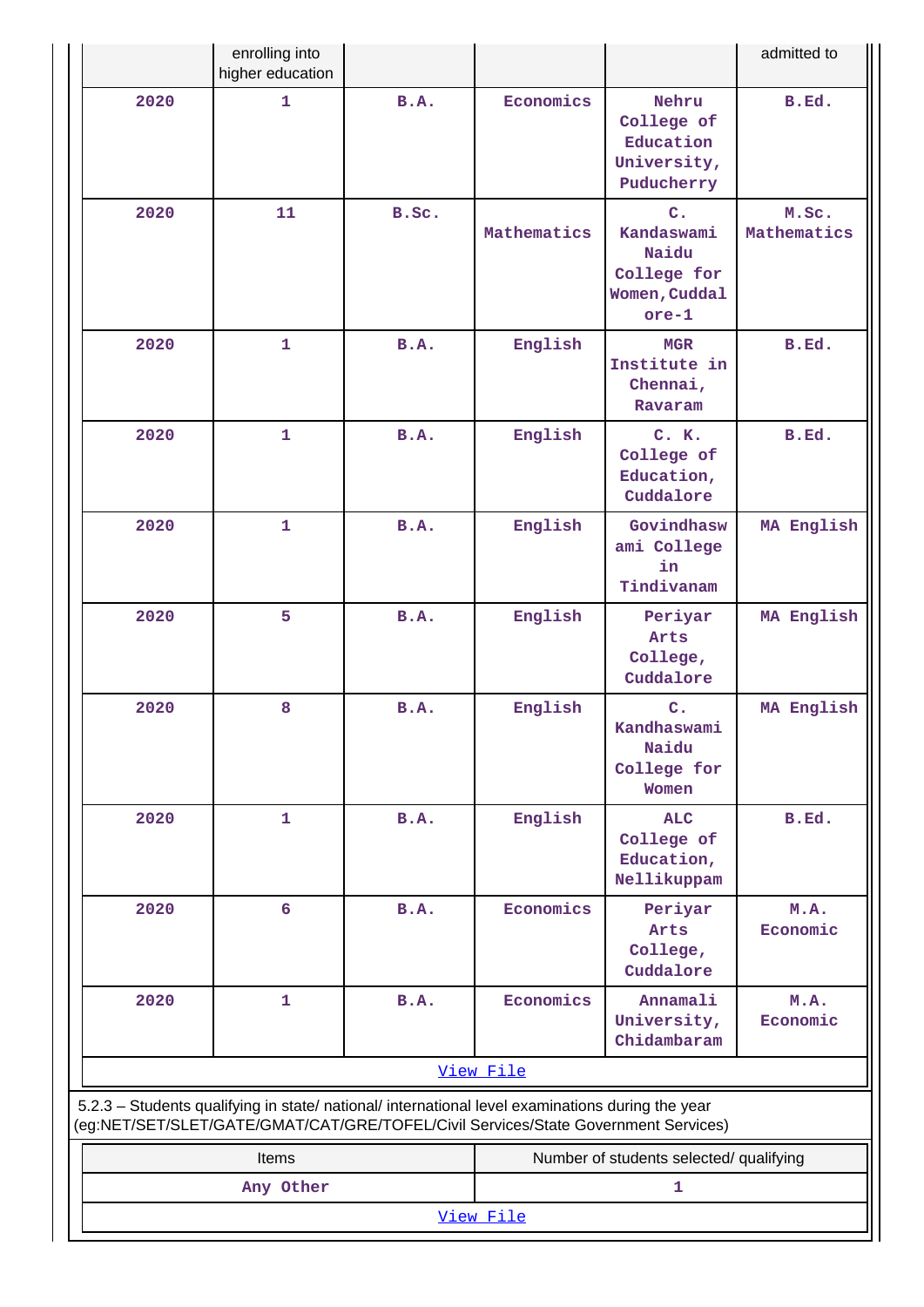| 5.2.4 – Sports and cultural activities / competitions organised at the institution level during the year |                               |    |  |  |  |
|----------------------------------------------------------------------------------------------------------|-------------------------------|----|--|--|--|
| Activity                                                                                                 | <b>Number of Participants</b> |    |  |  |  |
| Ball Badminton                                                                                           | Institution                   | 80 |  |  |  |
| Kabadi                                                                                                   | Institution                   | 96 |  |  |  |
| Volley Ball                                                                                              | Institution                   | 96 |  |  |  |
| Shuttle Badminton                                                                                        | Institution                   | 40 |  |  |  |
| Kho-Kho                                                                                                  | Institution                   | 96 |  |  |  |
| 400 mts Running                                                                                          | Institution                   | 30 |  |  |  |
| 1500 mts Running                                                                                         | Institution                   | 30 |  |  |  |
| 100 mts Running                                                                                          | Institution                   | 25 |  |  |  |
| 200 mts Running                                                                                          | Institution                   | 25 |  |  |  |
| 800 mts Running                                                                                          | Institution                   | 25 |  |  |  |
|                                                                                                          | <u>View File</u>              |    |  |  |  |

#### **5.3 – Student Participation and Activities**

 5.3.1 – Number of awards/medals for outstanding performance in sports/cultural activities at national/international level (award for a team event should be counted as one)

| Year              | Name of the<br>award/medal | National/<br>Internaional                          | Number of<br>awards for<br>Sports | Number of<br>awards for<br>Cultural | Student ID<br>number | Name of the<br>student |
|-------------------|----------------------------|----------------------------------------------------|-----------------------------------|-------------------------------------|----------------------|------------------------|
| 2020              | Khelo<br>India<br>Award    | <b>Nill</b><br>National<br>102D20PH<br><b>IS15</b> |                                   | в.<br>TamilSelvi                    |                      |                        |
| No file uploaded. |                            |                                                    |                                   |                                     |                      |                        |

 5.3.2 – Activity of Student Council & representation of students on academic & administrative bodies/committees of the institution (maximum 500 words)

 **Activity of Student Council representation of students on academic administrative bodies / committees of the institution C.Kandaswami Naidu College for Women, Cuddalore has Students' Council which effectively functions for the promotion of integral development , general welfare and upliftment of student community. Students have representations in various committees and get themselves involved in various activities. The Principal of our college is the President of this council. Two staff members have been nominated by the President to be the Advisors and one as Treasurer. Chairman and Vice -Chairman have been selected from final year Post Graduate Students, Secretary a final year Under graduate Student and Joint -Secretary who is also a final year Undergraduate Student. There are eight elected members each one representing the course to which belong. AIMS OBJECTIVES: i. To help in maintaining and improving the academic standard of the College ii. To help students engage in various Co-curricular programmes of the college. iii. To provide feedback to the College administrative authorities on academic and other students' related issues in order to bring out required changes so that there would be academic development. The Following committees/Clubs have student representatives •**

**Class Committee • Anti-Ragging Committee • Sports Committee • Magazine Committee • Cultural Committee • Anti Sexual harassment Committee • Grievances committee • Green Club 1. Class Committee Each class has a class Committee. The Head of the Department, Class advisor and Student representatives constitutes this committee. The members of this Committee periodically meets and discusses academic related issues and provide feedback on all aspects of the programme and respective course. 2. Anti- Ragging Committee Student representatives of**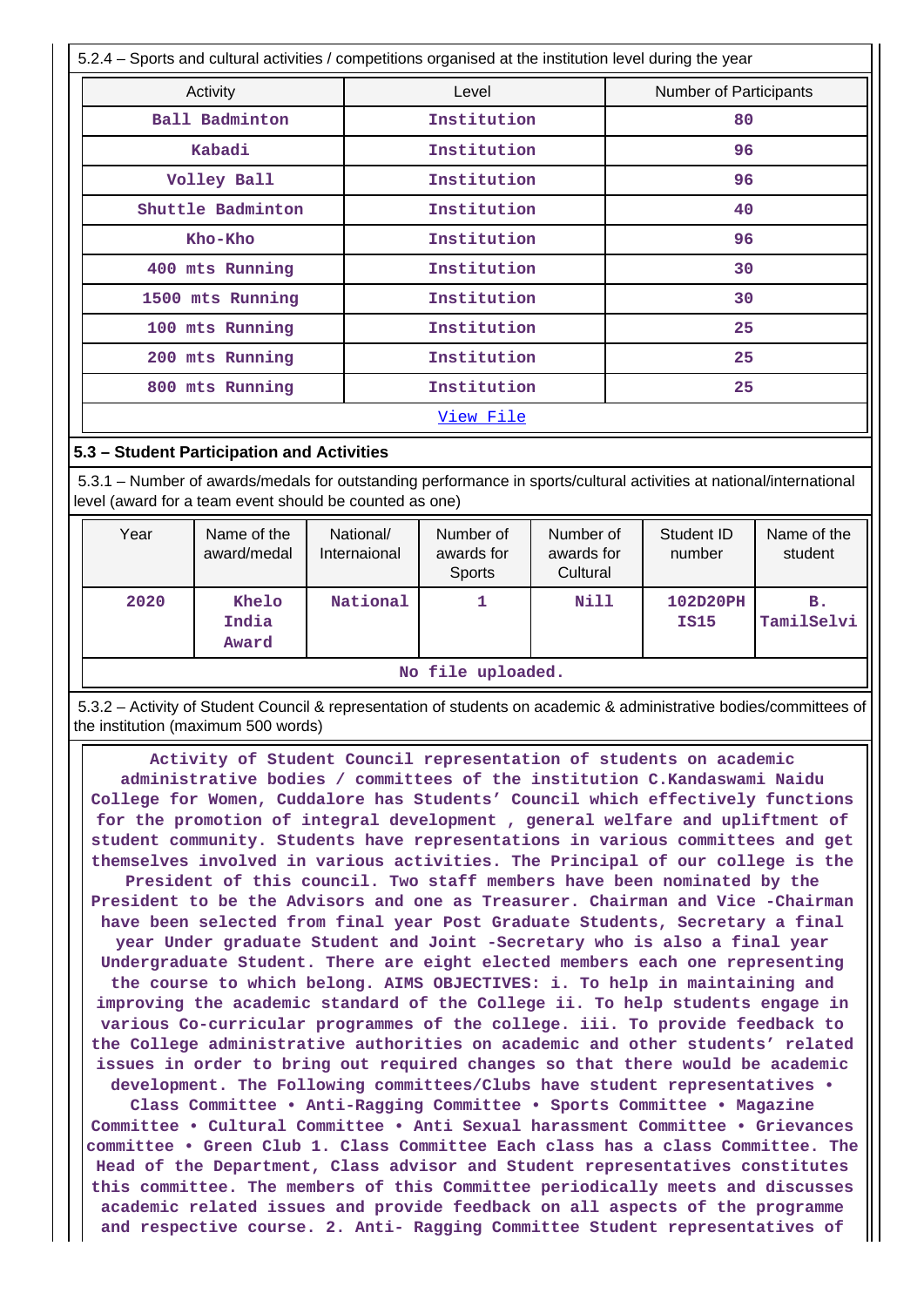**Anti – Ragging committee help to create harmony among students and maintain ragging free campus. 3. Sports Committee Sports fest is being conducted every year. Student volunteers help Physical Education Directress in organizing sports events. 4. Magazine Committee The Editorial Board of the college Magazine constitutes faculties as well as Student representatives. Student representatives help the faculties in collecting articles, drawings, etc., and also printing and releasing the magazine. 5. Cultural committee The institution conducts fresher's Inauguration Day, Fare well of outgoing students, College day, Sports Day, national celebrations that include, Independence Day, Republic Day, Science Day, etc., Student representatives from all the departments will be the members of the core committee. Students organize and celebrate Teachers Day on Sept. 5, every year by presenting cultural programmes and honouring the staff members . 6. Anti - Sexual harassment Committee Student representatives of this committee help the students to get proper guidance, advices and counselling against sexual harassment. Faculties of this committee provide their full-fledged support to the students. 7. Grievances Committee Regular interactions are scheduled through Committee meetings. Student members of this committee look through any grievances of the students regarding common facilities, academic related issues and bring them to the notice of the Coordinator. 8. Green Club Members of this club put great efforts in planting trees, maintaining the garden, preparation of bio- fertilizer and thereby improving the ecosystem.**

#### **5.4 – Alumni Engagement**

5.4.1 – Whether the institution has registered Alumni Association?

 **No**

5.4.2 – No. of enrolled Alumni:

**690** 

5.4.3 – Alumni contribution during the year (in Rupees) :

**0**

**1 1** 

5.4.4 – Meetings/activities organized by Alumni Association :

# **CRITERION VI – GOVERNANCE, LEADERSHIP AND MANAGEMENT**

**6.1 – Institutional Vision and Leadership**

 6.1.1 – Mention two practices of decentralization and participative management during the last year (maximum 500 words)

 **• The management aims at implementing the innovative concept in maintaining the academic and administrative matters. • The institution always believes in the practice of decentralization and participative management. • The institution enhances the quality of various levels-management, college development committee, Governing council, Principal, IQAC committee, NAAC committee, various committees, staff-both teaching Non-teaching, NCC NSS,who are all the stakeholders involved in the process and helps in the efficient functioning of the institution. 1. Management: The management gives freedom to all stakeholders in the process of decision making. The management endeavours best substantial independence to the institution in all areas of decision making. 2. Administration: The college administration plays a key role in supporting the development and implementation of polices, programs that are bound with the vision and mission of the college. The administration takes incharge of the smooth functioning of all the areas of the Institution like Admissions, Account**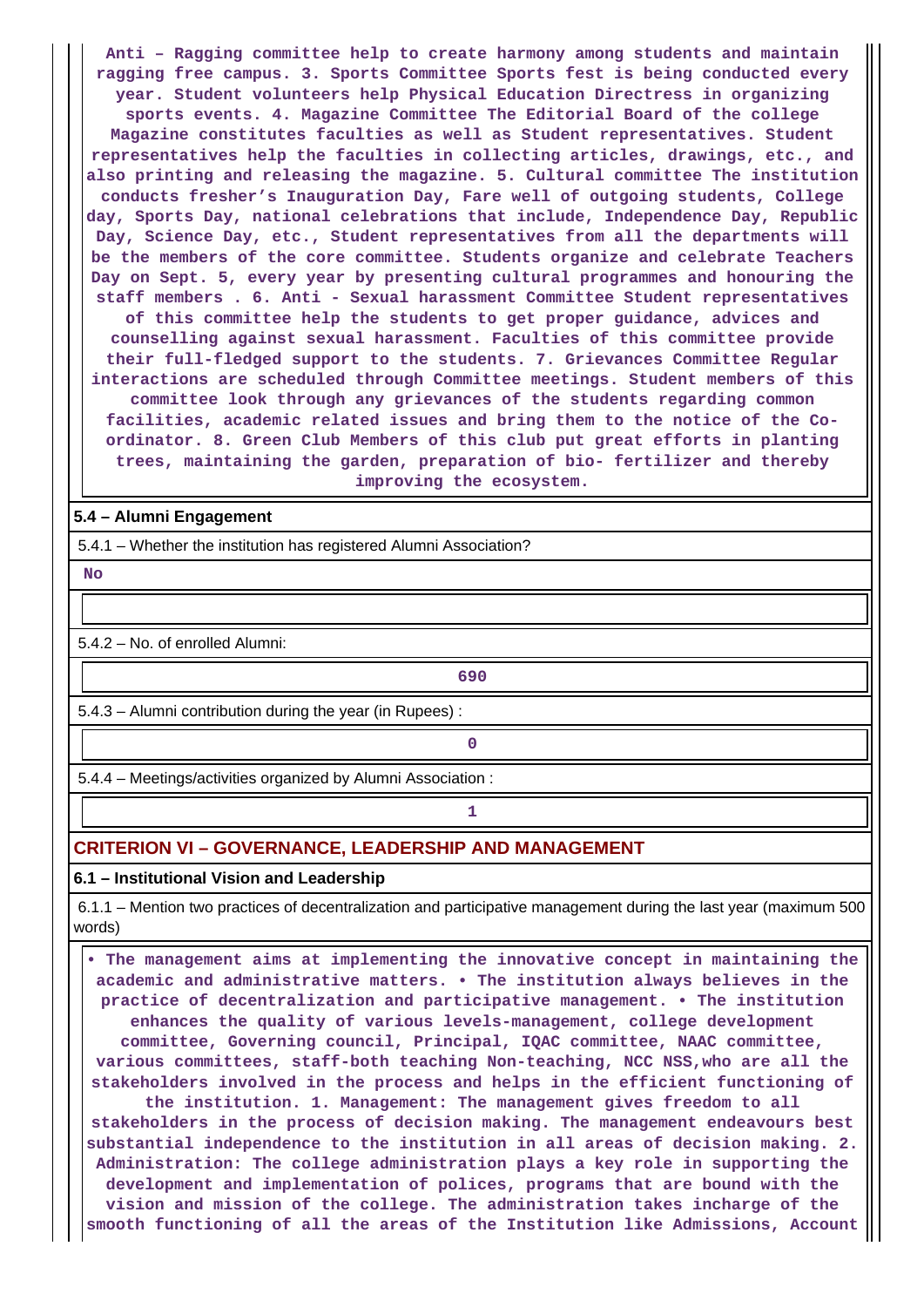**and Finance, Record keeping, Evaluation, etc. 3. Faculty members: The faculty of our college execute the programmes and policies directed to them. They form a bridge between their duties to their best inspite of numerous shortcomings in terms of infrastructural facilities. The teaching and learning process occurs at its best . 4. Departments: There are various departments in the institution, the goal of every individual department is to provide excellence in academics and extracurricular activities. The Heads of the Department along with their team excel in the mission and vision of the Institution. 5. Non- Teaching Staff: o The role of Non-teaching staff becomes crucial to any Institution that wants to perform at its best. o They play a key role in maintaining records and files related to staff, Non-teaching staff, students and so on. The data and statistics required by any government department, for example ,vaccine details by the health department, the attendance particulars of students' during online and offline classes, that is during the pandemic period, required by the Education department and all the records related to staff that is required by the management are all furnished by them , then and there. Outcome : The management conducts regular meetings with the Principal, Teachers Non-teaching staff, alumni, co-coordinators and students to share their suggestions for the upliftment of the institution. The feedback analysis is considered for the making decision as a result of which the outcomes are too good and satisfactory . Planning and development The vision and mission statement of the college is clearly uploaded on the institutional website. The minutes and resolution of all governing body meetings are sent by email to all the governing body members and also made available as hard copies. The Principal is in touch with the teaching Non-teaching staff members as well as governing body members through email. All the information about administration of the college is uploaded in the college website. The college office has a 24/7 internet facility. The head of the institution supervise the office through internet. A biometric system is installed to record the attendance of the staff.**

| $0.1.2 - \text{DOS}$ are institution nave a management information system (mor): |                                                                                                                                                                                                                                                                                                                                                                                                                                            |  |  |
|----------------------------------------------------------------------------------|--------------------------------------------------------------------------------------------------------------------------------------------------------------------------------------------------------------------------------------------------------------------------------------------------------------------------------------------------------------------------------------------------------------------------------------------|--|--|
| <b>No</b>                                                                        |                                                                                                                                                                                                                                                                                                                                                                                                                                            |  |  |
| 6.2 - Strategy Development and Deployment                                        |                                                                                                                                                                                                                                                                                                                                                                                                                                            |  |  |
|                                                                                  | 6.2.1 – Quality improvement strategies adopted by the institution for each of the following (with in 100 words each):                                                                                                                                                                                                                                                                                                                      |  |  |
| <b>Strategy Type</b>                                                             | Details                                                                                                                                                                                                                                                                                                                                                                                                                                    |  |  |
| Industry Interaction / Collaboration                                             | Faculty members of our institution<br>are in collaboration, for the purpose<br>of research with numerous Universities<br>in the state such as Bharathidasan<br>University, Bharathiar University<br>Annamalai University etc The<br>industrial visit for te students being<br>accompanied by the staff, to various<br>industries in and around Cuddalore, is<br>made mandatory in the programme<br>schedule of all the science departments |  |  |
| Admission of Students                                                            | The college carries out the admission<br>procedure with the use of smart college<br>software, the online support for which<br>is provided by the website developer.<br>Students of our college who come from<br>far-off places are given support by the<br>faculty in all possible ways like<br>morally, socially and in academic<br>areas. Many students of our college                                                                   |  |  |

# $\overline{6.1.2}$  – Does the institution have a Management Information System (MIS)?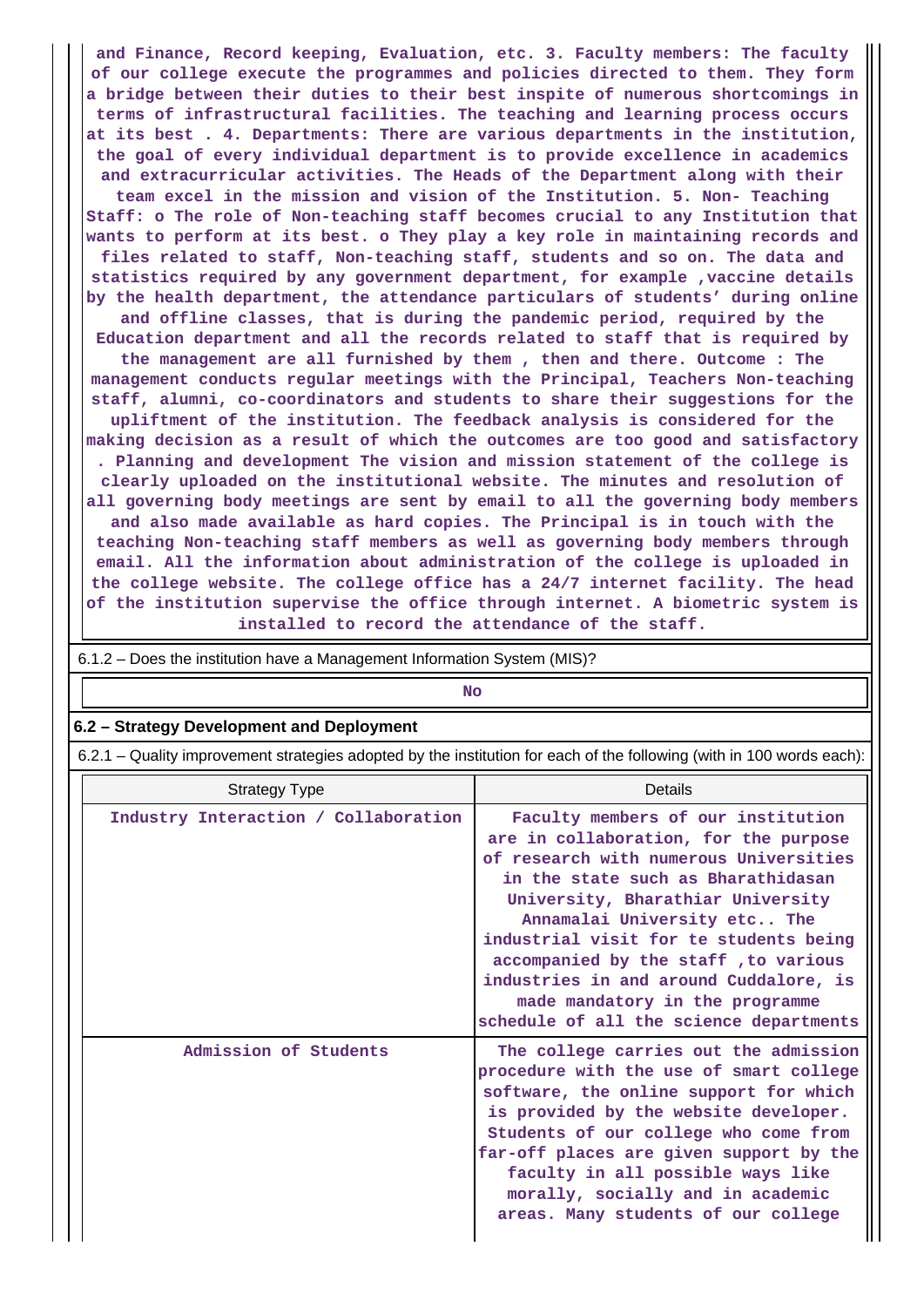|                                                               | excel in academics and as well as in<br>sports. Many of them pursue higher<br>education enrolling in post graduate<br>programs, education programs as well as<br>in diploma courses. When students leave<br>the institution, they are ready to face<br>the world very boldly. Every year<br>students are placed in jobs with the<br>guidance of placement cell members.<br>Apart from academics our faculty<br>members spend a lot of time in<br>motivating the students, teaching life<br>skills too.                                                                                                                                                                                                                                                                                                                                                                                                                                                                                                                                      |
|---------------------------------------------------------------|---------------------------------------------------------------------------------------------------------------------------------------------------------------------------------------------------------------------------------------------------------------------------------------------------------------------------------------------------------------------------------------------------------------------------------------------------------------------------------------------------------------------------------------------------------------------------------------------------------------------------------------------------------------------------------------------------------------------------------------------------------------------------------------------------------------------------------------------------------------------------------------------------------------------------------------------------------------------------------------------------------------------------------------------|
| Human Resource Management                                     | . In centers of higher education more<br>emphasis is laid on providing faculty<br>members opportunities for themselves to<br>learn, grow develop in order to benefit<br>the student community. The staff<br>members are given permission to attend<br>orientation courses, refresher courses,<br>FDP's, seminars, symposium,<br>conferences, etc.,. Faculty members are<br>motivated to undertake major and minor<br>research projects and their<br>achievements are recorded. Some of the<br>staff members in our college are<br>pursuing their doctoral studies and few<br>of them are given child care leave. The<br>college provides opportunity for the<br>faculty members to grow, which in turn<br>has an effect on the growth and<br>development of the students at large                                                                                                                                                                                                                                                           |
| Library, ICT and Physical<br>Infrastructure / Instrumentation | Library. The college considers the<br>library as the treasury of knowledge<br>and every year funds are allotted to<br>buy textbooks, references books and<br>subscribe to journals for the benefit<br>of the faculty members as well as the<br>students. The library has a partially<br>automated integrated management system<br>(Koha software). It caters to all the<br>needs of the learners and the facility<br>it follows a prescribed schedule in the<br>issue of books and it is made mandatory<br>that every students is benefited. ICT<br>The college provides the teachers and<br>the students with high speed internet<br>and wifi facilities. ICTs are of great<br>help in facilitating teaching and<br>information transfer in classrooms. The<br>use of ICT - inculcates learning<br>interest, promotes interaction and<br>active participation, develops<br>imagination skills and gives up to date<br>content. ICT can help develop many<br>practical skills, including creating<br>presentation, solving complex problems |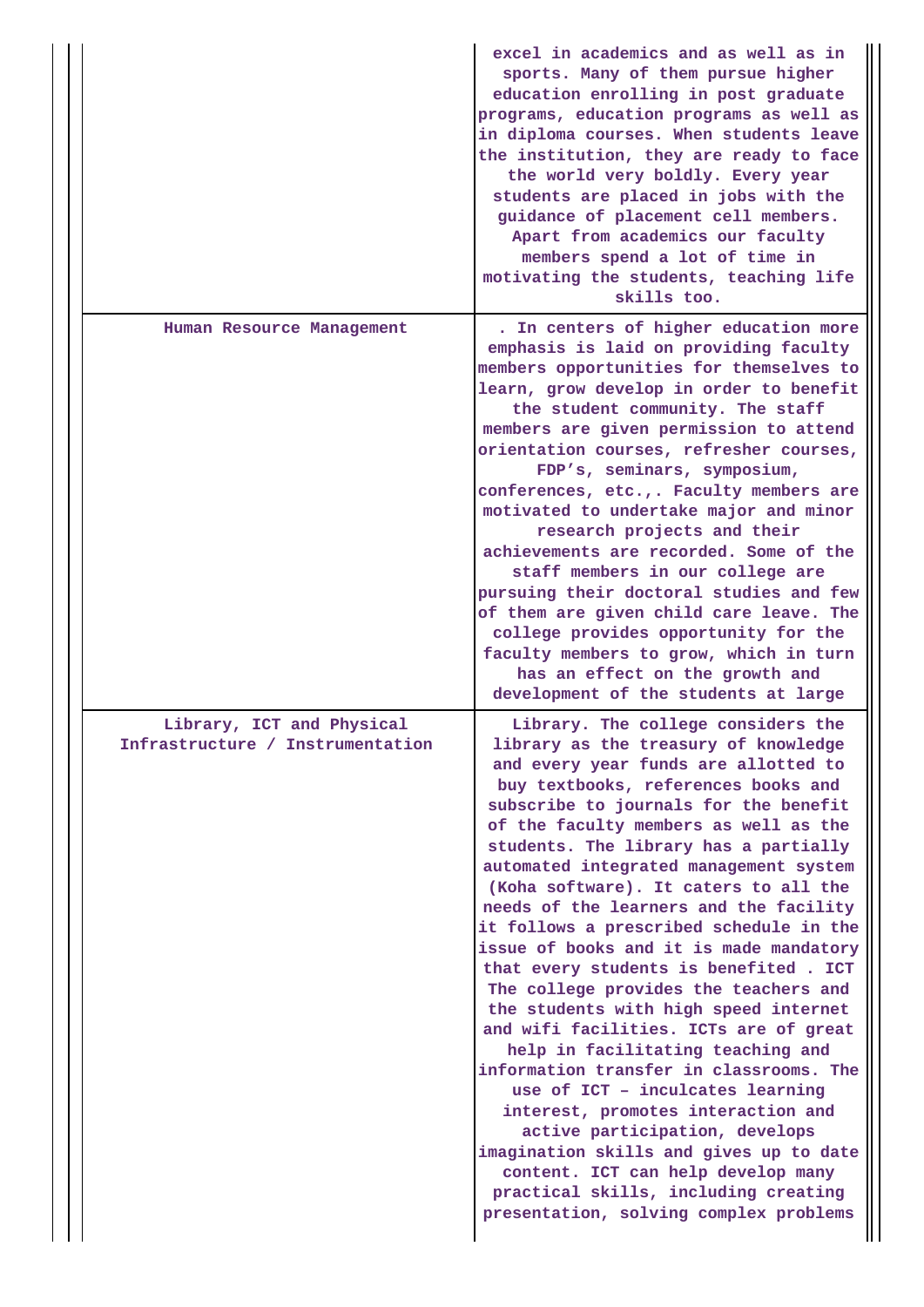|  |                            | etc. Teachers also use online resources<br>to enhance the traditional ways of<br>teaching Our college uses ICT for the<br>admission of the students these days<br>the admission procedures is fully made<br>on-line. The college library uses ICT<br>to conduct various programs for faculty<br>students to enrich themselves with the<br>OER resources available on-line<br>abundant source of materials are<br>available on-line for everyone. The<br>college administration uses ICT to<br>maintain all the records of the faculty<br>members both teaching non-teaching and<br>students too. IFHRMS is installed to<br>the payments of the staff. Physical<br>infrastructure: The college is located<br>in the heart of the town. The college<br>has spacious classrooms, separate<br>staffroom for each department, fully<br>equipped auditorium, parking facility<br>for students and teachers, Play ground,<br>enough washrooms in every floor for<br>students and teachers. The college has<br>a library with a huge collection of<br>textbooks, reference books and<br>journals. There is a canteen facility<br>in the campus that provides nutritious<br>snacks and lunch. The college provides<br>an eco-friendly environment to the<br>students with the initiatives for<br>vermin composting facilities, rain<br>water harvesting, paper recycling and<br>other green initiatives. |
|--|----------------------------|-------------------------------------------------------------------------------------------------------------------------------------------------------------------------------------------------------------------------------------------------------------------------------------------------------------------------------------------------------------------------------------------------------------------------------------------------------------------------------------------------------------------------------------------------------------------------------------------------------------------------------------------------------------------------------------------------------------------------------------------------------------------------------------------------------------------------------------------------------------------------------------------------------------------------------------------------------------------------------------------------------------------------------------------------------------------------------------------------------------------------------------------------------------------------------------------------------------------------------------------------------------------------------------------------------------------------------------------------------------------------------------------------|
|  | Research and Development   | The college always believes that<br>higher education does not stop with<br>classroom teaching. it should motivate<br>the students at large to undergo<br>research that benefits the society and<br>answers a lot of unanswered questions<br>and situations. Teachers are motivated<br>to pursue higher studies, to attend<br>seminars at national and international<br>level, conferences, symposium etc.<br>Students are also given permission to<br>attend seminars at nearby colleges. As<br>a part of learning , the college also<br>facilitate faculty exchange and student<br>exchange programmes. The students are<br>motivated to do projects and it is also<br>included as a part of the syllabus<br>these days                                                                                                                                                                                                                                                                                                                                                                                                                                                                                                                                                                                                                                                                        |
|  | Examination and Evaluation | For the university examination all<br>the procedures are done on-line.<br>Examination cell of our college<br>organizers and executes the conduction<br>of the semester exams. Each department                                                                                                                                                                                                                                                                                                                                                                                                                                                                                                                                                                                                                                                                                                                                                                                                                                                                                                                                                                                                                                                                                                                                                                                                   |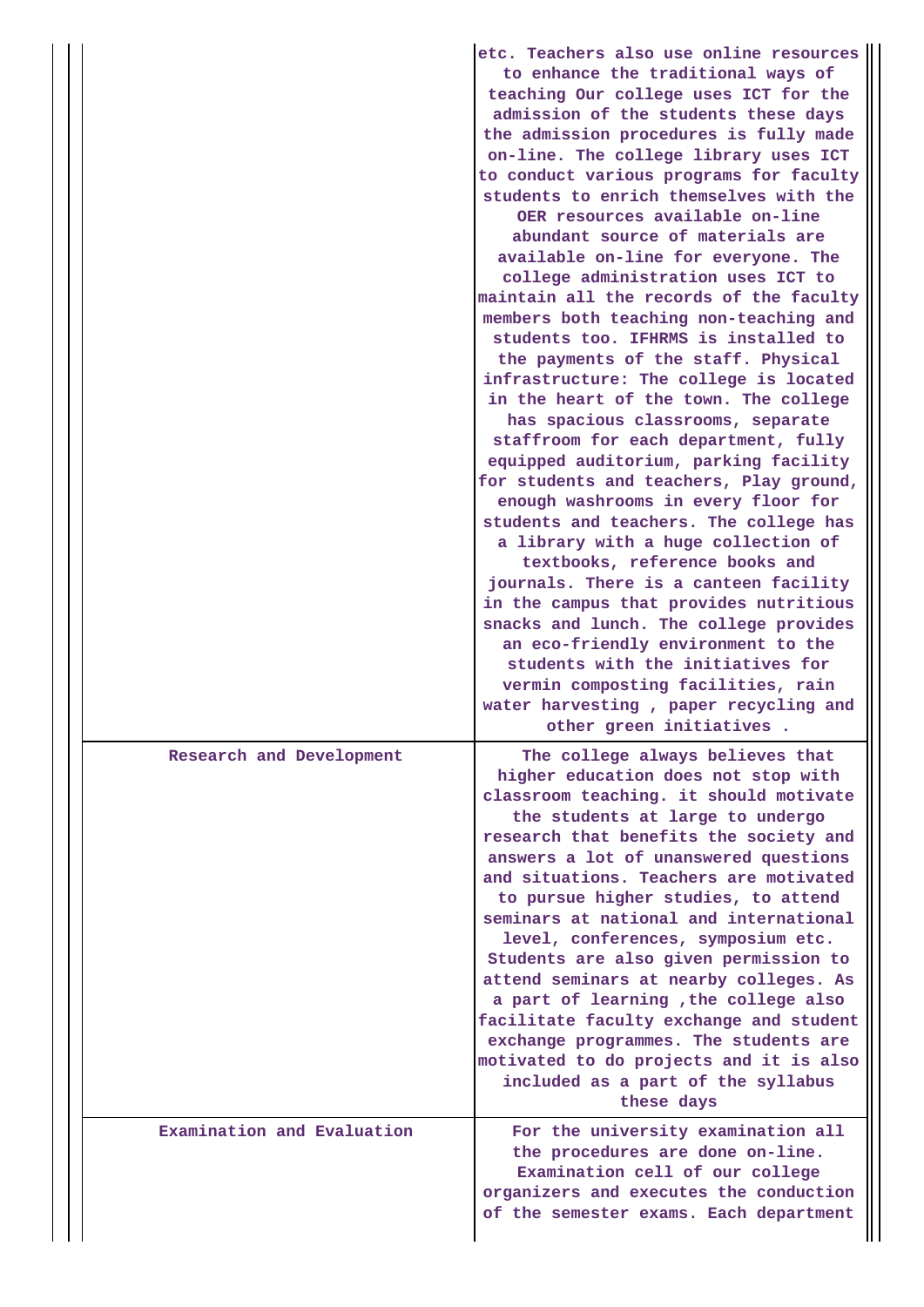|                                                                | of our college is given a turn to do<br>this duty every year. A chief<br>superintendent is appointed whose role<br>along with the team becomes pivotal in<br>conducting the exams in a peaceful<br>manner. Due to the pandemic on-line<br>exams are also conducted as instructed<br>by the government, . The teachers of<br>all departments teach the students, the<br>syllabus prescribed by the university.<br>The students are prepared to take the<br>exams as per the schedule given by the<br>Universities. The pattern of questions<br>is in accordance with the criteria<br>framed by the board of studies of the<br>various departments. The pattern of<br>examination and evaluation is very<br>student friendly and from the very<br>beginning of every semester, the<br>students are made aware of all the<br>strategies followed. The system of<br>evaluation is based on Attendance<br>Internal test, Assignments, Projects<br>and various other criteria. |
|----------------------------------------------------------------|--------------------------------------------------------------------------------------------------------------------------------------------------------------------------------------------------------------------------------------------------------------------------------------------------------------------------------------------------------------------------------------------------------------------------------------------------------------------------------------------------------------------------------------------------------------------------------------------------------------------------------------------------------------------------------------------------------------------------------------------------------------------------------------------------------------------------------------------------------------------------------------------------------------------------------------------------------------------------|
| Teaching and Learning                                          | The college always aims at a very<br>effective curriculum delivery, through<br>a well-planned, documented executed<br>teaching learning process. An academic<br>calendar designed by the university is<br>followed in executing the teaching<br>learning process. Multimedia teaching<br>aids the teaching process. Special<br>lectures national level seminars,<br>quizzes are organized by the faculty<br>members. Learning occurs in all<br>possible ways the outcome obtained is<br>appreciable                                                                                                                                                                                                                                                                                                                                                                                                                                                                      |
| Curriculum Development                                         | The college follows the syllabus<br>prescribed by the Thiruvalluvar<br>University, Vellore to which it is<br>affiliated. As a general rule the<br>affiliated colleges, especially the<br>aided college follows the syllabus<br>which is imposed by the university.<br>Many teachers of the college take part<br>in the curriculum development process<br>as member of board of studies. Some<br>teachers of our institution do take<br>part in preparing study materials that<br>is uploaded in the university website<br>to be used by many students all over.                                                                                                                                                                                                                                                                                                                                                                                                          |
| 6.2.2 - Implementation of e-governance in areas of operations: |                                                                                                                                                                                                                                                                                                                                                                                                                                                                                                                                                                                                                                                                                                                                                                                                                                                                                                                                                                          |

| E-governace area         | Details                                                                  |
|--------------------------|--------------------------------------------------------------------------|
| Planning and Development | The IQAC of the College had a<br>detailed deliberations in executing the |
|                          | schemes and procedures as laid down by                                   |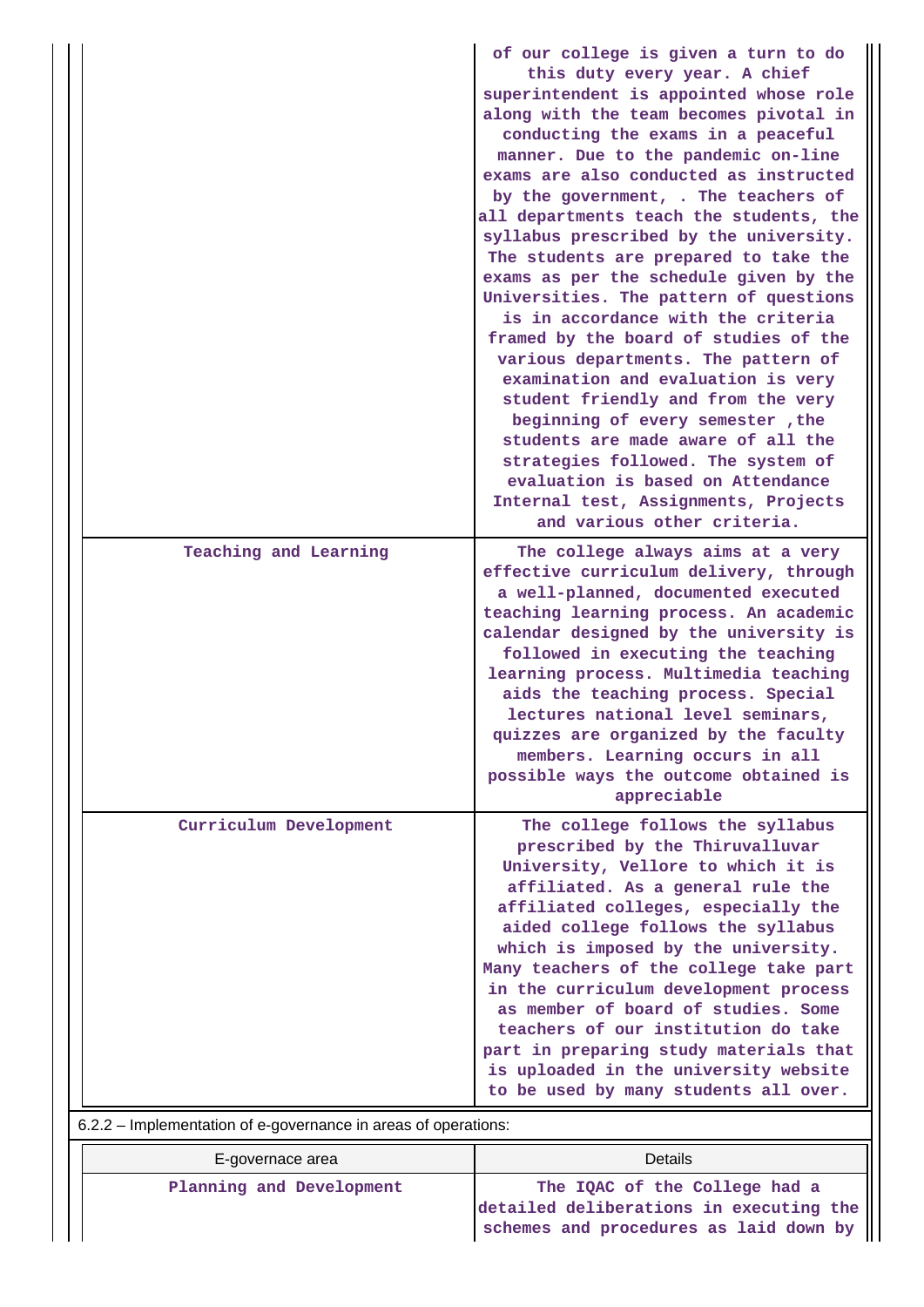|  |                               | the UGC in the academic area for the<br>betterment of the students who hails<br>from the rural area and the first<br>graduate category. The ultimate aim to<br>reach the destiny is to change the<br>present dimension of the educational<br>system and the upgradation of the<br>infrastructure with the e-governance.<br>It has been proposed to have the Campus<br>Area Net Working System for the<br>effective usage of students and<br>faculties.                                                                                                              |
|--|-------------------------------|---------------------------------------------------------------------------------------------------------------------------------------------------------------------------------------------------------------------------------------------------------------------------------------------------------------------------------------------------------------------------------------------------------------------------------------------------------------------------------------------------------------------------------------------------------------------|
|  | Administration                | It has been proposed to introduce /<br>upgrade the office automation for the<br>effective administration of the College<br>with latest techniques so as to<br>facilitate the staff and students to<br>know the details, viz., admission,<br>attendance, scholarship update, conduct<br>of model tests, etc. through website of<br>the College. Similarly, the employment,<br>service matters, income tax, etc in<br>respect of the staff members will be<br>automated for which the administrative<br>approval is awaited.                                          |
|  | Student Admission and Support | The process of admission of students<br>in to various UG / PG Courses has been<br>automated by a software using cloud<br>server. The software is used for the<br>registration of candidates, process,<br>communication and display the<br>tabulation lists and rank lists. The<br>selected students are being admitted in<br>both modes, viz., online mode and<br>direct mode, as per the communal<br>reservation of the Government. Through<br>online, the students can get the<br>details of admission, queries regarding<br>the subjects and payment of fee etc. |
|  | Examination                   | The system of conducting Semester<br>Examinations has fully been automated<br>through e-governance by the affiliated<br>University. Through this system, the<br>registration for examination, payment<br>of examination fee, entry of internal<br>and external marks, publication of<br>results and other related communication<br>have been automated through e-<br>governance system. This system enables<br>the students (Regular and Arrear) to<br>get the details from the portals<br>prescribed by the University and to<br>apply for the examinations.       |
|  | Finance and Accounts          | This College is under the<br>administration of the Pachaiyappas<br>Trust, the income derived from the                                                                                                                                                                                                                                                                                                                                                                                                                                                               |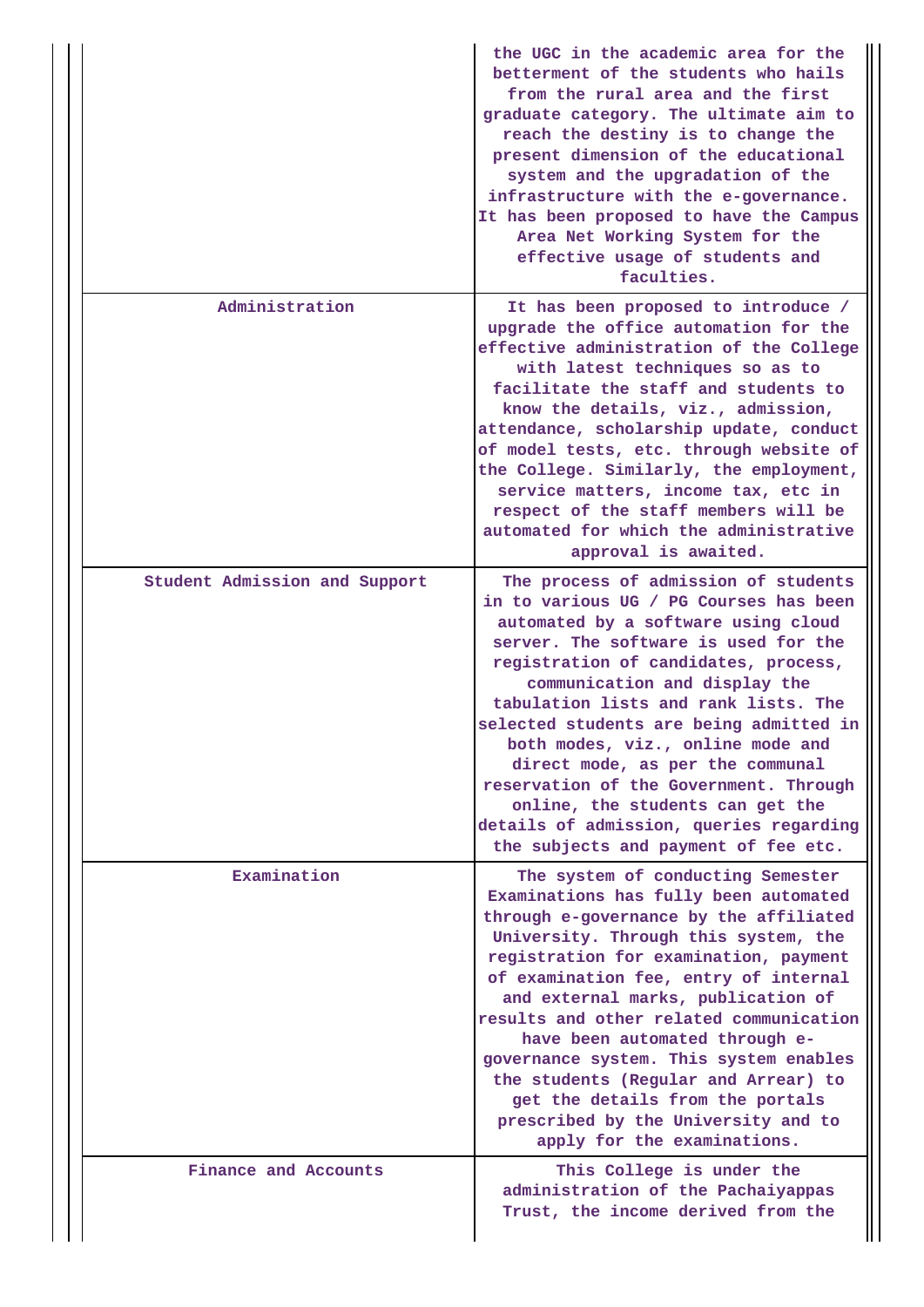| properties belong to the College is     |
|-----------------------------------------|
| being utilized by the management for    |
| the infrastructure development, payment |
| of salary to the Guest Lecturers and    |
| temporary Class IV employees. With the  |
| financial aid only the buildings in the |
| campus are being maintained. The        |
| accounts of the College are being       |
| segregated in two streams, i.e., Aided  |
| Stream and Unaided stream. The head of  |
| accounts for the Aided stream are being |
| maintained as per the norms of the DCE  |
| and the TN Private Colleges Regulation  |
| Act / Rules 1976. Similarly, the        |
| accounts pertaining to the Unaided      |
| stream are being maintained as per the  |
| norms framed by the Pachaiyappas Trust. |
| The accounts pertaining to the Aided    |
| Stream are being audited by the         |
| Collegiate Education Department and the |
| Accountant General. The Chartered       |
| Accountants appointed by the            |
| Pachaiyappaas Trust with the orders of  |
| the Honble High Court for audit of      |
| accounts pertaining to Unaided Stream   |
| even the Aided Stream accounts. IFHRMS  |
| software is being used in connection    |
| with the salaries of staff members.     |
| Accounts and further financial          |
| transactions are maintained using Tally |
| and PFMS software respectively.         |

| 6.3 - Faculty Empowerment Strategies |  |  |  |  |
|--------------------------------------|--|--|--|--|
|--------------------------------------|--|--|--|--|

 6.3.1 – Teachers provided with financial support to attend conferences / workshops and towards membership fee of professional bodies during the year

| Year | Name of Teacher        | Name of conference/<br>workshop attended<br>for which financial<br>support provided                                                                | Name of the<br>professional body for<br>which membership<br>fee is provided                                             | Amount of support |
|------|------------------------|----------------------------------------------------------------------------------------------------------------------------------------------------|-------------------------------------------------------------------------------------------------------------------------|-------------------|
| 2020 | Dr. S. Jancy<br>Sophia | Quality<br>Assurance<br>Assurance in<br>Higher<br>Education<br>Institution on<br>21st and 22nd<br>February 2020.                                   | Quality<br><b>Assurance</b><br>Assurance in<br>Higher<br>Education<br>Institution on<br>21st and 22nd<br>February 2020. | 500               |
| 2020 | Dr. S. Jancy<br>Sophia | National<br>Level Symposium<br>on Intellectual<br>Property<br>Rights-<br><b>Bridging</b><br>Academia<br>Industry on 6th<br>and 7th January<br>2020 | Research<br>Development<br>Cell, St.<br>Joseph's<br>College of Arts<br>and Science,<br>Cuddalore                        | 500               |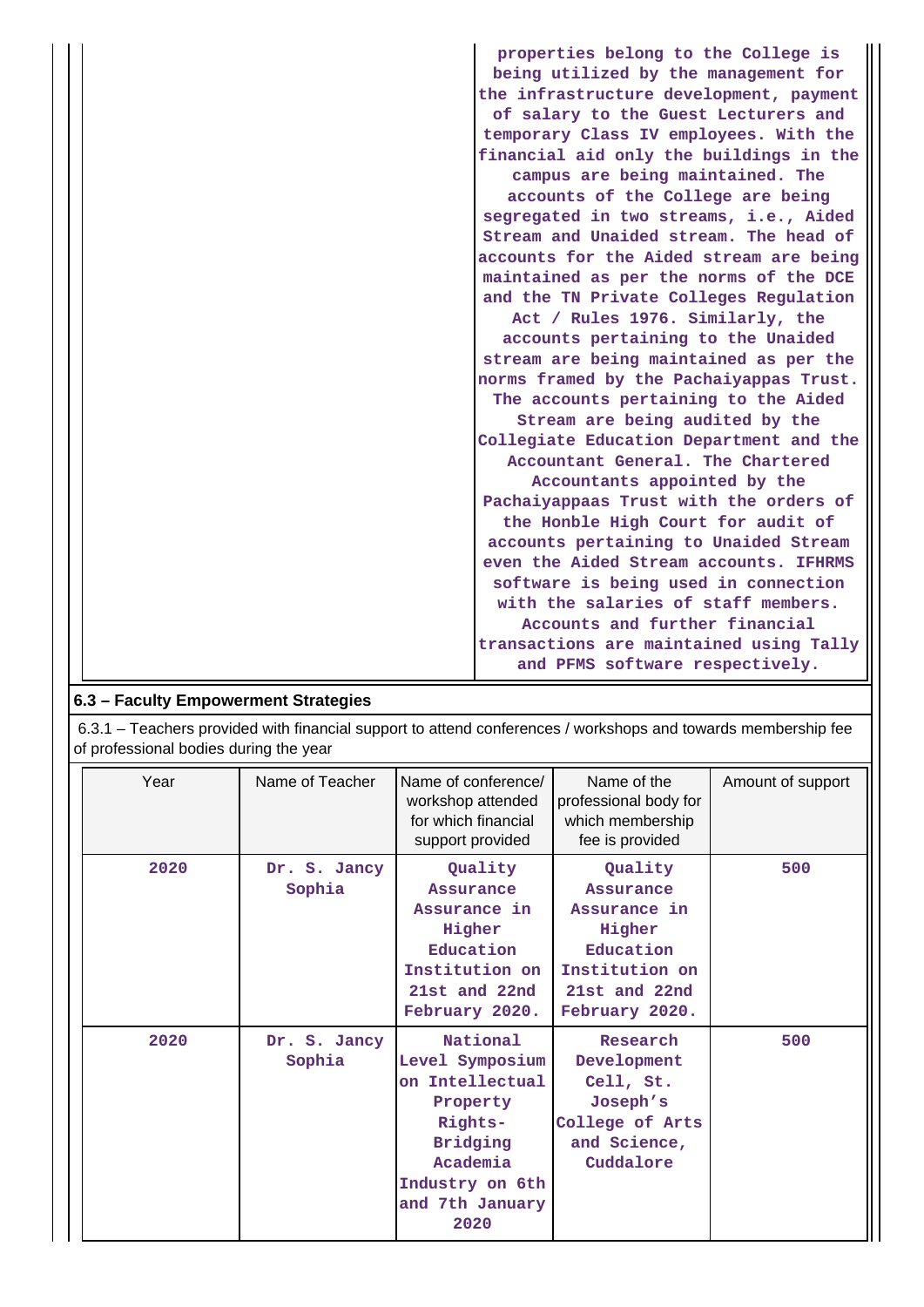| 2020 | Dr G Kavitha         | National<br>Level Symposium College of Arts<br>on Intellectual<br>Property Rights<br>-Bridging<br>Acadamia and<br>Industry     | St Josephs<br>and Science,<br>Cuddalore                                                                                           | 500 |
|------|----------------------|--------------------------------------------------------------------------------------------------------------------------------|-----------------------------------------------------------------------------------------------------------------------------------|-----|
| 2020 | Dr G Kavitha         | FDP in<br>Security<br>Markets                                                                                                  | The National<br>Institute of<br>Security<br>Markets,<br>Department of<br>Statistics,<br>Pondicherry<br>University,<br>Pondicherry | 500 |
| 2020 | Dr G Kavitha         | UGC Sponsored<br>National<br>Workshop on<br>Training of<br>Teachers for<br>Student<br>Induction<br>Program                     | Bharathiyar<br>University<br>, Coimbatore                                                                                         | 500 |
| 2020 | Dr G Kavitha         | <b>ICSSR</b><br>Sponsored<br>National<br>Conference                                                                            | Economic<br>burden of<br>Pollution and<br>Health in<br>India, Periyar<br>Arts College,<br>Cuddalore                               | 500 |
| 2020 | Dr G Kavitha         | International<br><b>on</b><br>Multidisplinary<br>Conference on<br>Arts, Science,<br>Education,<br>Management and<br>Technology | University of<br>Malaysia, Kuala<br>Lumpur,<br>Malaysia                                                                           | 500 |
| 2020 | Dr S Shafina<br>Banu | National<br>Level Symposium<br>on Intellectual<br>Property Rights<br>-Bridging<br>Acadamia and<br>Industry                     | St Josephs<br>College of Arts<br>and Science,<br>Cuddalore                                                                        | 500 |
| 2020 | Dr S Shafina<br>Banu | FDP in<br>Security<br>Markets                                                                                                  | The National<br>Institute of<br>Security<br>Markets,<br>Department of<br>Statistics,<br>Pondicherry<br>University,<br>Pondicherry | 500 |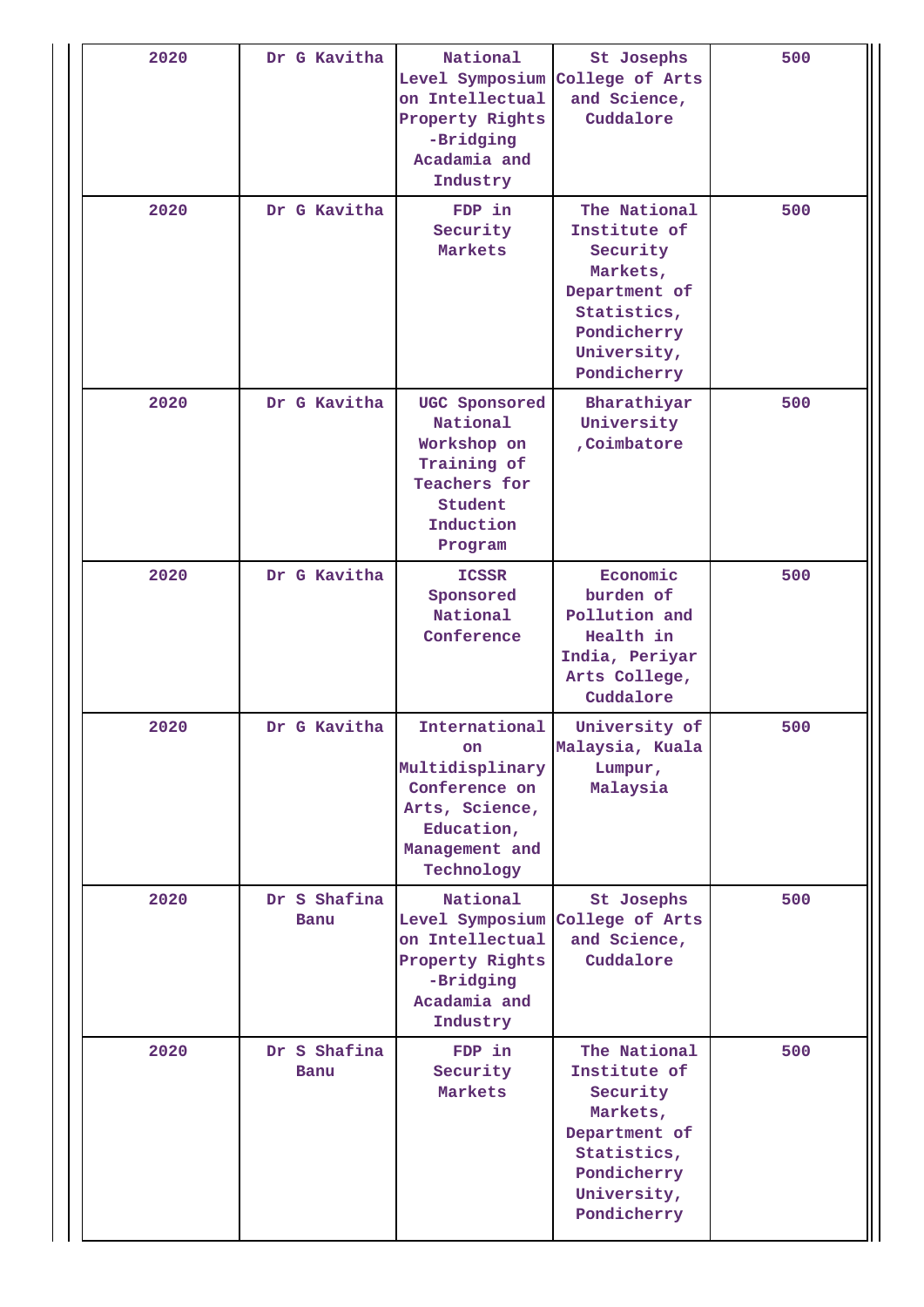| 2020                                                                                                                                                                                       | Dr S Shafina                                                                                                               |                                                                                                                    |                                                                                                   | Economic<br><b>ICSSR</b> |                       | 500        |                                 |                                                  |    |                                                      |
|--------------------------------------------------------------------------------------------------------------------------------------------------------------------------------------------|----------------------------------------------------------------------------------------------------------------------------|--------------------------------------------------------------------------------------------------------------------|---------------------------------------------------------------------------------------------------|--------------------------|-----------------------|------------|---------------------------------|--------------------------------------------------|----|------------------------------------------------------|
|                                                                                                                                                                                            | <b>Banu</b>                                                                                                                |                                                                                                                    |                                                                                                   |                          | Sponsored<br>National |            | burden of<br>Pollution and      |                                                  |    |                                                      |
|                                                                                                                                                                                            |                                                                                                                            |                                                                                                                    |                                                                                                   |                          | Conference            |            | Health in                       |                                                  |    |                                                      |
|                                                                                                                                                                                            |                                                                                                                            |                                                                                                                    |                                                                                                   |                          |                       |            | India, Periyar<br>Arts College, |                                                  |    |                                                      |
|                                                                                                                                                                                            |                                                                                                                            |                                                                                                                    |                                                                                                   |                          |                       |            | Cuddalore                       |                                                  |    |                                                      |
|                                                                                                                                                                                            |                                                                                                                            |                                                                                                                    |                                                                                                   |                          | View File             |            |                                 |                                                  |    |                                                      |
| 6.3.2 - Number of professional development / administrative training programmes organized by the College for<br>teaching and non teaching staff during the year                            |                                                                                                                            |                                                                                                                    |                                                                                                   |                          |                       |            |                                 |                                                  |    |                                                      |
| Year                                                                                                                                                                                       | Title of the<br>professional<br>development<br>programme<br>organised for<br>teaching staff                                |                                                                                                                    | Title of the<br>administrative<br>training<br>programme<br>organised for<br>non-teaching<br>staff |                          | From date             | To Date    |                                 | Number of<br>participants<br>(Teaching<br>staff) |    | Number of<br>participants<br>(non-teaching<br>staff) |
| 2020                                                                                                                                                                                       |                                                                                                                            | Online<br>FDP on<br>Quality<br><b>Assurance</b><br>and<br>Sustenance<br>in Higher<br>Education<br>Institutio<br>ns | <b>Nill</b>                                                                                       |                          | 07/04/2020            |            | 08/04/2020                      |                                                  | 98 | Nill                                                 |
| 2020                                                                                                                                                                                       | <b>Nill</b><br>Online<br>03/04/2020<br>04/04/2020<br>Quality<br>Enrichment<br>Programme<br>on Office<br>Administra<br>tion |                                                                                                                    |                                                                                                   | <b>Nill</b>              |                       | 27         |                                 |                                                  |    |                                                      |
|                                                                                                                                                                                            |                                                                                                                            |                                                                                                                    |                                                                                                   | View File                |                       |            |                                 |                                                  |    |                                                      |
| 6.3.3 - No. of teachers attending professional development programmes, viz., Orientation Programme, Refresher<br>Course, Short Term Course, Faculty Development Programmes during the year |                                                                                                                            |                                                                                                                    |                                                                                                   |                          |                       |            |                                 |                                                  |    |                                                      |
|                                                                                                                                                                                            | Title of the<br>Number of teachers<br>professional<br>who attended<br>development<br>programme                             |                                                                                                                    |                                                                                                   |                          | From Date             |            | To date                         |                                                  |    | Duration                                             |
| Scilab                                                                                                                                                                                     | Online<br>1<br>Faculty<br>Development<br>Programme -<br>Exposure in<br>LaTex and                                           |                                                                                                                    |                                                                                                   | 30/04/2020               |                       | 04/05/2020 |                                 |                                                  | 5  |                                                      |
| $\overline{\mathbf{2}}$<br>E-FDP on<br>online teaching<br>and Learning<br>Methodologies<br>(Blended                                                                                        |                                                                                                                            |                                                                                                                    | 18/05/2020                                                                                        |                          | 23/05/2020            |            |                                 | 6                                                |    |                                                      |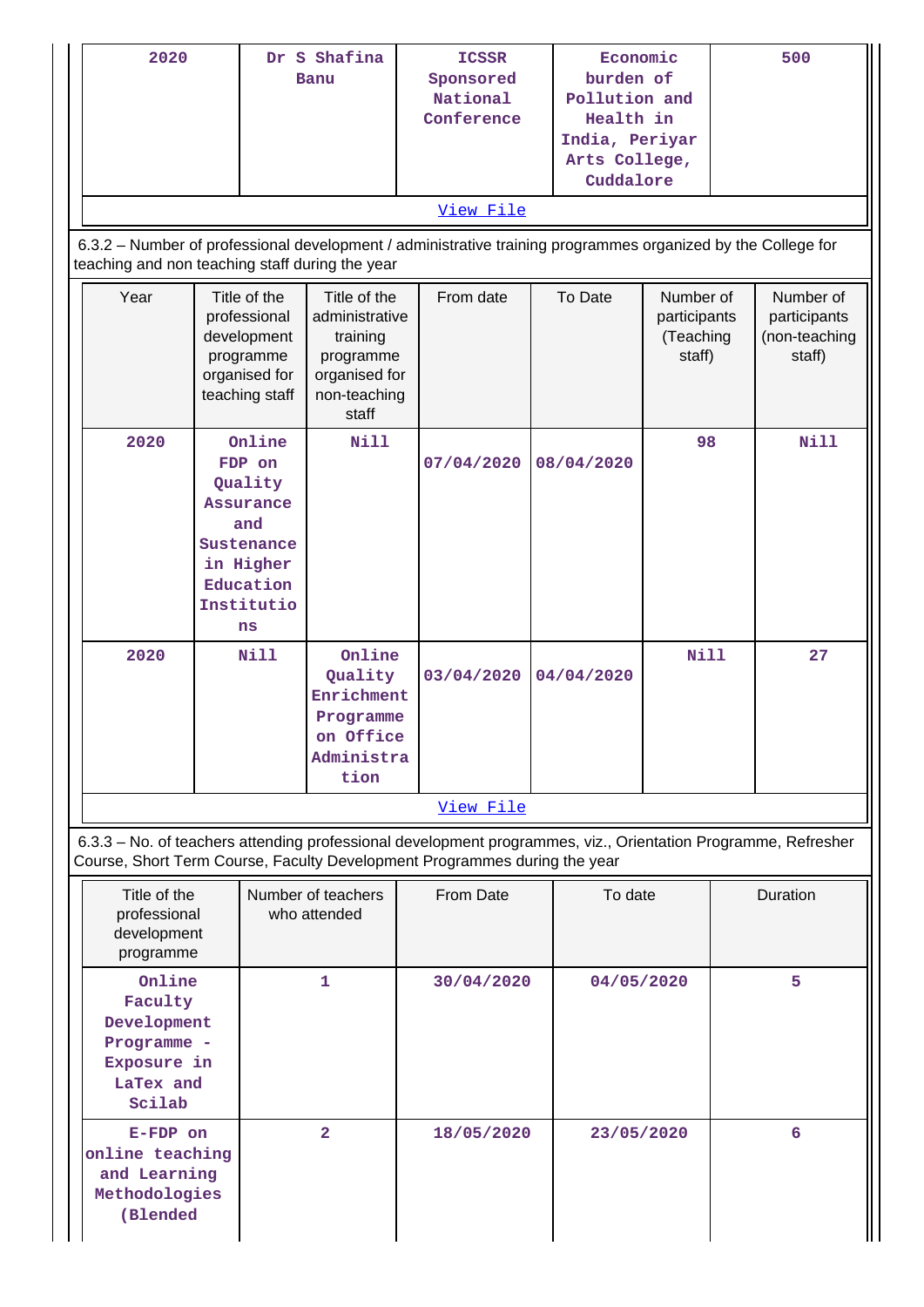| Learning)                                                                                                                             |                |            |            |              |  |  |  |  |
|---------------------------------------------------------------------------------------------------------------------------------------|----------------|------------|------------|--------------|--|--|--|--|
| Wastewater<br>Treatment and<br>Recycling -<br><b>NPTEL Course</b>                                                                     | $\mathbf{1}$   | 29/07/2019 | 18/10/2019 | 84           |  |  |  |  |
| Advanced<br>Chemical<br>Thermodynamics<br>and Kinetics -<br><b>NPTEL Course</b>                                                       | $\mathbf{1}$   | 27/01/2020 | 17/04/2020 | 84           |  |  |  |  |
| Interdiscipli<br>nary Refresher<br>course in Life<br>sciences                                                                         | $\overline{2}$ | 21/01/2020 | 03/02/2020 | 14           |  |  |  |  |
| National<br>Level online<br>Faculty<br>Development<br>Program on<br><b>IMPACT OF</b><br>COVID-19 ON<br>INDIAN ECONOMY<br>AND INDUSTRY | $\mathbf{1}$   | 14/05/2020 | 20/05/2020 | 7            |  |  |  |  |
| Virtual<br>Faculty<br>Development<br>Programme on<br>Uncovering<br><b>PIAZZA For</b><br><b>Effective</b><br>Teaching                  | $\mathbf{1}$   | 27/05/2020 | 27/05/2020 | $\mathbf{1}$ |  |  |  |  |
| <b>ONTTNE</b><br>Faculty<br>Development<br>Program<br>onConcept<br>Development and<br>Model Building<br>for Social<br>Sciences        | $\mathbf 1$    | 12/05/2020 | 12/05/2020 | 1            |  |  |  |  |
| <b>ONLINE</b><br>Faculty<br>Development<br>Program on<br>Artificial<br>Intelligence                                                   | $\mathbf{1}$   | 22/05/2020 | 26/05/2020 | 5            |  |  |  |  |
| Refresher<br>Course in<br>English<br>Language and<br>Literature                                                                       | $\mathbf{1}$   | 01/08/2019 | 14/08/2019 | 14           |  |  |  |  |
| View File                                                                                                                             |                |            |            |              |  |  |  |  |
| 6.3.4 - Faculty and Staff recruitment (no. for permanent recruitment):                                                                |                |            |            |              |  |  |  |  |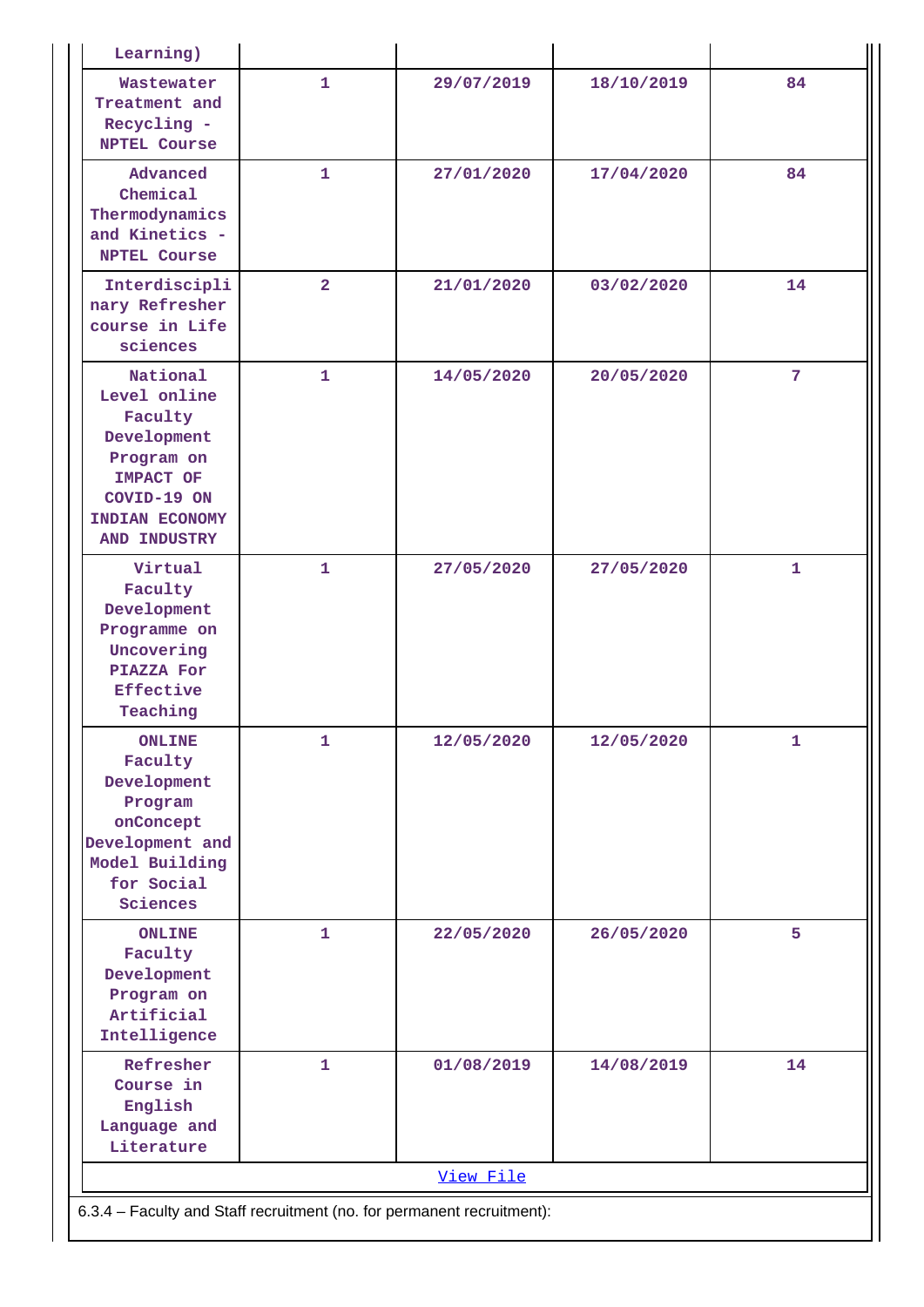|           | Teaching  | Non-teaching |           |  |  |
|-----------|-----------|--------------|-----------|--|--|
| Permanent | Full Time | Permanent    | Full Time |  |  |
| Nill      |           | Nill         |           |  |  |

### 6.3.5 – Welfare schemes for

| Teaching                                                                                                                                                                                                                                                                                                                                                                                                                                                                                             | Non-teaching                                                                                                                                                                                           | <b>Students</b>                                                                                  |
|------------------------------------------------------------------------------------------------------------------------------------------------------------------------------------------------------------------------------------------------------------------------------------------------------------------------------------------------------------------------------------------------------------------------------------------------------------------------------------------------------|--------------------------------------------------------------------------------------------------------------------------------------------------------------------------------------------------------|--------------------------------------------------------------------------------------------------|
| PF Loans, Festival<br>Advances, Housing Loans<br>, Health insurance, EPF,<br>Gratuity, Maternity<br>leave, As per government<br>norms. Academic support<br>$-For$<br>participating/presenting<br>papers in seminar /<br>workshop / both national<br>as well as international<br>conferences/, For being a<br>member of Academic<br>council/Board of Studies,<br>For acting as<br>Internal/External<br>/Additional Chief<br>superintendant during<br>university Examinations,<br>For participating in | PF Loans , Festival<br>Advances, Housing Loans<br>, Health insurance, EPF,<br>Gratuity, Maternity<br>leave, As per government<br>norms, Staff are<br>encouraged to write exams<br>for career promotion | State Scholarship,<br>National Scholarship,<br>Personal counselling,<br>Staff and Peer mentoring |
| Faculty development<br>programmes, Non-doctoral<br>staff members are<br>encouraged to get<br>enrolled for part-time<br>ph.d. programme,<br>Opportunities for<br>international exposure as<br>per norms                                                                                                                                                                                                                                                                                               |                                                                                                                                                                                                        |                                                                                                  |

### **6.4 – Financial Management and Resource Mobilization**

6.4.1 – Institution conducts internal and external financial audits regularly (with in 100 words each)

 **The accounts of the College are being segregated in two streams, i.e., Aided Stream and Unaided stream. The head of accounts for the Aided stream are being maintained as per the norms of the DCE and the TN Private Colleges Regulation Act / Rules 1976. Similarly, the accounts pertaining to the Unaided stream are being maintained as per the norms framed by the Pachaiyappas Trust. The accounts pertaining to the Aided Stream are being externally audited by the Collegiate Education Department and the Accountant General and internally audited by the Chartered Accountants appointed by the Pachaiyappaas Trust with the orders of the Honble High Court . The Chartered Accountants appointed by the Pachaiyappaas Trust with the orders of the Honble High Court for audit of accounts pertaining to Unaided Stream and there is no provision for external audit for Unaided stream as per the regulations of Pachaiyappaa's trust.**

 6.4.2 – Funds / Grants received from management, non-government bodies, individuals, philanthropies during the year(not covered in Criterion III)

| Name of the non government    |
|-------------------------------|
| funding agencies /individuals |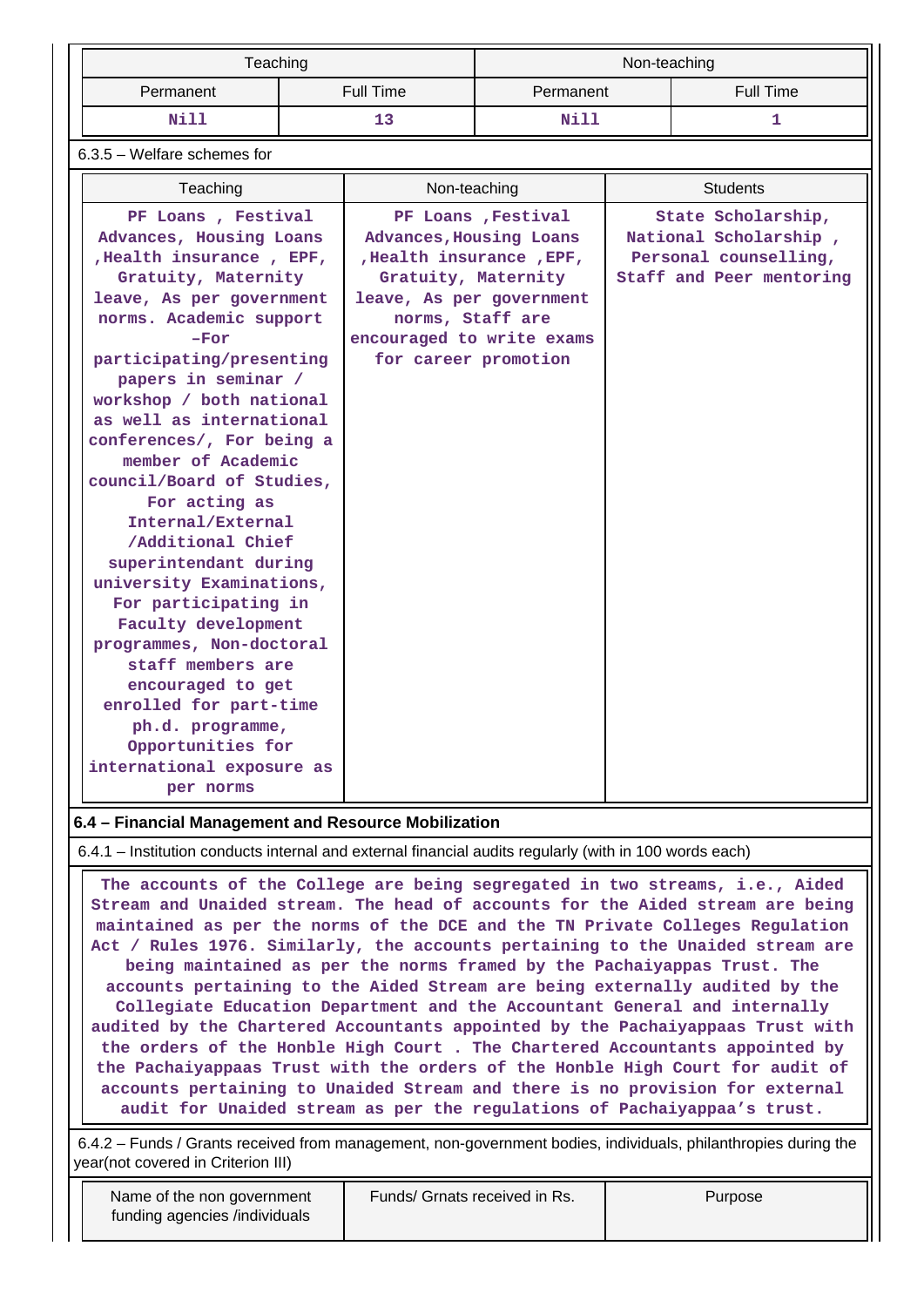| ned i<br>---- | <b>ARA 7 7 7</b><br>M<br>----- | Mi<br>__<br>-----<br>____ |
|---------------|--------------------------------|---------------------------|
|               |                                |                           |

**No file uploaded.**

6.4.3 – Total corpus fund generated

**1825000**

#### **6.5 – Internal Quality Assurance System**

6.5.1 – Whether Academic and Administrative Audit (AAA) has been done?

| Audit Type     | External  |             | Internal |                                                                           |  |
|----------------|-----------|-------------|----------|---------------------------------------------------------------------------|--|
|                | Yes/No    | Agency      | Yes/No   | Authority                                                                 |  |
| Academic       | <b>No</b> | <b>Nill</b> | Yes      | Principal, C.<br>Kandaswami<br>Naidu College<br>for Women,<br>Cuddalore 1 |  |
| Administrative | <b>No</b> | Nill        | Yes      | Principal, C.<br>Kandaswami<br>Naidu College<br>for Women,<br>Cuddalore 1 |  |

6.5.2 – Activities and support from the Parent – Teacher Association (at least three)

 **1. Efforts are made to establish a closer relationship between the home and College so that parents and teachers may altogether promote quality education among the students 2. Special attention has been given to slow learners by interacting with their parents. 3. Interactions and initiatives have been taken to modify the existing lifestyles with healthy and nutritious balanced diet system. 4. To augment funds for the development of infrastructure including academic tools exclusively for the betterment of the students.**

6.5.3 – Development programmes for support staff (at least three)

 **1.Awareness programme on "How to reduce Personal Health Risks". 2. A training Programme on " Breathing Techniques for Stress Relief." 3. Awareness programme on self Help group and its uses for the betterment of Life.**

6.5.4 – Post Accreditation initiative(s) (mention at least three)

 **1. As per the recommendations of NAAC committee, IQAC pays keen attention in systematically collecting the self appraisal of each staff to evaluate and take necessary steps. 2. Created interest among the staff to upgrade their knowledge through MOOC courses. 3. e-reference section in the college library has been upgraded for the students' accessibility towards latest e-development**

6.5.5 – Internal Quality Assurance System Details

|      | a) Submission of Data for AISHE portal                           |                            | Yes                  |             |                           |  |
|------|------------------------------------------------------------------|----------------------------|----------------------|-------------|---------------------------|--|
|      | b) Participation in NIRF                                         |                            | <b>No</b>            |             |                           |  |
|      | c)ISO certification                                              |                            | <b>No</b>            |             |                           |  |
|      | d)NBA or any other quality audit                                 |                            | <b>No</b>            |             |                           |  |
|      | 6.5.6 - Number of Quality Initiatives undertaken during the year |                            |                      |             |                           |  |
| Year | Name of quality<br>initiative by IQAC                            | Date of<br>conducting IQAC | <b>Duration From</b> | Duration To | Number of<br>participants |  |
| 2020 | Collected                                                        | 10/02/2020                 | 10/02/2020           | 29/02/2020  | 750                       |  |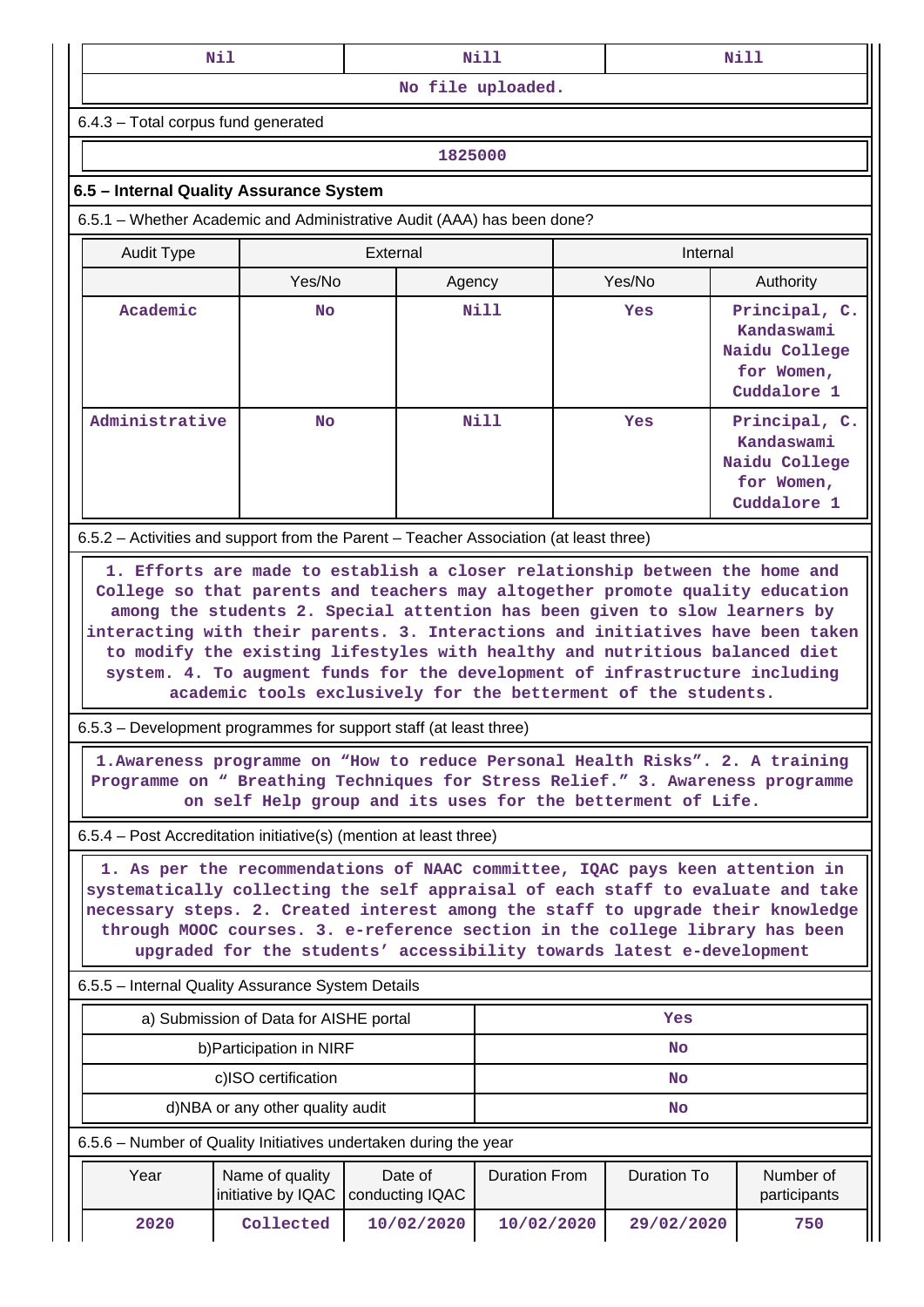|      | Feedback<br>from<br>students,<br>Alumni,<br>Parents and<br>Employers                                                             |            |            |            |      |
|------|----------------------------------------------------------------------------------------------------------------------------------|------------|------------|------------|------|
| 2020 | Facilitated<br>the<br>Preparation<br>of AA report<br>by each<br>Department                                                       | 02/03/2020 | 02/03/2020 | 20/03/2020 | 2261 |
| 2020 | Initiated<br>and<br>facilitated<br>the process<br>of Online<br>mode of<br>admission<br>process                                   | 15/05/2020 | 15/05/2020 | 30/05/2020 | 1460 |
| 2020 | Organized<br>online<br>internship<br>on social<br>media and<br>digital<br>marketing<br>for final<br>year<br>students             | 07/05/2020 | 07/05/2020 | 21/05/2020 | 187  |
| 2020 | Organized<br>orientation<br>Programme<br>for first<br>year<br>students<br>along with<br>the<br>respective<br>departments         | 24/06/2019 | 24/06/2019 | 28/06/2019 | 872  |
| 2020 | Conducted<br>programme<br>for Career<br>Guidance                                                                                 | 11/12/2019 | 11/12/2019 | 11/12/2019 | 733  |
| 2020 | Conducted<br>a<br>certificate<br>course on<br>soft skill<br>and<br>personality<br>development<br>in<br>association<br>with Next- | 12/12/2019 | 12/12/2019 | 20/12/2019 | 2261 |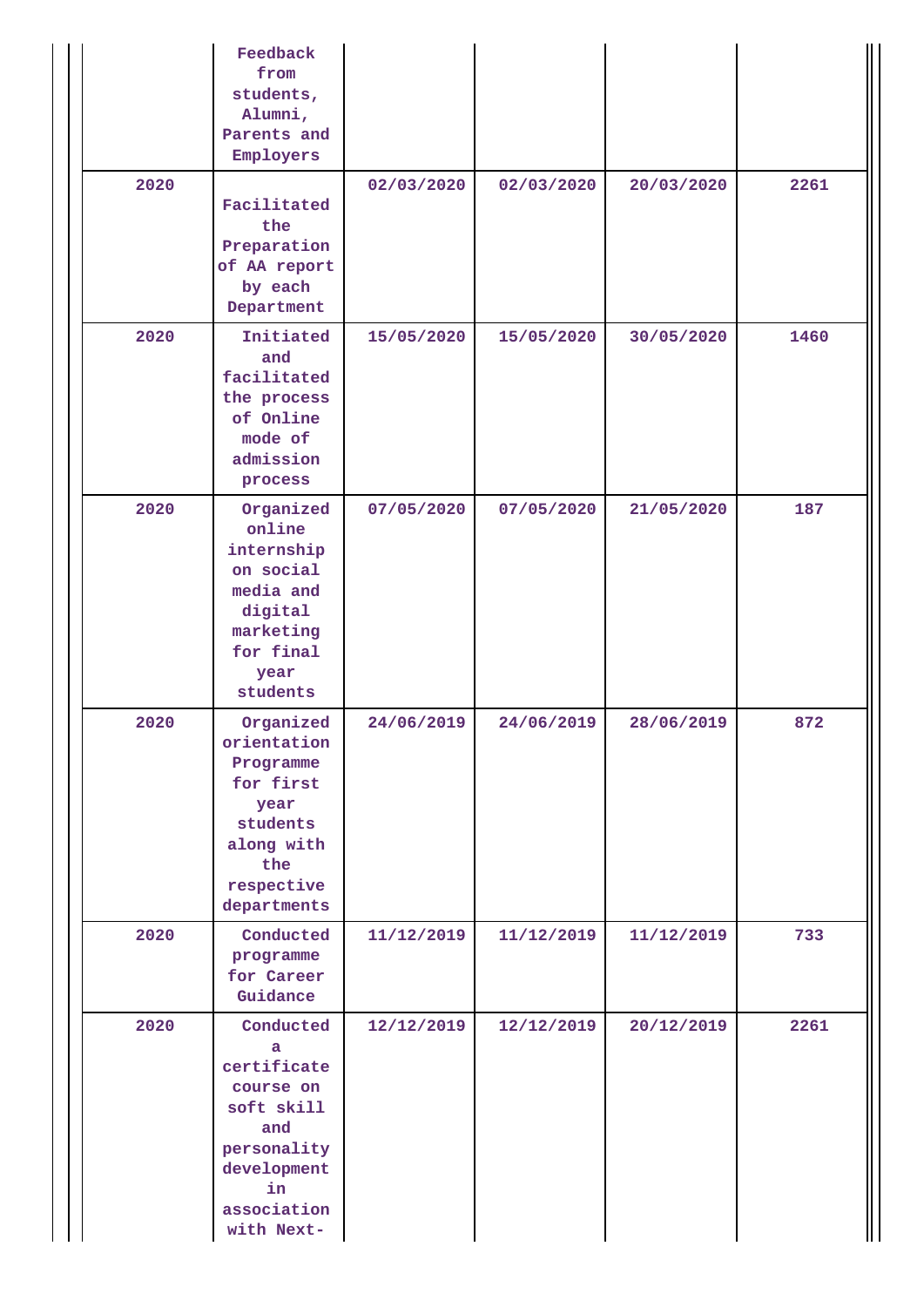|                                                                                                                      | Gen<br>solutions.                                                                                                                                                                                                                                              |             |            |            |  |                        |                     |  |
|----------------------------------------------------------------------------------------------------------------------|----------------------------------------------------------------------------------------------------------------------------------------------------------------------------------------------------------------------------------------------------------------|-------------|------------|------------|--|------------------------|---------------------|--|
| 2020                                                                                                                 | Facilitated<br>maximum<br>number of<br>Students to<br>get benefit<br>out of<br>National<br>Scholarship<br><b>Schemes</b>                                                                                                                                       |             | 19/08/2019 | 19/08/2019 |  | 30/12/2019             | 91                  |  |
| 2020                                                                                                                 | Organized<br>programme<br>for Guidance<br>for<br>competitive<br>Examination<br>and Career<br>Guidance                                                                                                                                                          |             | 21/12/2019 | 21/12/2019 |  | 24/12/2019             | 2261                |  |
| 2020                                                                                                                 | Addressed<br>the<br>locational<br>advantages<br>and disadvan<br>tages<br>through a<br>One day<br>seminar in<br>association<br>with<br>Department<br>of Tamil on<br>Education<br>and rural<br>development<br>with<br>reference to<br>Gandhism on<br>30.01.2020. |             | 30/01/2020 | 30/01/2020 |  | 30/01/2020             | 300                 |  |
|                                                                                                                      |                                                                                                                                                                                                                                                                |             |            | View File  |  |                        |                     |  |
| <b>CRITERION VII - INSTITUTIONAL VALUES AND BEST PRACTICES</b>                                                       |                                                                                                                                                                                                                                                                |             |            |            |  |                        |                     |  |
| 7.1 - Institutional Values and Social Responsibilities                                                               |                                                                                                                                                                                                                                                                |             |            |            |  |                        |                     |  |
| 7.1.1 - Gender Equity (Number of gender equity promotion programmes organized by the institution during the<br>year) |                                                                                                                                                                                                                                                                |             |            |            |  |                        |                     |  |
| Title of the<br>programme                                                                                            |                                                                                                                                                                                                                                                                | Period from |            | Period To  |  | Number of Participants |                     |  |
| Talk on Laws<br>for Women<br>Protection                                                                              | 20/12/2019                                                                                                                                                                                                                                                     |             |            | 20/12/2019 |  | Female<br>500          | Male<br><b>Nill</b> |  |
| Talk on<br>female                                                                                                    | 06/03/2020                                                                                                                                                                                                                                                     |             |            | 06/03/2020 |  | 150                    | <b>Nill</b>         |  |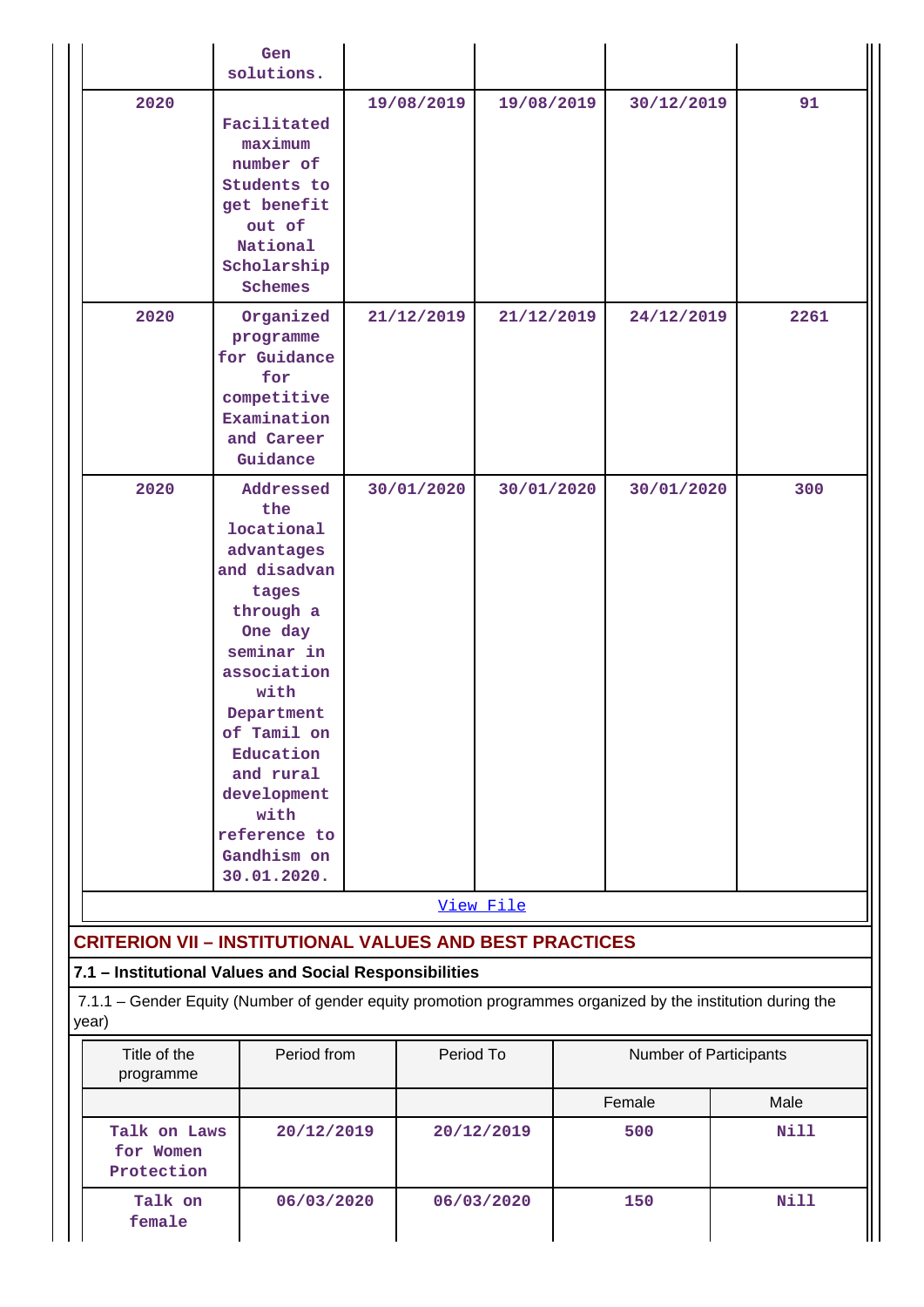|      | 7.1.2 - Environmental Consciousness and Sustainability/Alternate Energy initiatives such as:               |                                                                                  |    |                |                 |                                                     |             |                                                                        |                                                     |
|------|------------------------------------------------------------------------------------------------------------|----------------------------------------------------------------------------------|----|----------------|-----------------|-----------------------------------------------------|-------------|------------------------------------------------------------------------|-----------------------------------------------------|
|      | Percentage of power requirement of the University met by the renewable energy sources                      |                                                                                  |    |                |                 |                                                     |             |                                                                        |                                                     |
|      |                                                                                                            |                                                                                  |    | Nil            |                 |                                                     |             |                                                                        |                                                     |
|      | 7.1.3 - Differently abled (Divyangjan) friendliness                                                        |                                                                                  |    |                |                 |                                                     |             |                                                                        |                                                     |
|      | Item facilities                                                                                            |                                                                                  |    | Yes/No         |                 |                                                     |             | Number of beneficiaries                                                |                                                     |
|      | Physical facilities                                                                                        |                                                                                  |    |                | Yes             |                                                     |             | $\mathbf{2}$                                                           |                                                     |
|      | Ramp/Rails                                                                                                 |                                                                                  |    |                | Yes             |                                                     |             | 1                                                                      |                                                     |
|      | <b>Braille</b><br>Software/facilities                                                                      |                                                                                  |    |                | Yes             |                                                     |             | 1                                                                      |                                                     |
|      | Rest Rooms                                                                                                 |                                                                                  |    |                | <b>Yes</b>      |                                                     |             | $\overline{\mathbf{2}}$                                                |                                                     |
|      | Scribes for examination                                                                                    |                                                                                  |    |                | Yes             |                                                     |             | 1                                                                      |                                                     |
|      | Special skill<br>development for<br>differently abled<br>students                                          |                                                                                  |    |                | <b>No</b>       |                                                     |             | <b>Nill</b>                                                            |                                                     |
|      | Any other similar<br>facility                                                                              |                                                                                  |    |                | <b>No</b>       |                                                     | <b>Nill</b> |                                                                        |                                                     |
|      | Provision for lift                                                                                         |                                                                                  | No |                |                 |                                                     | <b>Nill</b> |                                                                        |                                                     |
|      | 7.1.4 - Inclusion and Situatedness                                                                         |                                                                                  |    |                |                 |                                                     |             |                                                                        |                                                     |
| Year | Number of<br>initiatives to<br>address<br>locational<br>advantages<br>and disadva Icontribute to<br>ntages | Number of<br>initiatives<br>taken to<br>engage with<br>and<br>local<br>community |    | Date           | <b>Duration</b> | Name of<br>initiative                               |             | <b>Issues</b><br>addressed                                             | Number of<br>participating<br>students<br>and staff |
| 2020 | $\mathbf{1}$                                                                                               | <b>Nill</b>                                                                      |    | 08/08/2<br>019 | $\mathbf{1}$    | ent of<br>rural<br>Women<br><b>Students</b>         | Upliftm     | Challen<br>ges Faced<br>by Rural<br>Women in<br>Accessing<br>Education | 250                                                 |
| 2020 | $\mathbf{1}$                                                                                               | <b>Nill</b>                                                                      |    | 07/07/2<br>019 | 90              | evelopmen<br>t                                      | Skill D     | Tally                                                                  | 148                                                 |
| 2020 | $\mathbf{1}$                                                                                               | Nill                                                                             |    | 14/02/2<br>020 | $\mathbf{1}$    | nities<br>for<br>future<br>studies                  | Opportu     | Visit<br>to<br>Neyveli<br>Power<br>Plant.                              | 45                                                  |
| 2020 | <b>Nill</b>                                                                                                | $\mathbf{1}$                                                                     |    | 06/02/2<br>020 | $\mathbf{1}$    | <b>Awareness</b><br>programme<br>for fishe<br>rmen. |             | How can<br>technolog<br>y help<br>fisher<br>men ?                      | 260                                                 |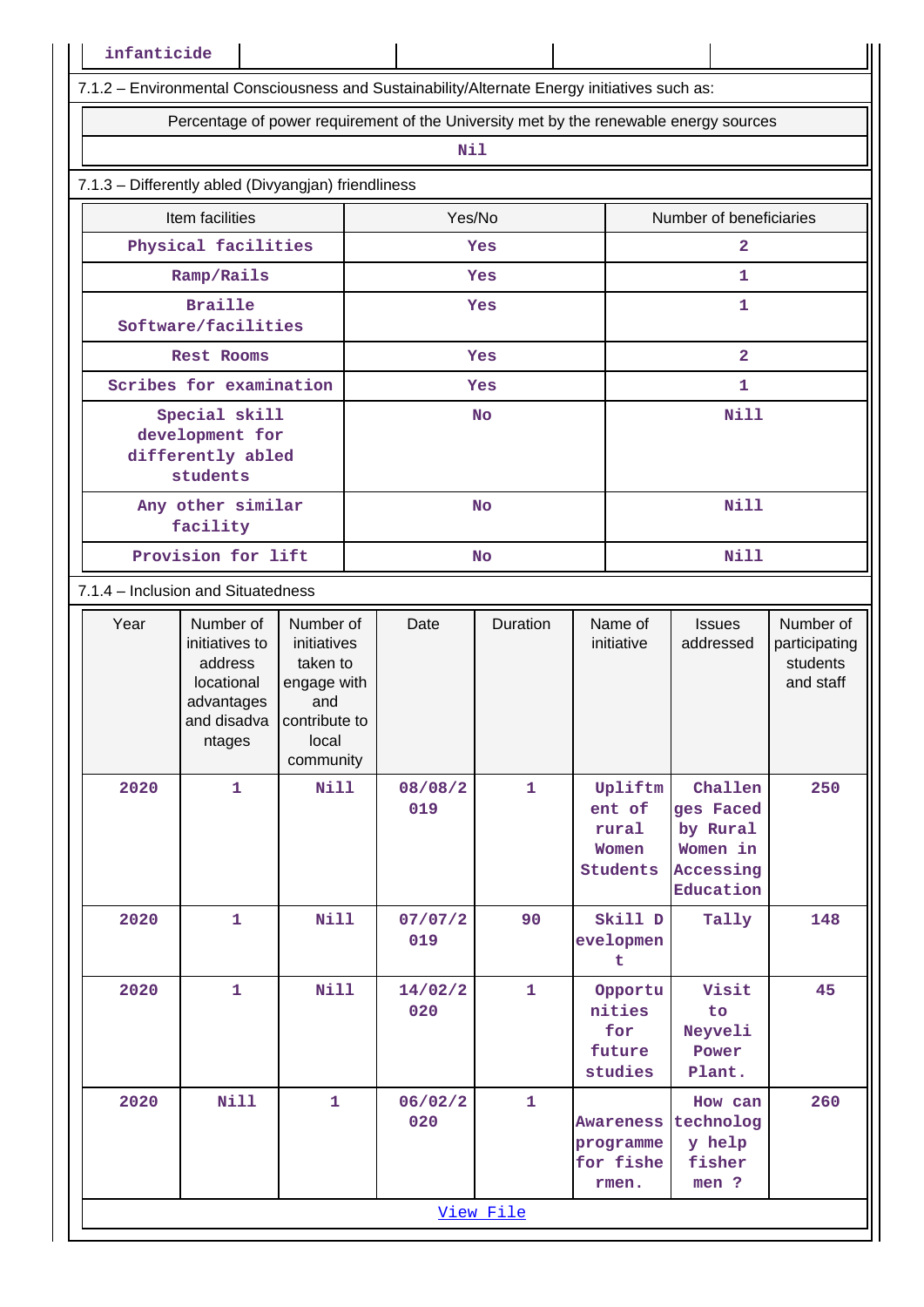| 7.1.5 - Human Values and Professional Ethics Code of conduct (handbooks) for various stakeholders |                     |                                                                                                                                                                                                                                                                                                                                                                                                                                                                                                                                                                                                                                                                                                                                                  |  |  |  |  |  |
|---------------------------------------------------------------------------------------------------|---------------------|--------------------------------------------------------------------------------------------------------------------------------------------------------------------------------------------------------------------------------------------------------------------------------------------------------------------------------------------------------------------------------------------------------------------------------------------------------------------------------------------------------------------------------------------------------------------------------------------------------------------------------------------------------------------------------------------------------------------------------------------------|--|--|--|--|--|
| Title                                                                                             | Date of publication | Follow up(max 100 words)                                                                                                                                                                                                                                                                                                                                                                                                                                                                                                                                                                                                                                                                                                                         |  |  |  |  |  |
| Handbook 2019-2020                                                                                | 04/07/2019          | 1. Students should<br>assemble for prayer on<br>every Monday at 9.20 am.<br>They must maintain<br>silence during the<br>assembly. 2. Students must<br>have sufficient<br>attendance (75) enabling<br>them to write the<br>university exams. 3. They<br>must produce leave<br>letters duly signed by<br>the parents when they<br>come to college after<br>availing leave. If the<br>leave is taken on medical<br>grounds, medical<br>certificate must be<br>produced. 4. Students must<br>wear ID card without<br>fail. 5. Usage of Mobile<br>Phones is strictly<br>prohibited. 6. Students<br>should follow strict<br>dress code by wearing<br>dresses appropriate to<br>Indian Culture. http://ww<br>w.cknccud.in/code-of-<br>conduct-19-20.pdf |  |  |  |  |  |
|                                                                                                   |                     |                                                                                                                                                                                                                                                                                                                                                                                                                                                                                                                                                                                                                                                                                                                                                  |  |  |  |  |  |

| 7.1.6 – Activities conducted for promotion of universal Values and Ethics |  |
|---------------------------------------------------------------------------|--|
|                                                                           |  |

| Activity                                                                          | <b>Duration From</b> | Duration To | Number of participants |  |
|-----------------------------------------------------------------------------------|----------------------|-------------|------------------------|--|
| <b>Womens Day</b><br>celebration                                                  | 06/03/2020           | 06/03/2020  | 2261                   |  |
| Celebration of<br>International Yoga<br>day                                       | 21/06/2019           | 21/06/2019  | 250                    |  |
| Celebration 100th<br>year of YRC                                                  | 30/10/2019           | 30/10/2019  | 350                    |  |
| Seminar on<br>education and rural<br>development with<br>reference to<br>Gandhism | 30/01/2020           | 30/01/2020  | 300                    |  |
| Inauguration of<br><b>NCC</b>                                                     | 09/10/2019           | 09/10/2019  | 60                     |  |
| View File                                                                         |                      |             |                        |  |

7.1.7 – Initiatives taken by the institution to make the campus eco-friendly (at least five)

 **1.Rainwater harvesting systems are in operation in most of the buildings of the College. 2. Burning of fallen leaves is strictly prohibited instead recycling of organic matter (plant leaves etc.) is done through decomposition pits, to be**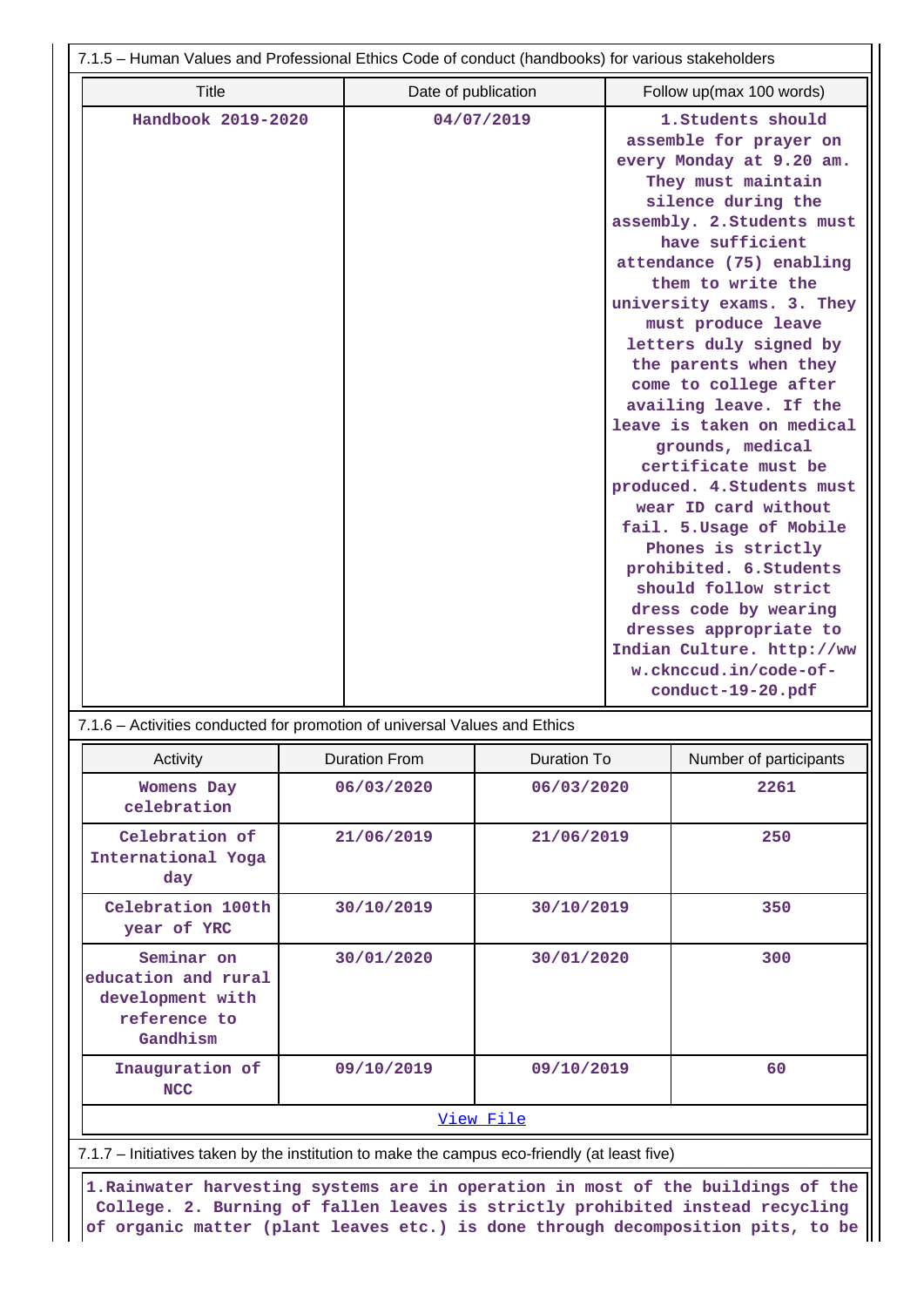**use as manure later. 3. Regular cleanliness drives are undertaken by the NSS volunteers, NCC cadets besides the students and teachers of all the departments. 4. Dustbins are placed at appropriate places. Use of plastic bags is banned in the campuses. 5. A guideline was prepared on solid wastes identification, classification, collection, transportation, storage, recycling, treatment and/or disposal in a manner protective to human health and the environment and it has been issued to the students as pamphlets.**

#### **7.2 – Best Practices**

#### 7.2.1 – Describe at least two institutional best practices

 **BEST PRACTICE 1 TOPIC: Promoting the use of technology to know the trend in the world economy with special reference to India during the COVID 19 PANDEMIC period. The Context for the initiation of the practice. The usage of technology and virtual mode of Education is inevitable for an educational institution in the new pandemic situation, which started in India in March 2019. This situation made the Students be enriched with the knowledge of their economy. The entire world population currently faces enormous challenges i.e., social, environmental, health and economic due to impact of Pandemic. Hence, we need a networked students' society to explore about what is happening in their society and the economy. On this base the following contexts are kept in mind for the initiation of the best practice in our college for the academic year 2019-20. 1. To elicit 100 awareness and knowledge about the COVID19 PANDEMIC EFFECTS ON THE ECONOMY to all the students and staff of the college through online mode. 2. Students must be enriched with needed information of the Pandemic and make them to explain how THE DISCIPLINE ECONOMICS helps them to know the social, economic, environmental and health related problems. 3. The COVID19 related statistics, trend analysis must be introduced to even to SCIENCE AND LITERATURE STUDENTS as an interdisciplinary base. 4. Virtual mode is the only mode to train the stakeholders with the available infrastructure of the College during the pandemic situation. OBJECTIVES. 1. Organizing academic programs 2. To train and enhance the students and staff in online mode of education and usage of technology with the help of IQAC of our College. 3. To provide with fundamental economic concepts to all the students of various disciplines to understand the economic effects happening in the economy due to Pandemic. 4. To give awareness about NEW ECONOMIC POLICY and its impact on Indian Economy. 5. Students must understand the knowledge in Economics is socially relevant whether it is online or offline mode. THE PRACTICE. The best practice is a technique that has been generally accepted as superior to any alternative. In Economics it is termed as "NEXT BEST ALTERNATIVE- OPPORTUNITY COST" The following methods are adopted to carry out the practices. 1. Orientation given to the students and staff about INFORMATION AND COMMUNICATION TECHNOLOGY in teaching and learning through Google platform. 2. Webinars and Seminars to all the staff and students on the following topics a. ONLINE MODE OF EDUCATION b. EMPLOYMENT OPPORTUNITIES AND HIGHER EDUCATION {OFFLINE PROGRAMME} c. One day WEBINAR ON " IMPACT OF COVID19 ON ECONOMY ,WOMEN AND EDUCATION IN INDIA" d. FLUCTUATIONS IN THE PRICE OF AGRO PRODUCTS IN THE PANDEMIC PERIOD. 3. Quizzes are conducted to both students and Staff through Google form links is sent to the students through Whatsapp groups on the following topics. a. NEW ECONOMIC POLICY b. BASIC CONCEPTS IN ECONOMICS c. SCOPE OF ECONOMICS d. METHODS OF ONLINE EDUCATION AND ITS RELEVANCE. e. How to use Google class room, zoom and other platforms for their education and attain knowledge. 4. Flipped Class room format: Students' listen to video lectures at home related to our objectives and spend their virtual mode class time in applying their opinions, discussions and QA Sessions. 5. MOOCS for PG Students. OBSTACLES AND STRATEGIES ADOPTED TO OVERCOME THEM Actually our college best practices depend on the following elements. a. Local contexts. b. Nature and Standard of the stakeholders like students, staff, parents and alumni. c. Competitiveness of the Staff d. College infrastructure and e.**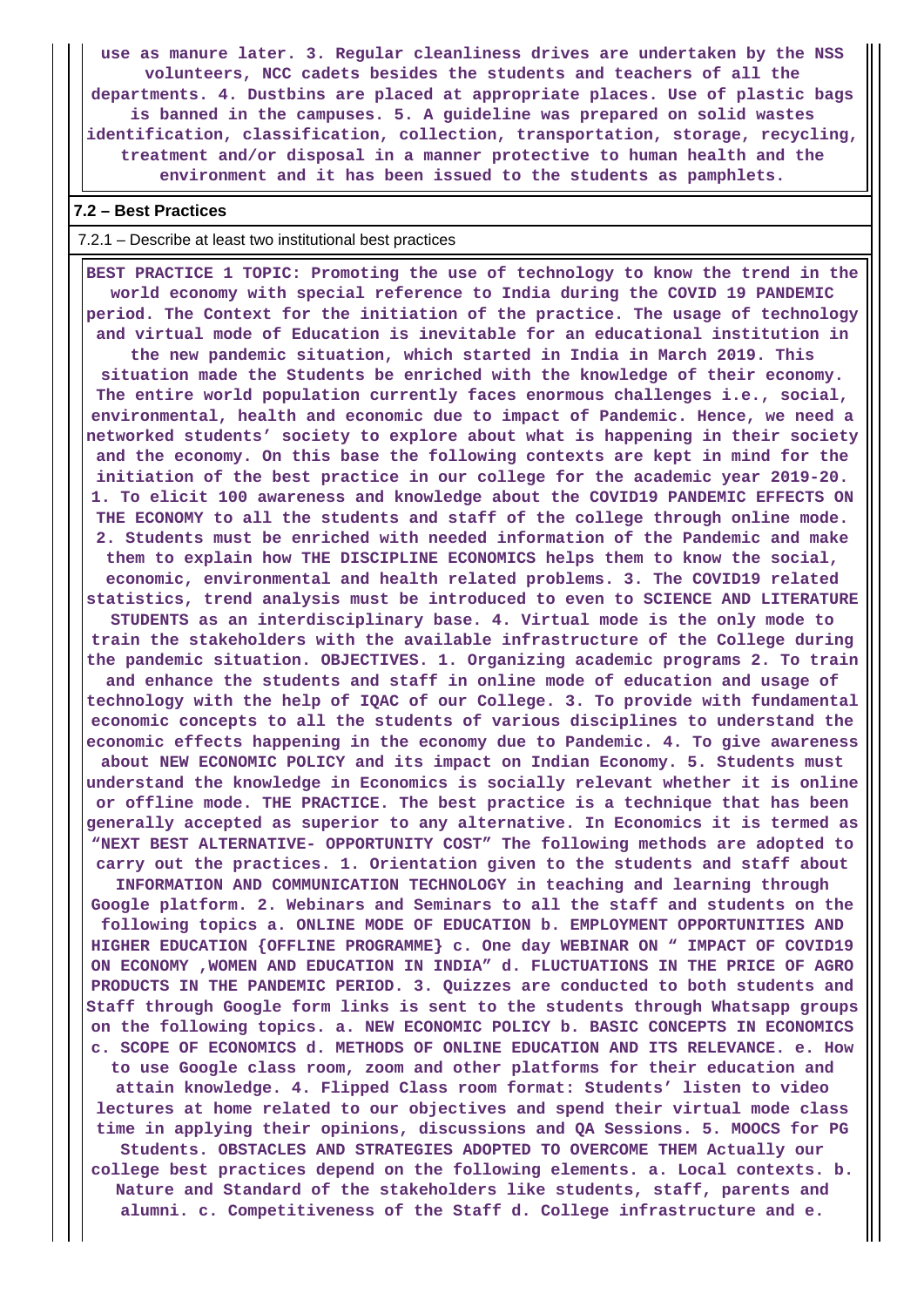**Governance All these factors were kept in mind, when initiating the best practices accordingly the input factors, the process factors and the output factors were taken into account in implementing the best practices. IMPACT OF THE PRACTICE. 1. Active involvement of the students 2. Practiced to learn both in and out of class room settings. 3. Learned virtual mode of learning like usage of Google class rooms, attending E- quizzes. Webinar participation etc., 4. Gained knowledge about the trend of our economy and the scope of different sectors like agriculture, industry, service sectors and education. 5. Students from various disciplines are enriched with the knowledge of current economic situation of India and the world and it provokes them to appear for competitive examinations. 6. Quality in education is sustained even in the Pandemic situation. RESOURCE REQUIRWD. 1. Staff from Economics, Computer science and IQAC Team 2. Personal computers/Laptop with internet access 3. Reference materials 4. Statistical date related to Covid19 pandemic 5. Zoom, Google and other applications. 6. Stakeholders. BEST PRACTICE 2 TOPIC: INCULCATING THE ROLE OF EDUCATION IN WOMEN EMPOWERMENT-A HISTORICAL PERSPECTIVE The Context for the initiation of the practice. The Women education in India has a major preoccupation of both the government and civil society. An educated women can play a very important role in the development of the country. Education is milestone for women empowerment because it enables them to responds to the challenges, to confront their traditional role and change their life. So that we can't neglect the importance of education in reference to women empowerment and India poised to becoming superpower in recent years. Education of women is the most powerful tool to change the position in society. Women education in India has been a need of the hour, as education is a foundation stone for the empowerment of woman. Department Activities for the academic year 2019-20. 1. To elicit 100 awareness and knowledge about the Covid19 Pandemic - Effects on women education to all the students and staff of the college through online mode. 2. Students must be enriched with needed information of the Pandemic and make them to explain how Women Education helps them to know the social, economic and cultural related problems. 3. Virtual mode is the only mode to train the stakeholders with the available infrastructure of the College during the pandemic situation. OBJECTIVES. 1. Organizing academic programs 2. To train and enhance the students and staff in online mode of women education and usage of Field visit with the help of IQAC of our College. 3. To provide with fundamental social economic and cultural concepts to all the students of various disciplines to understand the effects happening in the History due to Pandemic. 4. To give awareness about New Women Education Policy and its impact on Indian History. 5. Students must understand the knowledge History is socially relevant whether it is online or offline mode. THE PRACTICE. The best practice is a History that has been generally accepted as superior to any alternative. In History it is termed as "Chronological Method of History " The following methods are adopted to carry out the best practices. 1. Orientation given to the students and staff about Historical information in teaching and learning through Google platform. 2. Webinars and Seminars conducted to all the staff members and students on the following topics a. ONLINE MODE OF WOMEN EDUCATION b. EMPLOYMENT OPPORTUNITIES AND HIGHER EDUCATION {OFFLINE PROGRAMME} c. HEALTH AND WELLBEING OF WOMEN IN COVID-19 d. Quizzes are conducted to both students and Staff members through Google form links are sent to the students through WhatsApp groups on the following topics. i) E – Quiz on NEW EDUCATION POLICY ii) BASIC CONCEPTS IN HISTORY iii) SCOPE OF HISTORY iv) IMPACT OF COVID 19 PANDEMIC ON THE INDIAN HISTORY v) METHODS OF ONLINE WOMEN EDUCATION AND ITS RELEVANCE OF HISTORY. vi) How to use Google class room, zoom and other platforms for their women education and attain knowledge. Flipped Class room format: Students' listen to video lectures at home related to our objectives**

**and spend their virtual mode class time in applying their opinions, discussions and QA Sessions. OBSTACLES AND STRATEGIES ADOPTED TO OVERCOME THEM Actually our college best practices depend on the following elements. a. Local contexts. b.**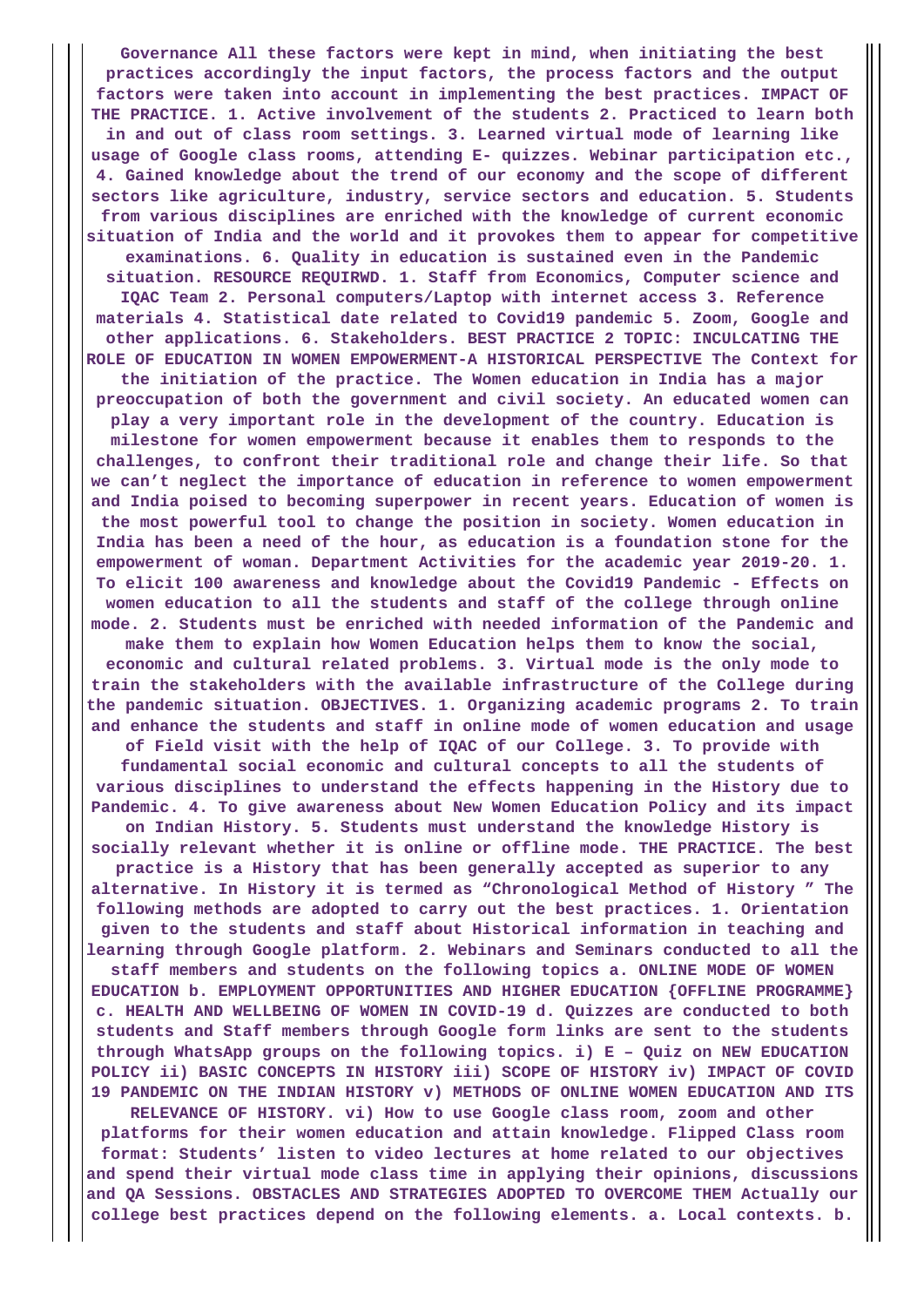**Nature and Standard of the stakeholders like students, staff, parents and alumni. c. Competitiveness of the Staff d. College infrastructure and e. Governances. All these factors were kept in mind, when initiating the best practices accordingly the input factors, the process factors and the output factors were taken into account in implementing the best practices. IMPACT OF THE PRACTICE. 1. Active involvement of the students 2. Practiced to learn both in and out of class room settings. 3. Learned virtual mode of learning like usage of Google class rooms, attending E- quizzes. Webinar participation etc., 4. Gained knowledge about the trend of our economy and the scope of different sectors like agriculture, industry, service sectors and education. 5. Students are motivated to do projects especially minor research about the impact of COVID19 and ONLINE MODE OF EDUCATION. 6. Students from various disciplines are enriched with the knowledge of current Historical situation of India and the world and it provokes them to appear for civil service competitive examinations. RESOURCE REQUIRED. 1. Staff from History and IQAC Team 2. Personal computers/Laptop with internet access 3. Reference materials 4. Statistical data related to Covid-19 pandemic 5. Zoom, Google and other applications.**

 Upload details of two best practices successfully implemented by the institution as per NAAC format in your institution website, provide the link

<http://www.cknccud.in/best-practices-19-20.pdf>

#### **7.3 – Institutional Distinctiveness**

 7.3.1 – Provide the details of the performance of the institution in one area distinctive to its vision, priority and thrust in not more than 500 words

 **Empowering women in every possible way to enhance their personality is the ultimate concept behind the vision and mission of our esteemed institution which stands as a pioneer one for women education in our vicinity. Apart from academic studies, our institution aims to render a spectrum of services to our students to escalate them towards perfect personality development. While imparting them knowledge in the realms of health, hygiene and moral values, it is undeniable that the knowledge about society and the laws that governed them is also an essential one. To fulfil this desire of qualifying our students with the fundamental knowledge of legal rights and claims, we design to include legal awareness lectures and workshops in our co-curricular activities. Empowering women with legal knowledge is free folded. i) Educating women students about their legal rights ii) Safe guarding their rights iii) Teaching them to learn to claim for their rights and also making them feel confident in order to help the others in need. Departments of English, Tamil, History and Economics conduct every successive year legal awareness camps with the free consultancy and other legal aids from the Districal Free Legal Aid Centres, Cuddalore. Eminent advocates visit our college and deliver lectures and have discussion with our students. Main objective of our institution is not only introducing the laws which protect them but to get remedies provided under women related laws in order to make them confident to confront the challenges in real life situations. Various lectures covering the following topics like, Women and constitution Women and family laws Women in custody and Women and criminal law are delivered to them. There is no doubt that this knowledge of legal rights will practically helps students much to claim their position in the society so as to make them lead a dignified human life on par with their counterparts. We have a record of students stopping early marriages and continuing higher education because of their legal knowledge about rights imparted to them through such programmes. Hence, we consider this legal awareness and aid programmes as distinctive programme of our institution.**

Provide the weblink of the institution